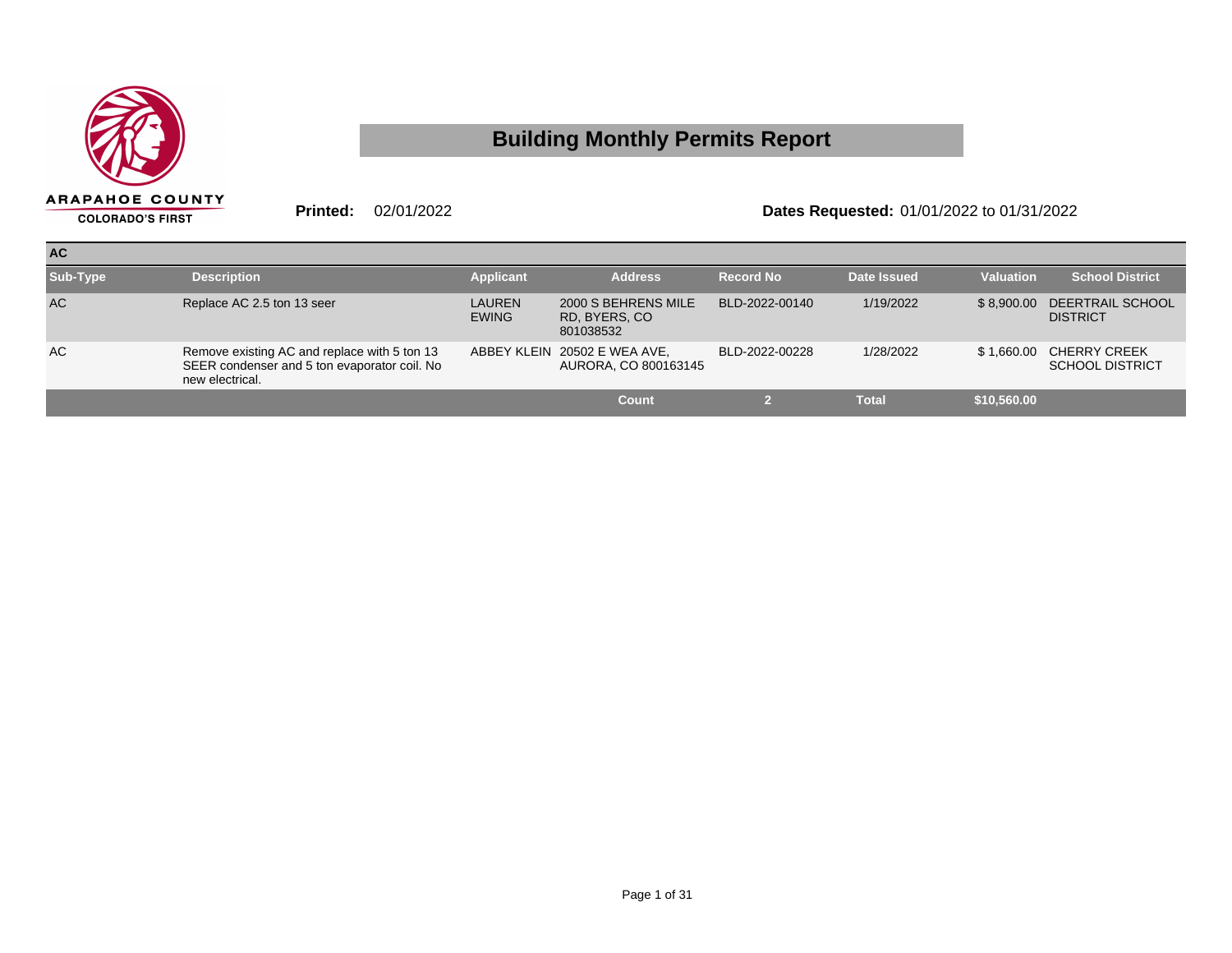| <b>AC / Furnace</b> |                                                                                                                                                                                |                                 |                                                            |                  |              |                  |                                                    |
|---------------------|--------------------------------------------------------------------------------------------------------------------------------------------------------------------------------|---------------------------------|------------------------------------------------------------|------------------|--------------|------------------|----------------------------------------------------|
| Sub-Type            | <b>Description</b>                                                                                                                                                             | <b>Applicant</b>                | <b>Address</b>                                             | <b>Record No</b> | Date Issued  | <b>Valuation</b> | <b>School District</b>                             |
| AC / Furnace        | 16 SEER 3.5 TON AC, 90% 100K BTU<br>FURNACE, RECONNECT + GFCI FOR AC                                                                                                           | <b>CAROLYN</b><br><b>LARSON</b> | 16815 E MAPLEWOOD<br>DR, AURORA, CO<br>800165011           | BLD-2022-00002   | 1/3/2022     |                  | \$13,465.00 CHERRY CREEK<br><b>SCHOOL DISTRICT</b> |
| AC / Furnace        | Install new furnace ac combo/ magical unit.                                                                                                                                    | <b>KYLIA</b><br><b>THOMAS</b>   | 2575 S SYRACUSE WAY<br>A-104, DENVER, CO<br>802313833      | BLD-2022-00017   | 1/4/2022     | \$8.870.00       | <b>CHERRY CREEK</b><br><b>SCHOOL DISTRICT</b>      |
| AC / Furnace        | install replacement 80% 110k btu furnace and 14<br>SEER 3.5 ton ac w/reconnect                                                                                                 | <b>KATHI</b><br><b>MCKINNEY</b> | 6212 S JAMAICA CT.<br>ENGLEWOOD, CO<br>801115717           | BLD-2022-00016   | 1/4/2022     |                  | \$12.367.00 CHERRY CREEK<br><b>SCHOOL DISTRICT</b> |
| AC / Furnace        | 16 SEER 3.5 TON AC, 80% 110K BTU<br>FURNACE, RECONNECT + GFCI FOR AC<br>PULLING NEW PERMIT FOR OLD EXPIRED<br>BLD-2016-00457                                                   | <b>CAROLYN</b><br><b>LARSON</b> | 6599 S WALDEN ST.<br>AURORA, CO 800161144                  | BLD-2022-00025   | 1/6/2022     |                  | \$10,000.00 CHERRY CREEK<br><b>SCHOOL DISTRICT</b> |
| AC / Furnace        | Replace like for like 80\$ 60K btu furnace and 13<br>seer 2 ton A/C                                                                                                            | <b>GARRETT</b><br><b>WEILER</b> | 6453 S HAVANA ST A.<br>ENGLEWOOD, CO<br>801115678          | BLD-2022-00052   | 1/7/2022     |                  | \$10,900.00 CHERRY CREEK<br><b>SCHOOL DISTRICT</b> |
| AC / Furnace        | 13 SEER 3 TON AC, 80% 70K BTU FURNACE,<br>RECONNECT + GFCI, 150 AMP SERVICE PANEL LARSON<br>UPGRADE W/WHOLE HOUSE SURGE<br>PROTECTION - SEE SPERATE PERMIT FOR<br><b>PANEL</b> | <b>CAROLYN</b>                  | 9573 E KANSAS CIR 58,<br>DENVER, CO 802472324              | BLD-2022-00040   | 1/7/2022     |                  | \$8,832.00 CHERRY CREEK<br><b>SCHOOL DISTRICT</b>  |
| AC / Furnace        | install replacement 80% 110k btu furnace and new KATHI<br>14 SEER 4 ton ac w/new ac circuit, disconnect<br>and GFCI                                                            | <b>MCKINNEY</b>                 | 13935 E PROGRESS CT.<br>AURORA, CO 800151126               | BLD-2022-00068   | 1/11/2022    |                  | \$10,835.00 CHERRY CREEK<br><b>SCHOOL DISTRICT</b> |
| AC / Furnace        | SYSTEMS 1-16 SEER 3 TON AC, 80% 90K BTU CAROLYN<br>FURNACE, RECONNECT + GFCI FOR AC<br>SYSTEM 2-16 SEER 4 TON AC, 90% 120K BTU<br>FURNACE, RECONNECT + GFCI FOR AC             | <b>LARSON</b>                   | 5671 S NOME ST.<br>ENGLEWOOD, CO<br>801114159              | BLD-2022-00076   | 1/12/2022    |                  | \$20.637.00 CHERRY CREEK<br><b>SCHOOL DISTRICT</b> |
| AC / Furnace        | 16 SEER 4 TON AC, 80% 135K BTU FURNACE,<br><b>RECONNECT + GFCI FOR AC</b>                                                                                                      | <b>CAROLYN</b><br><b>LARSON</b> | 6557 S RICHFIELD ST.<br>AURORA, CO 800163166               | BLD-2022-00101   | 1/14/2022    |                  | \$10,754.00 CHERRY CREEK<br><b>SCHOOL DISTRICT</b> |
| AC / Furnace        | replace furnace and ac; reconnect to existing                                                                                                                                  | <b>KIMBERLY</b><br><b>NEAL</b>  | 9521 E CALEY CIR.<br>ENGLEWOOD, CO<br>801115306            | BLD-2022-00107   | 1/14/2022    |                  | \$13.937.00 CHERRY CREEK<br><b>SCHOOL DISTRICT</b> |
| AC / Furnace        | 16 SEER 3 TON AC, 80% 90K BTU FURNACE,<br>RECONNECT+ GFCI FOR AC (RESUBMITTED<br>2017 PERMIT# BLD-2017-03666 ISSUED<br>12/7/17                                                 | <b>CAROLYN</b><br><b>LARSON</b> | 3076 S JASMINE ST,<br>DENVER, CO 802227017                 | BLD-2022-00129   | 1/18/2022    | \$8,000.00       | <b>CHERRY CREEK</b><br><b>SCHOOL DISTRICT</b>      |
| AC / Furnace        | Replacement of HVAC system 99% High<br>Efficiency 90K BTU furnace, 14 SEER 4 ton AC                                                                                            | <b>GLEN SIECK</b>               | 11425 E CIMMARRON<br>DR, ENGLEWOOD, CO<br>801114003        | BLD-2022-00131   | 1/18/2022    |                  | \$7,500.00 CHERRY CREEK<br><b>SCHOOL DISTRICT</b>  |
| AC / Furnace        | 19 Seer 4 Ton A/C, reconnect + gfci for A/C<br>90% 120k BTU Gas Furnace                                                                                                        | <b>BRANDON</b><br>$\mathsf{C}$  | 7822 VALLAGIO LN,<br>VOJTASKOVI ENGLEWOOD, CO<br>801125883 | BLD-2022-00222   | 1/27/2022    |                  | \$16,420.00 CHERRY CREEK<br><b>SCHOOL DISTRICT</b> |
|                     |                                                                                                                                                                                |                                 | Count                                                      | 13               | <b>Total</b> | \$152.517.00     |                                                    |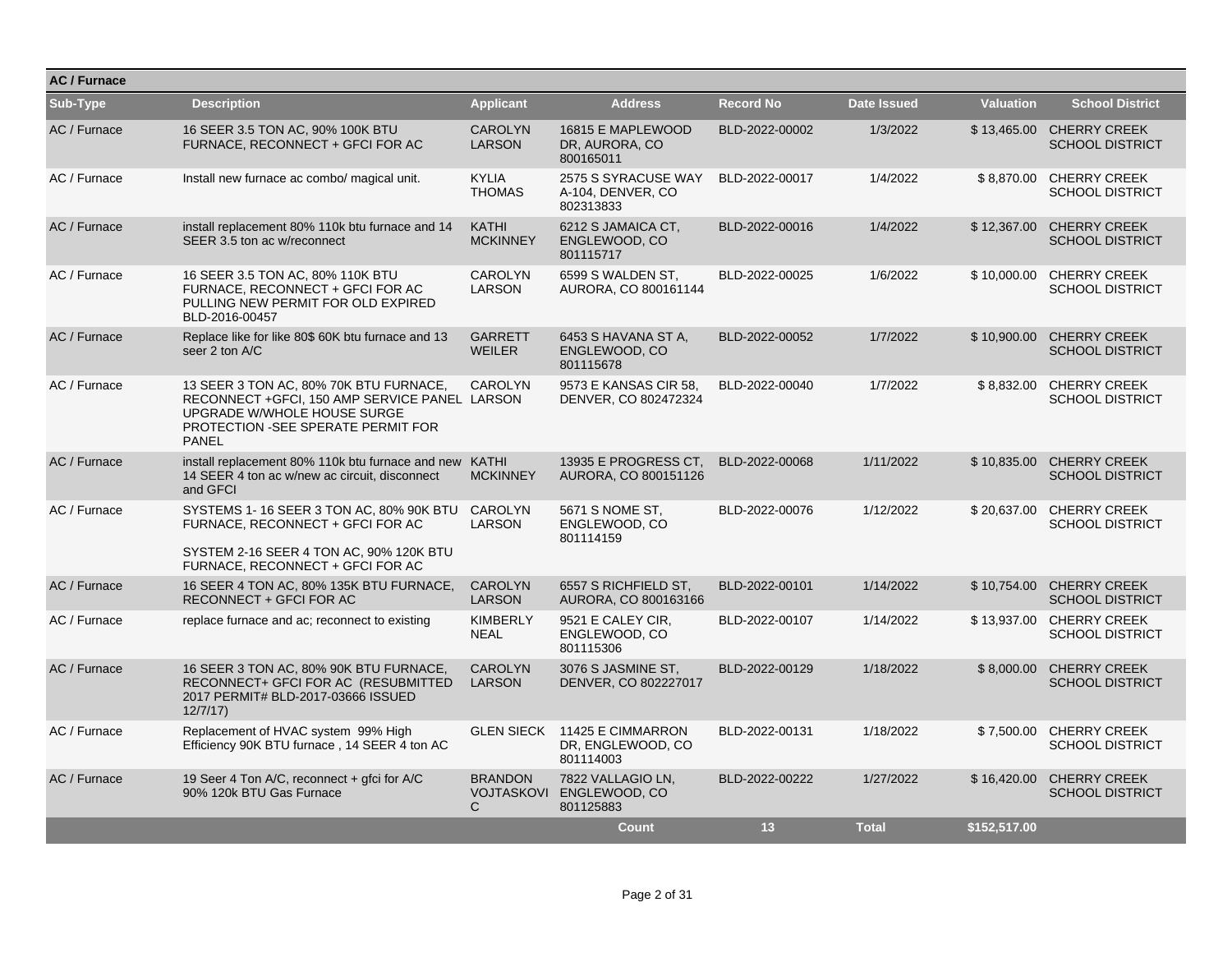| AC / Furnace / Waterheater Gas                                  |                                                                                                                                                                                                                                                                                          |                                              |                                                           |                  |                    |                  |                                                     |
|-----------------------------------------------------------------|------------------------------------------------------------------------------------------------------------------------------------------------------------------------------------------------------------------------------------------------------------------------------------------|----------------------------------------------|-----------------------------------------------------------|------------------|--------------------|------------------|-----------------------------------------------------|
| Sub-Type                                                        | <b>Description</b>                                                                                                                                                                                                                                                                       | <b>Applicant</b>                             | <b>Address</b>                                            | <b>Record No</b> | <b>Date Issued</b> | <b>Valuation</b> | <b>School District</b>                              |
| AC / Furnace /<br><b>Waterheater Gas</b>                        | Replace furnace 100K BTU 80% eff Replace AC 3 LAUREN<br>ton 13 seer Replace water heater 50 gal                                                                                                                                                                                          | <b>TAYLOR</b><br><b>EWING</b>                | 1179 S ALTON CT.<br>DENVER, CO 802472358                  | BLD-2022-00003   | 1/3/2022           |                  | \$8,169.50 CHERRY CREEK<br><b>SCHOOL DISTRICT</b>   |
| AC / Furnace /<br><b>Waterheater Gas</b>                        | Replace furnace, AC and water heater.                                                                                                                                                                                                                                                    | <b>DONNA</b><br><b>BEACH</b>                 | 20551 E MANSFIELD<br>AVE, AURORA, CO<br>800136041         | BLD-2022-00051   | 1/7/2022           | \$14,274.00      | <b>CHERRY CREEK</b><br><b>SCHOOL DISTRICT</b>       |
| AC / Furnace /<br><b>Waterheater Gas</b>                        | Infrared heater                                                                                                                                                                                                                                                                          | <b>JAMES B</b><br><b>DAVIS</b>               | 1032 S COUNTY RD 121<br>RD, BENNETT, CO 80102             | BLD-2022-00077   | 1/12/2022          |                  | \$2,000.00 BENNETT SCHOOL<br><b>DISTRICT</b>        |
| AC / Furnace /<br><b>Waterheater Gas</b>                        | Replace existing furnace/air conditioner/water<br>heater with new 80k BTU 96% furnace, 3.5 ton 13<br>SEER AC and 50 gallon 65k BTU water heater.<br>All with standard electrical reconnect.                                                                                              | <b>KRYSTAL</b><br><b>NILES</b>               | 7865 VALLAGIO LN 111,<br>ENGLEWOOD, CO<br>801126050       | BLD-2022-00109   | 1/14/2022          |                  | \$15,948.00 CHERRY CREEK<br><b>SCHOOL DISTRICT</b>  |
| AC / Furnace /<br><b>Waterheater Gas</b>                        | Install a Goodman 80,000 BTU Upflow single<br>stage Furnace Model # GMES800805CN<br>Install a Goodman 3 Ton 13 Seer Air conditioner<br>Model # GSX130361<br>Install a Rheem Performance 50 Gallon 38,000<br>BTU Water Heater Model # XG50T06EC38U with<br>Expansion<br>Tank and Drip Pan | <b>JOANIE</b><br><b>EDQUIST</b>              | 11187 E BERRY AVE,<br>ENGLEWOOD, CO<br>801113907          | BLD-2022-00120   | 1/17/2022          |                  | \$8,880.00 CHERRY CREEK<br><b>SCHOOL DISTRICT</b>   |
|                                                                 |                                                                                                                                                                                                                                                                                          |                                              | Count                                                     | 5 <sup>5</sup>   | <b>Total</b>       | \$49,271.50      |                                                     |
| <b>Apartment</b>                                                |                                                                                                                                                                                                                                                                                          |                                              |                                                           |                  |                    |                  |                                                     |
| <b>Sub-Type</b>                                                 | <b>Description</b>                                                                                                                                                                                                                                                                       | <b>Applicant</b>                             | <b>Address</b>                                            | <b>Record No</b> | <b>Date Issued</b> | <b>Valuation</b> | <b>School District</b>                              |
| Apartment                                                       | <b>APARTMENT UNIT</b>                                                                                                                                                                                                                                                                    | <b>COLORADO</b><br><b>STRUCTURE</b><br>S INC | 4343 S PICADILLY ST.<br>BLDG# 3 #105, AURORA,<br>CO 80015 | BLD-2020-00289   | 1/3/2022           | \$0.00           |                                                     |
|                                                                 |                                                                                                                                                                                                                                                                                          |                                              | <b>Count</b>                                              | $\mathbf{1}$     | <b>Total</b>       | \$0.00           |                                                     |
|                                                                 | <b>Commercial New Construction - New Structure</b>                                                                                                                                                                                                                                       |                                              |                                                           |                  |                    |                  |                                                     |
| Sub-Type                                                        | <b>Description</b>                                                                                                                                                                                                                                                                       | <b>Applicant</b>                             | <b>Address</b>                                            | <b>Record No</b> | Date Issued        | <b>Valuation</b> | <b>School District</b>                              |
| <b>Commercial New</b><br>Construction - New<br><b>Structure</b> | (4) Mortared Stone Retaining Walls                                                                                                                                                                                                                                                       | ALEX M<br><b>BRUGGEN</b>                     | 7758 S FAIRPLAY ST.<br>ENGLEWOOD, CO 80112                | BLD-2021-03415   | 1/25/2022          |                  | \$428,657.00 CHERRY CREEK<br><b>SCHOOL DISTRICT</b> |
|                                                                 |                                                                                                                                                                                                                                                                                          |                                              | Count                                                     | $\mathbf{1}$     | <b>Total</b>       | \$428,657.00     |                                                     |
| <b>Commercial New Construction - Signs</b>                      |                                                                                                                                                                                                                                                                                          |                                              |                                                           |                  |                    |                  |                                                     |
| Sub-Type                                                        | <b>Description</b>                                                                                                                                                                                                                                                                       | <b>Applicant</b>                             | <b>Address</b>                                            | <b>Record No</b> | <b>Date Issued</b> | <b>Valuation</b> | <b>School District</b>                              |
| <b>Commercial New</b><br><b>Construction - Signs</b>            | Two sets proposed illuminated channel letters and JEFF MANN<br>one logo                                                                                                                                                                                                                  |                                              | 3340 S KNOX CT,<br>ENGLEWOOD, CO<br>801101819             | BLD-2022-00083   | 1/31/2022          |                  | \$15,364.00 SHERIDAN SCHOOL<br><b>DISTRICT</b>      |
|                                                                 |                                                                                                                                                                                                                                                                                          |                                              | Count                                                     | $\overline{1}$   | <b>Total</b>       | \$15.364.00      |                                                     |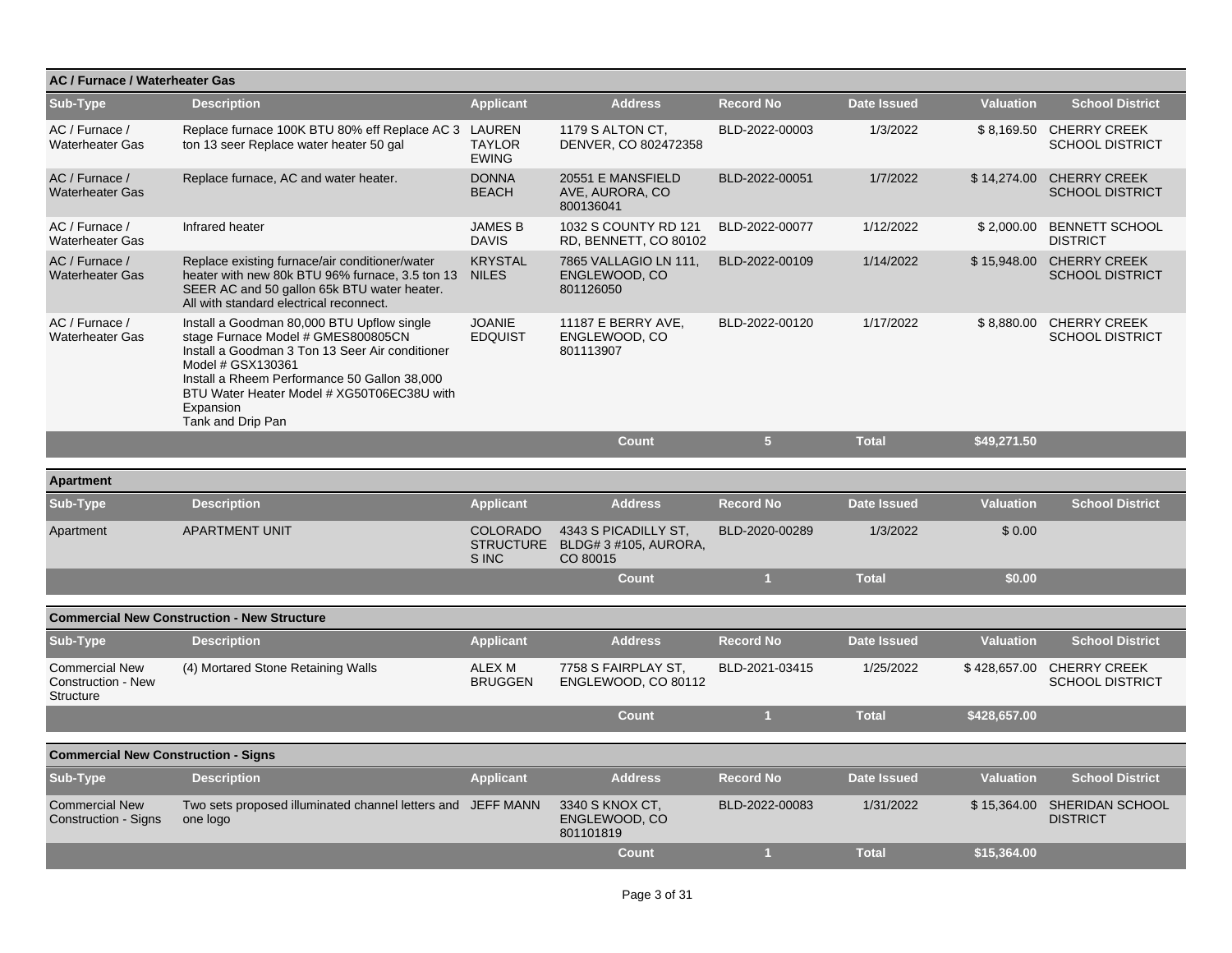| <b>Commercial Remodel-Renovation - Access Control</b>        |                                                                                                                                                                                                                                                                                                                                                                                                                                                                                                                                                                                       |                                 |                                                   |                         |                    |                  |                                               |  |  |  |
|--------------------------------------------------------------|---------------------------------------------------------------------------------------------------------------------------------------------------------------------------------------------------------------------------------------------------------------------------------------------------------------------------------------------------------------------------------------------------------------------------------------------------------------------------------------------------------------------------------------------------------------------------------------|---------------------------------|---------------------------------------------------|-------------------------|--------------------|------------------|-----------------------------------------------|--|--|--|
| Sub-Type                                                     | <b>Description</b>                                                                                                                                                                                                                                                                                                                                                                                                                                                                                                                                                                    | <b>Applicant</b>                | <b>Address</b>                                    | <b>Record No</b>        | <b>Date Issued</b> | <b>Valuation</b> | <b>School District</b>                        |  |  |  |
| Commercial Remodel-<br><b>Renovation - Access</b><br>Control | Access Control for one entrance door                                                                                                                                                                                                                                                                                                                                                                                                                                                                                                                                                  | <b>RON HOGAN</b>                | 21950 E Quincy AVE,<br>BLDG#, Aurora, CO          | BLD-2022-00021          | 1/7/2022           | \$2,080.00       |                                               |  |  |  |
| <b>Commercial Remodel-</b><br>Renovation - Access<br>Control | Add access control on 8 doors, 3 stairwell doors<br>with fail safe electrified levers, 3 glass suite entries HINKLE<br>with Maglocks,<br>IT door with fail secure electrified lever. One door<br>will have a procedural read out with not locking<br>hardware.<br>the stairs and Suite Entries are interfaced with the<br>building fire system.<br>South Metro Fire has approved this system under<br>permit ACCESS21-2915. Three internal high<br>security areas remain under construction,<br>customer has provided a letter to SMF pertaining<br>to the completion of these areas. | <b>TRACY JOE</b>                | 10700 E GEDDES AVE,<br>Englewood, CO              | BLD-2022-00148          | 1/24/2022          | \$27,000.00      | <b>CHERRY CREEK</b><br><b>SCHOOL DISTRICT</b> |  |  |  |
| Commercial Remodel-<br><b>Renovation - Access</b><br>Control | 1st Floor Install:<br>3 Magnetic Door Contacts<br>2 Electromagnetic Locks<br>2 Proximity Card Readers<br>2 Request-to-Exit Devices<br>1 Electrified Mortise Locks<br>1 Electric Power Transfer Hinges<br>1 Exit Button<br>All cabling will terminate to an Existing Access<br>Control<br>Panel and Power Supplies installed in the IDF<br>Room<br>135.                                                                                                                                                                                                                                | <b>NATALIE</b><br><b>YOUNGS</b> | 10800 E GEDDES AVE.<br>ENGLEWOOD, CO<br>801123894 | BLD-2021-03974          | 1/25/2022          | \$4,250.00       | <b>CHERRY CREEK</b><br><b>SCHOOL DISTRICT</b> |  |  |  |
|                                                              |                                                                                                                                                                                                                                                                                                                                                                                                                                                                                                                                                                                       |                                 | <b>Count</b>                                      | $\overline{\mathbf{3}}$ | <b>Total</b>       | \$33,330.00      |                                               |  |  |  |
|                                                              | <b>Commercial Remodel-Renovation - Re-Roof</b>                                                                                                                                                                                                                                                                                                                                                                                                                                                                                                                                        |                                 |                                                   |                         |                    |                  |                                               |  |  |  |
|                                                              |                                                                                                                                                                                                                                                                                                                                                                                                                                                                                                                                                                                       |                                 |                                                   |                         |                    |                  |                                               |  |  |  |

| Sub-Type             | <b>Description</b>                                                                                                                                                                                                                                                                                                                                                                                                                                            | <b>Applicant</b> | <b>Address</b>                            | <b>Record No</b> | Date Issued  | <b>Valuation</b> | <b>School District</b>                        |
|----------------------|---------------------------------------------------------------------------------------------------------------------------------------------------------------------------------------------------------------------------------------------------------------------------------------------------------------------------------------------------------------------------------------------------------------------------------------------------------------|------------------|-------------------------------------------|------------------|--------------|------------------|-----------------------------------------------|
| Renovation - Re-Roof | Commercial Remodel- Remove existing pea gravel from roof. Tear off all JEFF ROY<br>wall, curb and penetration flashings. Leave one<br>(1) layer of .25" built up roof in place.<br>Mechanically fasten one layer of 3.5" isocyanurate<br>insulation (R-20.5), one layer of 1/2" ISOGARD HD<br>cover board to roof deck. Adhere Firestone 60mil<br>EPDM system. New flashings and sheet metal. 20<br>year manufacturer's warranty.<br>Approximately 46 squares |                  | 7055 E EVANS AVE,<br>DENVER, CO 802242403 | BLD-2022-00078   | 1/24/2022    | \$89,927.00      | <b>CHERRY CREEK</b><br><b>SCHOOL DISTRICT</b> |
|                      |                                                                                                                                                                                                                                                                                                                                                                                                                                                               |                  | Count                                     |                  | <b>Total</b> | \$89,927.00      |                                               |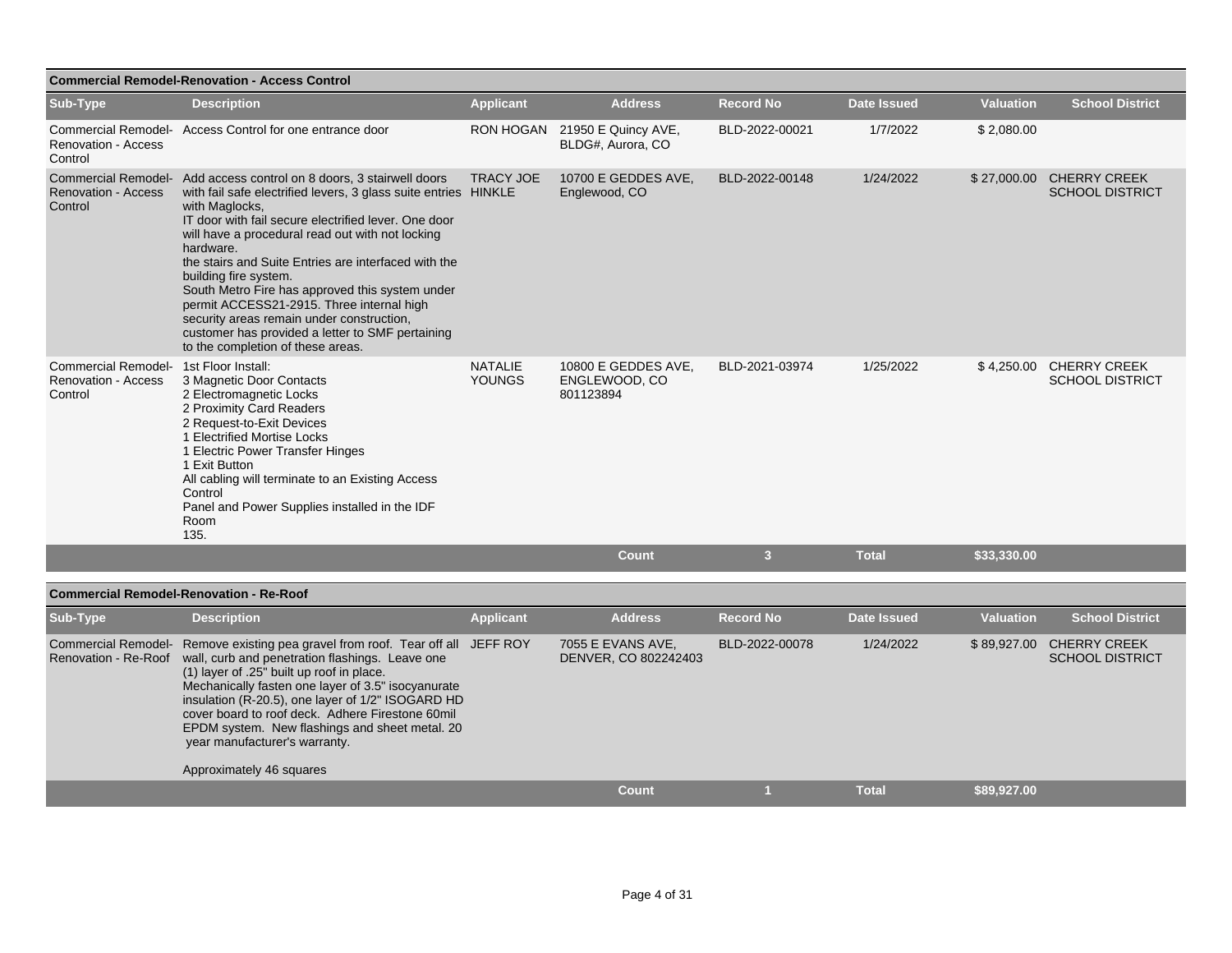|                                                                         | <b>Commercial Remodel-Renovation - Tenant Improvement</b>                                                                                                                                                                                                                                                                                                                                                                                                                                                                                                      |                                 |                                                          |                  |                    |                  |                                                     |
|-------------------------------------------------------------------------|----------------------------------------------------------------------------------------------------------------------------------------------------------------------------------------------------------------------------------------------------------------------------------------------------------------------------------------------------------------------------------------------------------------------------------------------------------------------------------------------------------------------------------------------------------------|---------------------------------|----------------------------------------------------------|------------------|--------------------|------------------|-----------------------------------------------------|
| Sub-Type                                                                | <b>Description</b>                                                                                                                                                                                                                                                                                                                                                                                                                                                                                                                                             | <b>Applicant</b>                | <b>Address</b>                                           | <b>Record No</b> | <b>Date Issued</b> | <b>Valuation</b> | <b>School District</b>                              |
| <b>Renovation - Tenant</b><br>Improvement                               | Commercial Remodel- Permit issued for the INTERIOR ALTERATIONS<br>OF AN EXISTING LEVEL 3 OFFICE BUILDING -<br>NEW ACCESSIBLE UNISEX RESTROOM, "B"<br>OCCUPANCY, FULLY SPRINKLED BUILDING.<br>The general scope of work includes architectural,<br>mechanical, plumbing, and electrical interior<br>alterations. Refer to approved Construction<br>Documents for requirements.                                                                                                                                                                                  | <b>RACHEL</b><br><b>MASON</b>   | 116 INVERNESS DR.<br>ENGLEWOOD, CO<br>801125112          | BLD-2021-03863   | 1/7/2022           |                  | \$45,000.00 CHERRY CREEK<br><b>SCHOOL DISTRICT</b>  |
| <b>Renovation - Tenant</b><br>Improvement                               | Commercial Remodel- Permit issued for MAIN LEVEL INTERIOR<br>ALTERATIONS OF AN EXISTING 3-STORY +<br>BASEMENT OCCUPIED 20,417sf BUILDING<br>WITH A "B" OCCUPANCY, NON-SPRINKLED<br>BUILDING. Interior alteration area ~8,799sf, with<br>exterior new construction at Roof, Elevations, and<br>site Drive Thru's per Construction Documents. The<br>general scope of work includes interior & exterior<br>architectural, structural, mechanical, plumbing and<br>electrical interior alterations. Refer to approved<br>Construction Documents for requirements. | <b>CHRIS</b><br><b>BRUSCHER</b> | 7055 E EVANS AVE.<br>DENVER, CO 802242403                | BLD-2021-01588   | 1/18/2022          |                  | \$500,000.00 CHERRY CREEK<br><b>SCHOOL DISTRICT</b> |
| <b>Renovation - Tenant</b><br>Improvement                               | Commercial Remodel- Permit issued for the INTERIOR ALTERATIONS<br>(~1,000sf) OF AN EXISTING OCCUPIED<br>TENANT SPACE WITH A "B" OCCUPANCY,<br>TYPE II-B CONST., NON-SPRINKLED BUILDING.<br>The general scope of work includes architectural,<br>mechanical, and electrical interior alterations to<br>existing office space. Refer to approved<br>Construction Documents for requirements.                                                                                                                                                                     | J. THAD<br><b>HODACK</b>        | 61 INVERNESS DR,<br>ENGLEWOOD, CO<br>801125124           | BLD-2021-03718   | 1/18/2022          |                  | \$42,500.00 CHERRY CREEK<br><b>SCHOOL DISTRICT</b>  |
| <b>Commercial Remodel-</b><br><b>Renovation - Tenant</b><br>Improvement | water fountain replacement                                                                                                                                                                                                                                                                                                                                                                                                                                                                                                                                     | <b>CURTISK</b><br><b>COMBA</b>  | 6924 S LIMA ST,<br>CENTENNIAL, CO<br>801123881           | BLD-2021-02818   | 1/18/2022          |                  | \$5,000.00 CHERRY CREEK<br><b>SCHOOL DISTRICT</b>   |
| Renovation - Tenant<br>Improvement                                      | Commercial Remodel- Permit issued for the INTERIOR TENANT<br>IMPROVEMENT of an EXISTING (1,184sf) CORE KOCH<br>& SHELL TENANT SPACE WITH A "B"<br>OCCUPANCY, LESS THAN 50 OCC., in a MIXED<br>USE, TYPE V-A, FULLY SPRINKLED BUILDING.<br>The general scope of work includes architectural<br>and electrical interior alterations. Refer to<br>approved Construction Documents for<br>requirements.                                                                                                                                                            | <b>MICHAEL</b>                  | 9601 E ILIFF AVE,<br>DENVER, CO 802313423                | BLD-2021-01799   | 1/19/2022          |                  | \$35,000.00 CHERRY CREEK<br><b>SCHOOL DISTRICT</b>  |
| <b>Commercial Remodel-</b><br><b>Renovation - Tenant</b><br>Improvement | Permit issued for the INTERIOR ALTERATIONS<br>OF AN EXISTING CORE/SHELL BUILDING -<br>NEW 2,393sf TENANT SPACE "B" OCCUPANCY,<br>and 111,844sf WAREHOUSE "S1" OCCUPANCY,<br>FULLY SPRINKLED BUILDING. The general<br>scope of work includes architectural, structural,<br>mechanical, and electrical interior alterations.<br>Refer to approved Construction Documents for<br>requirements.                                                                                                                                                                    | <b>EUNICE</b><br><b>VELASCO</b> | 7901 S POTOMAC ST.<br><b>UNIT# 900.</b><br>ENGLEWOOD, CO | BLD-2021-02515   | 1/26/2022          | \$327,000.00     |                                                     |
|                                                                         |                                                                                                                                                                                                                                                                                                                                                                                                                                                                                                                                                                |                                 | <b>Count</b>                                             | 6                | <b>Total</b>       | \$954,500.00     |                                                     |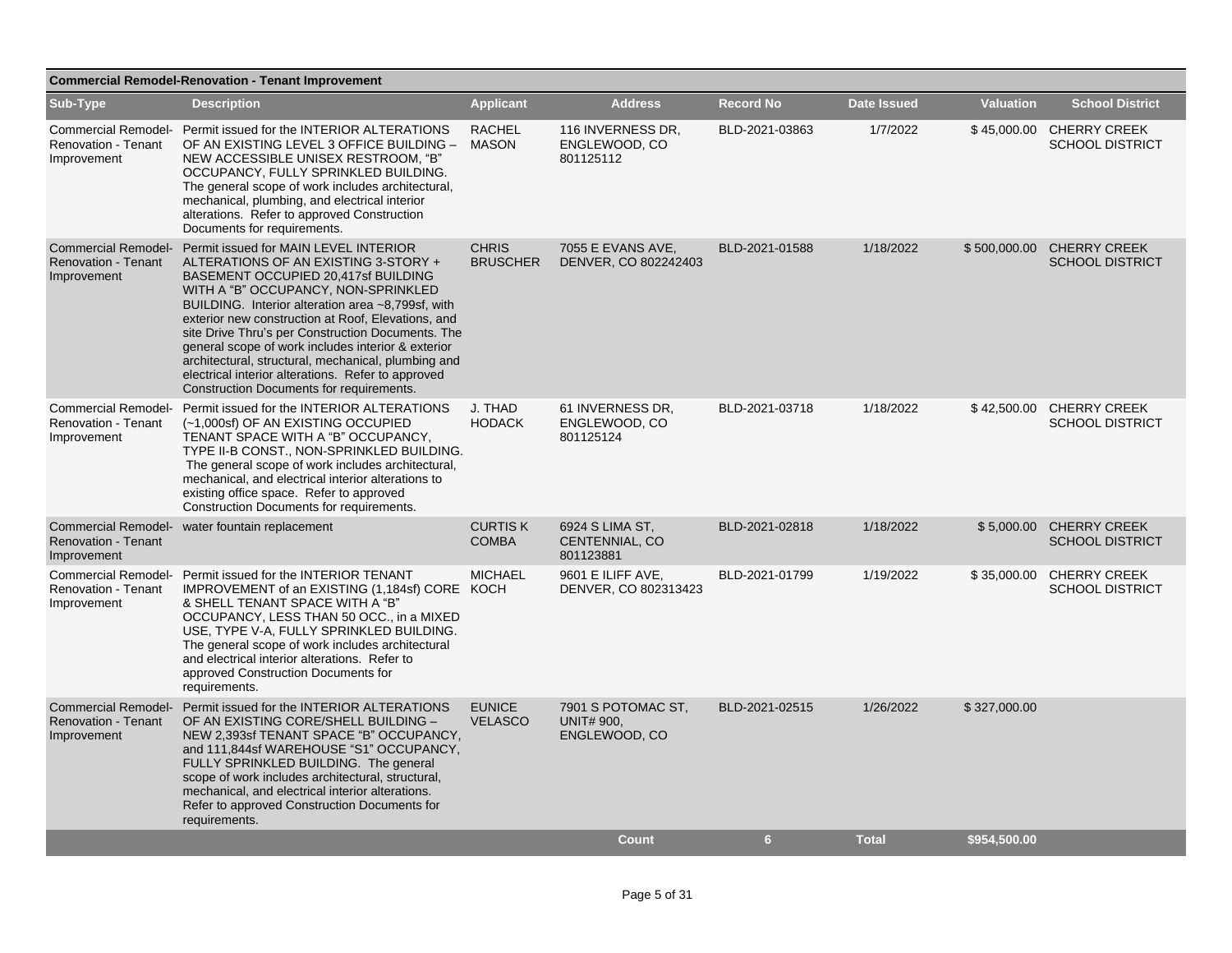| <b>Electrical Service Upgrade</b>    |                                                                                                                                                                                                                                                                           |                                                                      |                                                              |                  |                    |                  |                                                   |
|--------------------------------------|---------------------------------------------------------------------------------------------------------------------------------------------------------------------------------------------------------------------------------------------------------------------------|----------------------------------------------------------------------|--------------------------------------------------------------|------------------|--------------------|------------------|---------------------------------------------------|
| Sub-Type                             | <b>Description</b>                                                                                                                                                                                                                                                        | <b>Applicant</b>                                                     | <b>Address</b>                                               | <b>Record No</b> | <b>Date Issued</b> | <b>Valuation</b> | <b>School District</b>                            |
| <b>Electrical Service</b><br>Upgrade | Installation of a new 200A main distribution panel.                                                                                                                                                                                                                       | MICHAEL<br><b>PENSABENE</b>                                          | 10929 E MAPLEWOOD<br>DR, ENGLEWOOD, CO<br>801115738          | BLD-2022-00030   | 1/6/2022           |                  | \$2,000.00 CHERRY CREEK<br><b>SCHOOL DISTRICT</b> |
| <b>Electrical Service</b><br>Upgrade | Replace current electrical panel with new 200 amp<br>electrical panel.                                                                                                                                                                                                    | <b>JOSEPH</b><br><b>BOYD</b>                                         | 11035 E BERRY AVE,<br>ENGLEWOOD, CO<br>801113905             | BLD-2022-00035   | 1/6/2022           | \$4,685.00       | <b>CHERRY CREEK</b><br><b>SCHOOL DISTRICT</b>     |
| <b>Electrical Service</b><br>Upgrade | RECONNECT FURN & AC + GFCI, 200 AMP<br>SERVICE PANEL UPGRAD W/ WHOLE HOME<br><b>SURGE PROTECTION</b>                                                                                                                                                                      | <b>CAROLYN</b><br>LARSON                                             | 9573 E KANSAS CIR 58,<br>DENVER, CO 802472324                | BLD-2022-00041   | 1/7/2022           |                  | \$3,650.00 CHERRY CREEK<br><b>SCHOOL DISTRICT</b> |
| <b>Electrical Service</b><br>Upgrade | Please link this permit with permit BLD-2021-<br>03001. We need to remove the old 200 amp panel<br>and replace it with a new 200 amp panel and an<br>ESS. We are doing a like for like, no upgrade<br>needed.                                                             |                                                                      | NICK HIRSCH 5760 S SICILY ST.<br>AURORA, CO 800154599        | BLD-2022-00060   | 1/10/2022          | \$500.00         | <b>CHERRY CREEK</b><br><b>SCHOOL DISTRICT</b>     |
| <b>Electrical Service</b><br>Upgrade | Remove existing 100A overhead service (meter<br>socket & panel) and install upgraded 200A<br>overhead service in existing location. Includes new<br>200A lever bypass meter socket, 200A Main<br>Breaker exterior panel, new 4/0 AL service<br>conductors and water bond. | <b>JEFF</b><br><b>WHALING</b>                                        | 2330 S KRAMERIA ST,<br>DENVER, CO 802226234                  | BLD-2022-00099   | 1/13/2022          |                  | \$3,000.00 CHERRY CREEK<br><b>SCHOOL DISTRICT</b> |
| <b>Electrical Service</b><br>Upgrade | Service change and upgrade to 200 amps                                                                                                                                                                                                                                    | <b>TROY</b>                                                          | 4251 W PONDVIEW DR.<br>GIESSELMAN LITTLETON, CO<br>801236520 | BLD-2022-00106   | 1/14/2022          |                  | \$6,605.00 LITTLETON SCHOOL<br><b>DISTRICT</b>    |
| <b>Electrical Service</b><br>Upgrade | panel upgrade to 200 amp service                                                                                                                                                                                                                                          | <b>CHARLES</b><br><b>THERMIDOR</b>                                   | 5460 conley, DENVER, CO BLD-2022-00112<br>802226250          |                  | 1/17/2022          | \$3.800.00       | <b>CHERRY CREEK</b><br><b>SCHOOL DISTRICT</b>     |
| <b>Electrical Service</b><br>Upgrade | Installing new meter housing and slip sleeve                                                                                                                                                                                                                              | <b>AUTHORITY</b><br><b>BRANDS</b><br><b>SERVICE</b><br><b>RETAIL</b> | 2212 S ALTON WAY.<br>DENVER, CO 802313408                    | BLD-2022-00134   | 1/18/2022          |                  | \$2,000.00 CHERRY CREEK<br><b>SCHOOL DISTRICT</b> |
| <b>Electrical Service</b><br>Upgrade | 200 AMP SERVICE CHANGE                                                                                                                                                                                                                                                    | <b>HOLLY</b><br><b>TUCKER</b>                                        | 22481 E POWERS PL,<br>AURORA, CO 800156505                   | BLD-2022-00128   | 1/18/2022          | \$5,423.00       | <b>CHERRY CREEK</b><br><b>SCHOOL DISTRICT</b>     |
| <b>Electrical Service</b><br>Upgrade | service change to 200AMP                                                                                                                                                                                                                                                  | <b>MICHAEL</b><br><b>VILNETS</b>                                     | 5966 S KENTON ST.<br>ENGLEWOOD, CO<br>801115722              | BLD-2022-00152   | 1/20/2022          |                  | \$2,800.00 CHERRY CREEK<br><b>SCHOOL DISTRICT</b> |
| <b>Electrical Service</b><br>Upgrade | Upgrade to 200A panel with new meter housing.<br>Will need meter release                                                                                                                                                                                                  | <b>JESSICA</b><br><b>BLOCK</b>                                       | 6199 S GALENA CT,<br>ENGLEWOOD, CO<br>801115429              | BLD-2022-00156   | 1/20/2022          | \$2,500.00       | <b>CHERRY CREEK</b><br><b>SCHOOL DISTRICT</b>     |
| <b>Electrical Service</b><br>Upgrade | Main service upgrade to 150A                                                                                                                                                                                                                                              | <b>MICHAEL</b><br><b>PENSABENE</b>                                   | 3653 S LOOKOUT HILL<br>ST, BENNETT, CO                       | BLD-2022-00188   | 1/24/2022          |                  | \$2,000.00 BENNETT SCHOOL<br><b>DISTRICT</b>      |
| <b>Electrical Service</b><br>Upgrade | panel change 200 amp                                                                                                                                                                                                                                                      | <b>MICHAEL E</b><br>MATA                                             | 6069 S JAMAICA CIR,<br>ENGLEWOOD, CO<br>801115748            | BLD-2022-00189   | 1/24/2022          |                  | \$2,000.00 CHERRY CREEK<br><b>SCHOOL DISTRICT</b> |
| <b>Electrical Service</b><br>Upgrade | Install new 48A EV Charging circuit                                                                                                                                                                                                                                       | <b>JESSICA</b><br><b>BLOCK</b>                                       | 6199 S GALENA CT,<br>ENGLEWOOD, CO<br>801115429              | BLD-2022-00224   | 1/27/2022          |                  | \$400.00 CHERRY CREEK<br><b>SCHOOL DISTRICT</b>   |
|                                      |                                                                                                                                                                                                                                                                           |                                                                      | Count                                                        | 14               | <b>Total</b>       | \$41,363.00      |                                                   |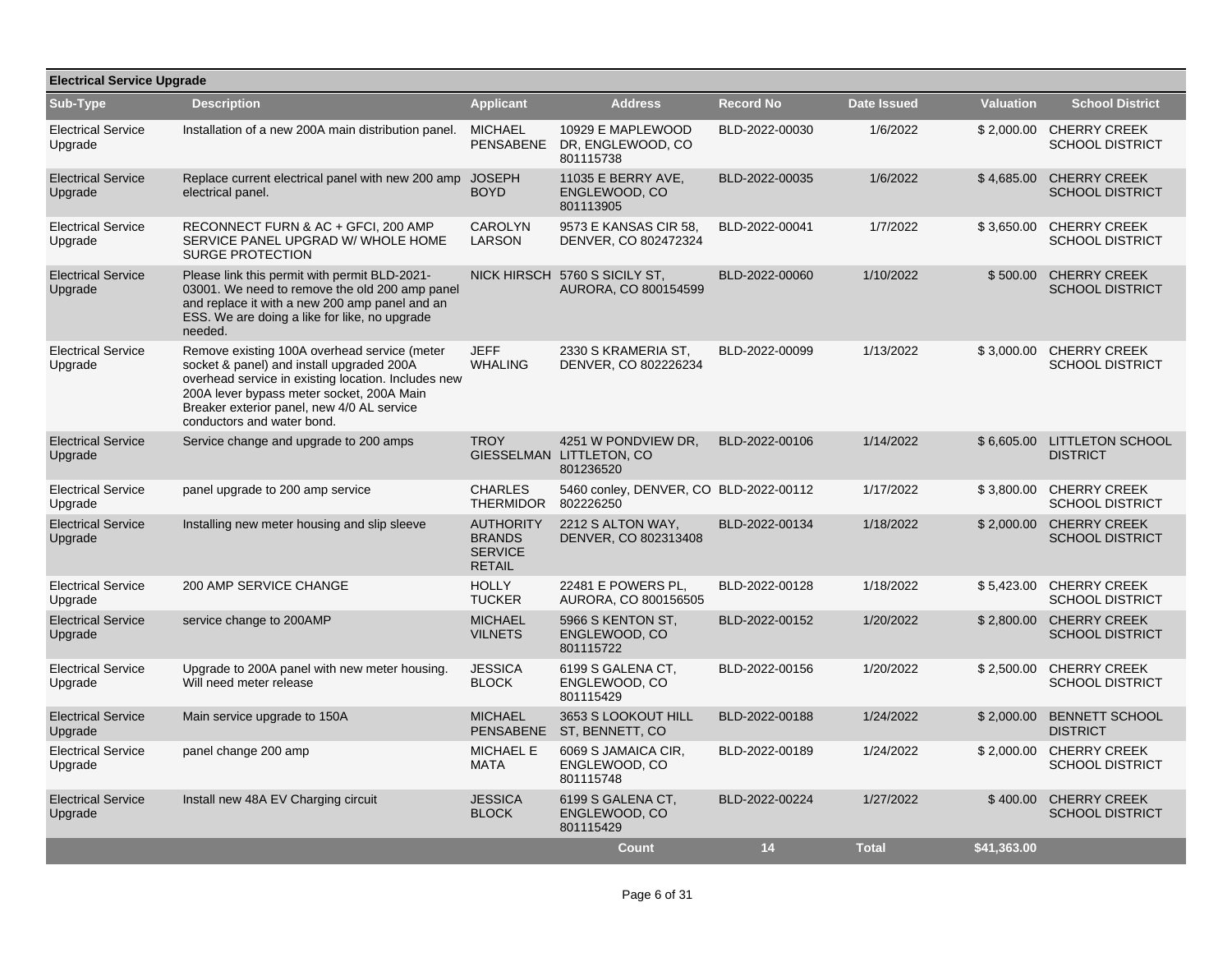| <b>Furnace</b> |                                                                                                                                    |                                                |                                                           |                  |                    |                  |                                               |
|----------------|------------------------------------------------------------------------------------------------------------------------------------|------------------------------------------------|-----------------------------------------------------------|------------------|--------------------|------------------|-----------------------------------------------|
| Sub-Type       | <b>Description</b>                                                                                                                 | <b>Applicant</b>                               | <b>Address</b>                                            | <b>Record No</b> | <b>Date Issued</b> | <b>Valuation</b> | <b>School District</b>                        |
| Furnace        | Replace furnace 100K BTU 80% eff                                                                                                   | <b>LAUREN</b><br><b>TAYLOR</b><br><b>EWING</b> | 7489 S NORFOLK WAY.<br>AURORA, CO 800161460               | BLD-2022-00006   | 1/3/2022           | \$3,217.50       | <b>CHERRY CREEK</b><br><b>SCHOOL DISTRICT</b> |
| Furnace        | replace furnace with 125k btu 80% furnace                                                                                          | <b>CRYSTAL J</b><br><b>PAULSON</b>             | <b>1443 S UINTA CT,</b><br>DENVER, CO 802312742           | BLD-2022-00058   | 1/10/2022          | \$5,172.00       | <b>CHERRY CREEK</b><br><b>SCHOOL DISTRICT</b> |
| Furnace        | install replacement 80% 90k btu furnace                                                                                            | <b>KATHI</b><br><b>MCKINNEY</b>                | 20333 E EUCLID LN.<br>AURORA, CO 800162356                | BLD-2022-00062   | 1/10/2022          | \$6,257.00       | <b>CHERRY CREEK</b><br><b>SCHOOL DISTRICT</b> |
| Furnace        | Replace furnace with new 90,000 BTU 80% AFUE<br>natural gas furnace. No new electrical.                                            | <b>ABBEY KLEIN</b>                             | 9635 E ARKANSAS PL.<br>DENVER, CO 802475698               | BLD-2022-00067   | 1/11/2022          | \$2,000.00       | <b>CHERRY CREEK</b><br><b>SCHOOL DISTRICT</b> |
| Furnace        | Replace like for like 96% 100K btu furnace                                                                                         | <b>GARRETT</b><br><b>WEILER</b>                | 11652 E DORADO AVE.<br>ENGLEWOOD, CO<br>801114144         | BLD-2022-00085   | 1/12/2022          | \$6,099.00       | <b>CHERRY CREEK</b><br><b>SCHOOL DISTRICT</b> |
| Furnace        | install replacement 80% 90k btu furnace                                                                                            | <b>KATHI</b><br><b>MCKINNEY</b>                | 20333 E EUCLID LN.<br>AURORA, CO 800162356                | BLD-2022-00108   | 1/14/2022          | \$6.257.00       | <b>CHERRY CREEK</b><br><b>SCHOOL DISTRICT</b> |
| Furnace        | Install a 96%, variable speed, 100K BTU, natural<br>gas furnace. Like for like replacement. We will<br>haul away all old material. | <b>MICK</b><br><b>MORGAN</b>                   | 6556 S RICHFIELD ST.<br>AURORA, CO 800163168              | BLD-2022-00100   | 1/14/2022          | \$11,899.00      | <b>CHERRY CREEK</b><br><b>SCHOOL DISTRICT</b> |
| Furnace        | Install replacement furnace 80% 40,000 BTU                                                                                         | <b>RICHARD</b><br><b>ANDERSON</b>              | 7440 S BLACKHAWK ST<br>11-304, ENGLEWOOD,<br>CO 801124353 | BLD-2022-00143   | 1/19/2022          | \$6,311.65       | <b>CHERRY CREEK</b><br><b>SCHOOL DISTRICT</b> |
| Furnace        | replace furnace                                                                                                                    | <b>DAN</b><br><b>MORIARITY</b>                 | 6374 S EMPORIA CIR                                        | BLD-2022-00212   | 1/26/2022          | \$3,600.00       |                                               |
| Furnace        | Install 110,000 Btu's Furnace, Furnace rehook                                                                                      | <b>PATRICIA J</b><br><b>SCHMIDT</b>            | 5824 S ESPANA ST.<br>AURORA, CO 800155105                 | BLD-2022-00226   | 1/28/2022          | \$4,800.00       | <b>CHERRY CREEK</b><br><b>SCHOOL DISTRICT</b> |
|                |                                                                                                                                    |                                                | <b>Count</b>                                              | 10               | <b>Total</b>       | \$55,613.15      |                                               |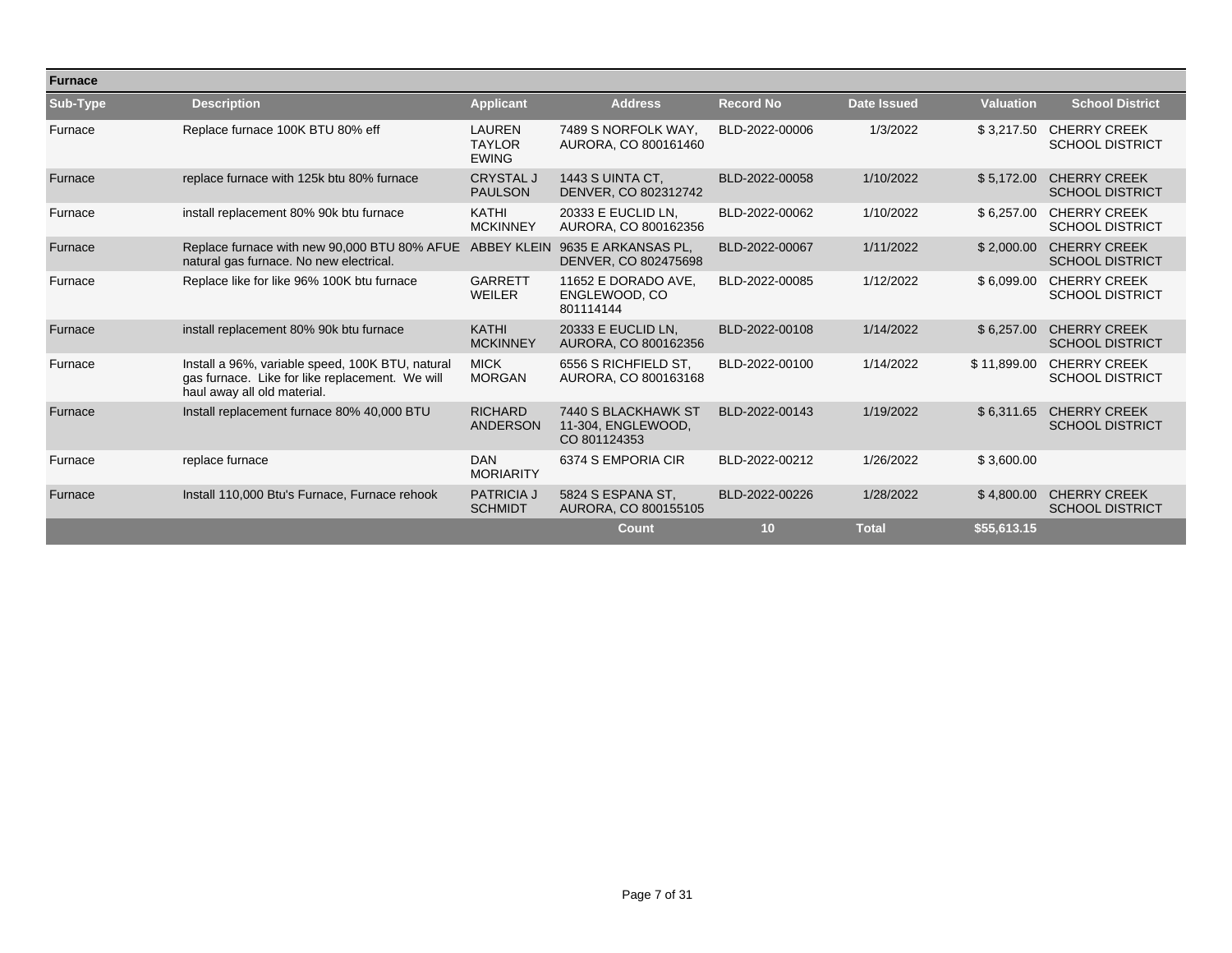| Reroof                                        |                                                                                                                                         |                                     |                                                    |                  |                    |                  |                                                    |
|-----------------------------------------------|-----------------------------------------------------------------------------------------------------------------------------------------|-------------------------------------|----------------------------------------------------|------------------|--------------------|------------------|----------------------------------------------------|
| Sub-Type                                      | <b>Description</b>                                                                                                                      | <b>Applicant</b>                    | <b>Address</b>                                     | <b>Record No</b> | <b>Date Issued</b> | <b>Valuation</b> | <b>School District</b>                             |
| Reroof                                        | Re-roof shingles only 26 sq.                                                                                                            | <b>DEREK</b><br><b>LINDSEY</b>      | 5441 CONLEY WAY.<br>DENVER, CO 802226249           | BLD-2022-00022   | 1/6/2022           |                  | \$18,000.00 CHERRY CREEK<br><b>SCHOOL DISTRICT</b> |
| Reroof                                        | Tear off and re-roof with Tamko Heritage Shingles                                                                                       | <b>BERNARD</b><br><b>REITZ</b>      | 2321 S LEYDEN ST,<br>DENVER, CO 802226235          | BLD-2022-00061   | 1/10/2022          | \$9,950.00       | <b>CHERRY CREEK</b><br><b>SCHOOL DISTRICT</b>      |
| Reroof                                        | Permit application is to close old permit from 2014<br>that never received an inspection. The prior permit<br>number is BLD-2014-04371. | <b>THOMAS</b><br><b>BOUCKAERT</b>   | 20518 E GRAND LN.<br>AURORA, CO 800156622          | BLD-2022-00114   | 1/17/2022          | \$6,885.00       | <b>CHERRY CREEK</b><br><b>SCHOOL DISTRICT</b>      |
| Reroof                                        | Tear off existing shingles and Re-Roof house with<br><b>Dimensional Shingles</b>                                                        |                                     | SABDY SOLIZ 20769 E kenyon<br>800136638            | BLD-2022-00150   | 1/20/2022          | \$7,200.00       | <b>CHERRY CREEK</b><br><b>SCHOOL DISTRICT</b>      |
| Reroof                                        | re-roof                                                                                                                                 | <b>ROBERT L</b><br><b>VICHKON</b>   | 5670 E CORNELL AVE,<br>DENVER, CO 802227029        | BLD-2022-00181   | 1/21/2022          | \$7,800.00       | <b>CHERRY CREEK</b><br><b>SCHOOL DISTRICT</b>      |
| Reroof                                        | Asphalt reroof.                                                                                                                         | <b>THAD</b><br><b>FRERICKS</b>      | 556 S COUNTY ROAD<br>113, BENNETT, CO<br>801028769 | BLD-2022-00167   | 1/21/2022          | \$24,000.00      | <b>BENNETT SCHOOL</b><br><b>DISTRICT</b>           |
| Reroof                                        | R&R Shingles with GAF in ArmourShield 2 in the<br>color Weathered Wood 36sqrs 4/12 & 5/12 pitch                                         | <b>JOSH</b><br><b>LUCERO</b>        | 6279 S OURAY CT.<br>AURORA, CO 800165017           | BLD-2022-00229   | 1/28/2022          | \$9,000.00       | <b>CHERRY CREEK</b><br><b>SCHOOL DISTRICT</b>      |
| Reroof                                        | Tear existing rood down to decking and install IKO<br>Nordic shingles. 50SQ                                                             | <b>KRISTINE</b><br><b>LIGHTBODY</b> | 5 GLENVIEW DR.<br>LITTLETON, CO<br>801236505       | BLD-2022-00230   | 1/28/2022          | \$23,750.00      | <b>LITTLETON SCHOOL</b><br><b>DISTRICT</b>         |
|                                               |                                                                                                                                         |                                     | <b>Count</b>                                       | 8                | <b>Total</b>       | \$106,585.00     |                                                    |
| <b>Residential New Construction - Barn</b>    |                                                                                                                                         |                                     |                                                    |                  |                    |                  |                                                    |
| Sub-Type                                      | <b>Description</b>                                                                                                                      | <b>Applicant</b>                    | <b>Address</b>                                     | <b>Record No</b> | <b>Date Issued</b> | <b>Valuation</b> | <b>School District</b>                             |
| <b>Residential New</b><br>Construction - Barn | Having a Storage Building built on our property                                                                                         | <b>CHRISTINE</b><br><b>MURRELL</b>  | 610 S PARK CT, BYERS,<br>CO 80103                  | BLD-2021-03925   | 1/28/2022          | \$50,593.00      | <b>BYERS SCHOOL</b><br><b>DISTRICT</b>             |
|                                               |                                                                                                                                         |                                     | Count                                              |                  | <b>Total</b>       | \$50,593.00      |                                                    |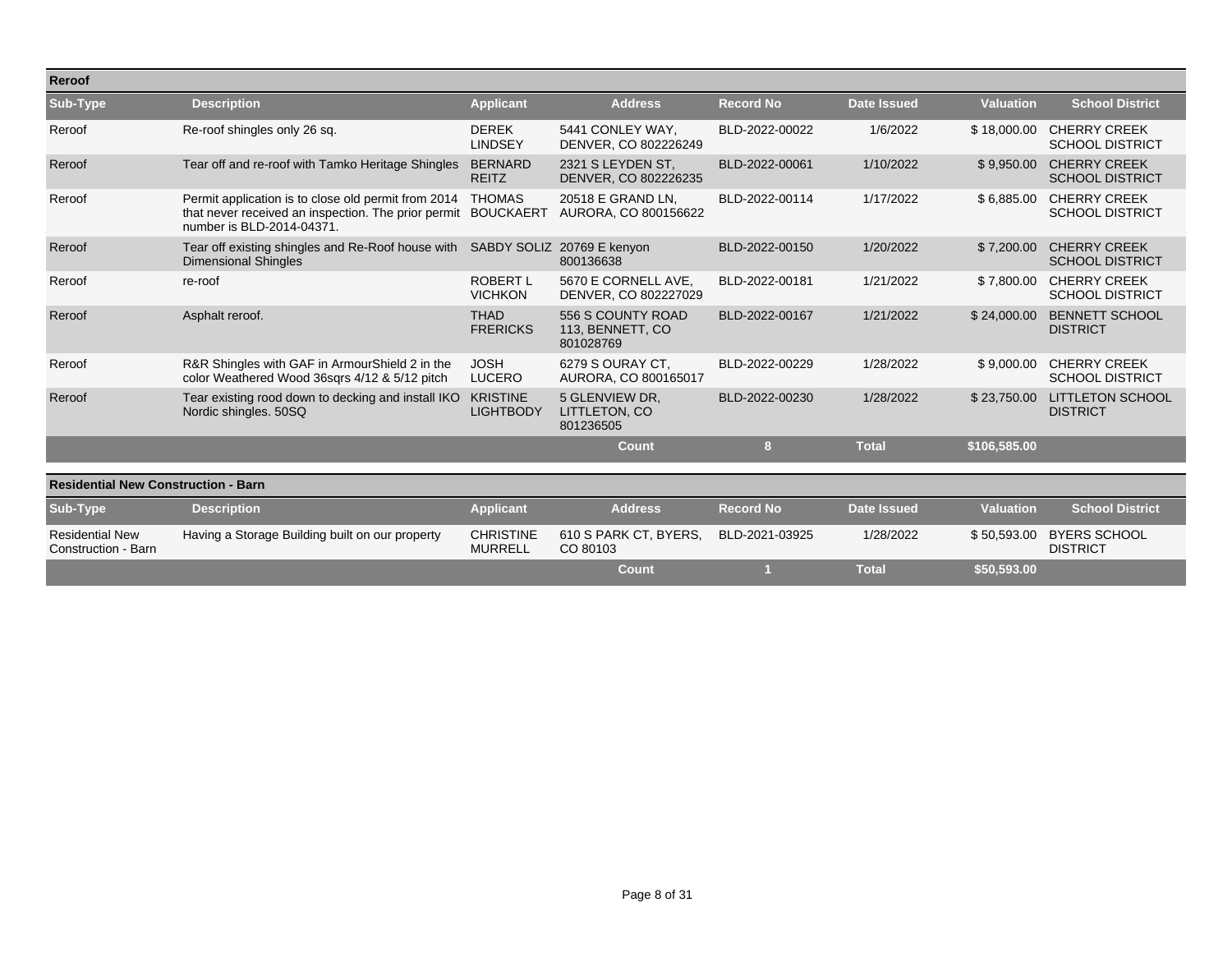| <b>Residential New Construction - Basement Finish</b>              |                                                                                                                                                                               |                                 |                                                                 |                  |                    |                  |                                               |  |  |  |
|--------------------------------------------------------------------|-------------------------------------------------------------------------------------------------------------------------------------------------------------------------------|---------------------------------|-----------------------------------------------------------------|------------------|--------------------|------------------|-----------------------------------------------|--|--|--|
| Sub-Type                                                           | <b>Description</b>                                                                                                                                                            | <b>Applicant</b>                | <b>Address</b>                                                  | <b>Record No</b> | <b>Date Issued</b> | <b>Valuation</b> | <b>School District</b>                        |  |  |  |
| <b>Residential New</b><br>Construction -<br><b>Basement Finish</b> | finished basement 848SF, one bedroom, one<br>bathroom and living room. 96" ceiling height                                                                                     | <b>JOHN</b><br><b>COFFMAN</b>   | 4459 S TIBET ST.<br><b>AURORA, CO 80015</b>                     | BLD-2021-04069   | 1/5/2022           | \$40,000.00      | <b>CHERRY CREEK</b><br><b>SCHOOL DISTRICT</b> |  |  |  |
| <b>Residential New</b><br>Construction -<br><b>Basement Finish</b> | Finishing a walkout basement, adding 2 bedroom,<br>1 laundry room, a small kitchenette without<br>gas/electric stove, rec room and enclosing a<br>unfinished mechanical room. | <b>NELLIE</b><br><b>SHAPIRO</b> | 21466 E STANFORD AVE. BLD-2021-04118<br><b>AURORA, CO 80015</b> |                  | 1/5/2022           | \$90,560.00      | <b>CHERRY CREEK</b><br><b>SCHOOL DISTRICT</b> |  |  |  |
| <b>Residential New</b><br>Construction -<br><b>Basement Finish</b> | bedroom, exercise room, bathroom, living room,<br>dry bar, game room, unfinished area                                                                                         | <b>SCOTT</b><br><b>SCHWEGEL</b> | 6072 S OURAY ST.<br>AURORA, CO 800165002                        | BLD-2022-00007   | 1/6/2022           | \$44,500.00      | <b>CHERRY CREEK</b><br><b>SCHOOL DISTRICT</b> |  |  |  |
| <b>Residential New</b><br>Construction -<br><b>Basement Finish</b> | Bedroom, Great Room, Workout Area, Unfinished<br>Storage, Bathroom                                                                                                            | <b>STEVE</b>                    | 6526 S WACO CT.<br>HAUENSTEIN AURORA, CO 800161138              | BLD-2021-03981   | 1/7/2022           | \$83,330.00      | <b>CHERRY CREEK</b><br><b>SCHOOL DISTRICT</b> |  |  |  |
| <b>Residential New</b><br>Construction -<br><b>Basement Finish</b> | <b>Small Basement Finish</b><br>one bedroom, one bath, one living room                                                                                                        | <b>JAKE DAVIS</b>               | 4072 S LISBON WAY,<br>AURORA, CO 800136037                      | BLD-2021-03396   | 1/7/2022           | \$55,000.00      | <b>CHERRY CREEK</b><br><b>SCHOOL DISTRICT</b> |  |  |  |
| <b>Residential New</b><br>Construction -<br><b>Basement Finish</b> | As per the attached sketch:<br>I will be finishing approximately 556 sq. ft. of our<br>unfinished basement. This will require framing,<br>electrical, plumbing, drywall, etc. | <b>DANIEL A</b><br>ANGER        | 5724 S ROME ST.<br>AURORA, CO 800154591                         | BLD-2021-04225   | 1/12/2022          | \$28,000.00      | <b>CHERRY CREEK</b><br><b>SCHOOL DISTRICT</b> |  |  |  |
| <b>Residential New</b><br>Construction -<br><b>Basement Finish</b> | Basement remodel. 2 bedrooms, Finished area<br>1200 sqft, Unfinished area 300 sqft. Includes one<br>3/4 bath. Both bedrooms has egress windows.<br>Existing code insulation.  | <b>PETR</b><br><b>BORSKI</b>    | 22575 E UNION CIR,<br>AURORA, CO 800155541                      | BLD-2021-03912   | 1/13/2022          | \$61,500.00      | <b>CHERRY CREEK</b><br><b>SCHOOL DISTRICT</b> |  |  |  |
| <b>Residential New</b><br>Construction -<br><b>Basement Finish</b> | Finish basement with one bedroom and a<br>bathroom                                                                                                                            | <b>JITTA</b>                    | MACHENDER 17384 E WEAVER DR.<br>AURORA, CO 800163189            | BLD-2021-02621   | 1/16/2022          | \$80,000.00      | <b>CHERRY CREEK</b><br><b>SCHOOL DISTRICT</b> |  |  |  |
| <b>Residential New</b><br>Construction -<br><b>Basement Finish</b> | Finishing an unfinished basement. Will consist of<br>1 bedroom, 3/4 bath, storage area, and large<br>family room.                                                             | <b>DAMON</b><br><b>KEITH</b>    | 22412 E UNION CIR,<br>AURORA, CO 800155539                      | BLD-2022-00054   | 1/25/2022          | \$53,000.00      | <b>CHERRY CREEK</b><br><b>SCHOOL DISTRICT</b> |  |  |  |
| <b>Residential New</b><br>Construction -<br><b>Basement Finish</b> | Basement finish with one bedroom, 3/4 bathroom,<br>wet bar, media area and family room                                                                                        | <b>TODD</b><br><b>TETREV</b>    | 4458 S UKRAINE CT.<br>AURORA, CO 80015                          | BLD-2022-00186   | 1/25/2022          | \$37,998.00      | <b>CHERRY CREEK</b><br><b>SCHOOL DISTRICT</b> |  |  |  |
|                                                                    |                                                                                                                                                                               |                                 | Count                                                           | 10               | <b>Total</b>       | \$573,888.00     |                                               |  |  |  |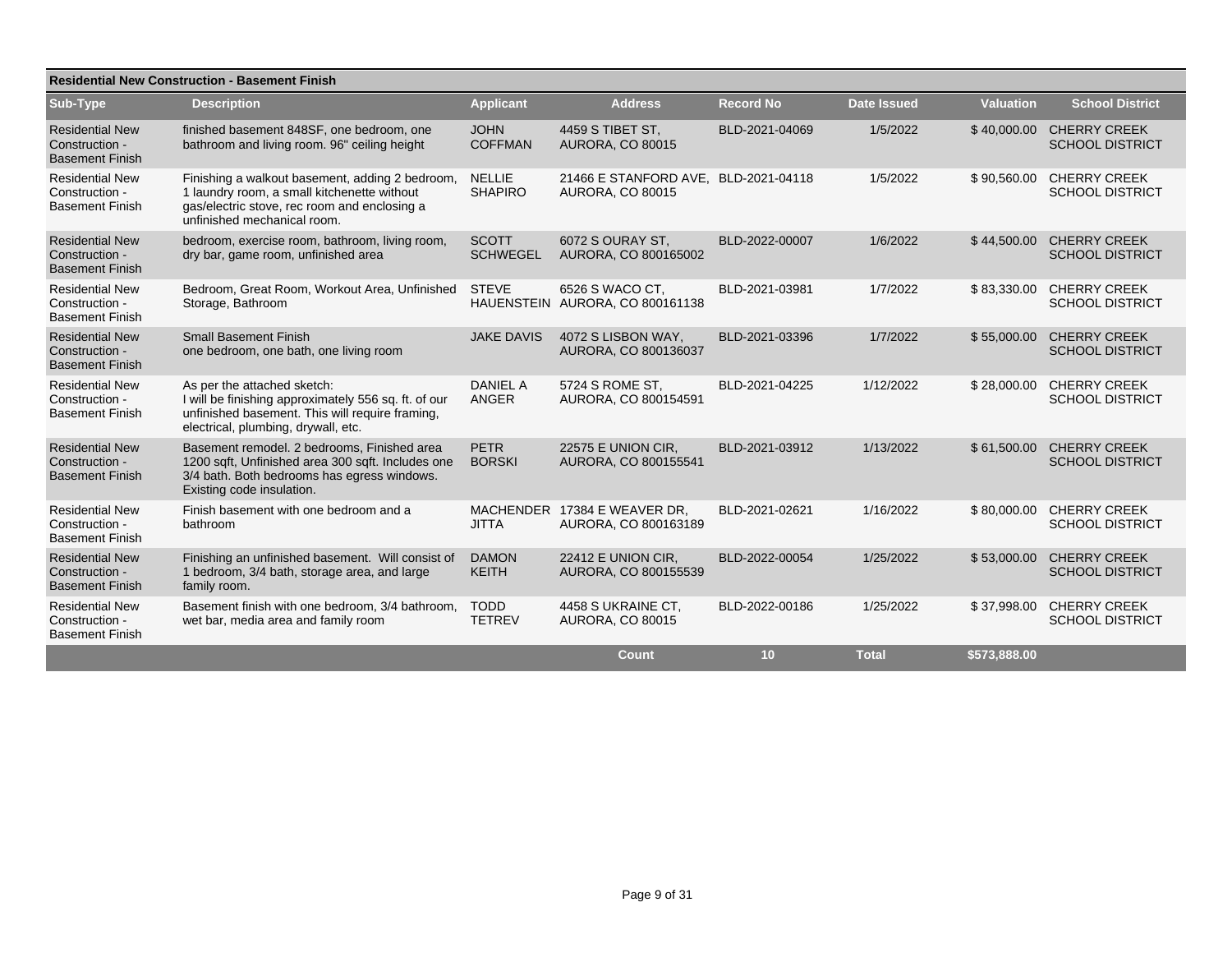| <b>Residential New Construction - Foundation Only</b>              |                                                                                                                                                                                                                                                                                                          |                                  |                                               |                  |                    |                  |                                                    |  |  |  |
|--------------------------------------------------------------------|----------------------------------------------------------------------------------------------------------------------------------------------------------------------------------------------------------------------------------------------------------------------------------------------------------|----------------------------------|-----------------------------------------------|------------------|--------------------|------------------|----------------------------------------------------|--|--|--|
| Sub-Type                                                           | <b>Description</b>                                                                                                                                                                                                                                                                                       | <b>Applicant</b>                 | <b>Address</b>                                | <b>Record No</b> | <b>Date Issued</b> | <b>Valuation</b> | <b>School District</b>                             |  |  |  |
| <b>Residential New</b><br>Construction -<br><b>Foundation Only</b> | This permit is being issued for the stabilization to<br>existing single-family residential foundation wall<br>system. The scope of work includes the installation<br>of Four HP287 Helical piers under the foundation<br>of an enclosed patio.                                                           | <b>BRAYDEN</b><br><b>WOODS</b>   | 1300 S QUEBEC WAY,<br>DENVER, CO 802312507    | BLD-2021-03794   | 1/4/2022           |                  | \$14,142.00 CHERRY CREEK<br><b>SCHOOL DISTRICT</b> |  |  |  |
|                                                                    | ACA Description of Work: "Foundation repair."                                                                                                                                                                                                                                                            |                                  |                                               |                  |                    |                  |                                                    |  |  |  |
|                                                                    | PERMIT CONDITIONS:                                                                                                                                                                                                                                                                                       |                                  |                                               |                  |                    |                  |                                                    |  |  |  |
|                                                                    | A. Deferred Submittal #1 (FIELD INSPECTION):<br>Engineers Letter - Provide a Colorado licensed<br>stamped engineers letter indicating general<br>compliance of all work and recommendations from<br>the engineer's design documents. Design per<br>Arapahoe County Design criteria, and the 2015<br>IRC. |                                  |                                               |                  |                    |                  |                                                    |  |  |  |
|                                                                    | B. Deferred Submittal #2: provide revised plan with<br>Arapahoe County adopted Design criteria 2015<br>IRC, prior to final inspection.                                                                                                                                                                   |                                  |                                               |                  |                    |                  |                                                    |  |  |  |
|                                                                    | <b>Foundation Repair</b>                                                                                                                                                                                                                                                                                 |                                  |                                               |                  |                    |                  |                                                    |  |  |  |
|                                                                    |                                                                                                                                                                                                                                                                                                          |                                  | Count                                         | $\overline{1}$   | <b>Total</b>       | \$14,142.00      |                                                    |  |  |  |
|                                                                    | <b>Residential New Construction - Single Family</b>                                                                                                                                                                                                                                                      |                                  |                                               |                  |                    |                  |                                                    |  |  |  |
| Sub-Type                                                           | <b>Description</b>                                                                                                                                                                                                                                                                                       | <b>Applicant</b>                 | <b>Address</b>                                | <b>Record No</b> | <b>Date Issued</b> | <b>Valuation</b> | <b>School District</b>                             |  |  |  |
| <b>Residential New</b><br>Construction - Single<br>Family          | $BSMT: 0 - crwl$<br>1st: # 777 sq ft<br>2nd: # 1054 sq ft<br>Garg: #440 sq ft<br>Porch: #70 sq ft<br>Patio: #149 sq ft<br>crwlsp, Opt bed #4, 2 car, AC, FP#2@FR, Covd<br>Patio, Gas @ Range                                                                                                             | <b>ELENA</b><br><b>SPINKS</b>    | 27695 E 10TH DR,<br><b>AURORA, CO 80018</b>   | BLD-2021-02411   | 1/6/2022           |                  | \$231,544.35 AURORA SCHOOL<br><b>DISTRICT</b>      |  |  |  |
| <b>Residential New</b><br>Construction - Single<br>Family          | $BSMT: 0 - crwl$<br>1st: #986 sq ft<br>2nd: #1202 sq ft<br>Garg: #414 sq ft<br>Porch: $# 90$ sq ft<br>Patio: #290 sq ft<br>crwlsp, 2 car garg, AC, standard, patio, FP @ fam,<br>gas @ range                                                                                                             | <b>ELENA</b><br><b>SPINKS</b>    | 27840 E 10TH DR,<br><b>AURORA, CO 80018</b>   | BLD-2021-04059   | 1/6/2022           |                  | \$273,433.80 AURORA SCHOOL<br><b>DISTRICT</b>      |  |  |  |
| <b>Residential New</b><br>Construction - Single<br>Family          | CRL SPACE, LOWER 350, MAIN 613, UPPER<br>845, STAIRS 140, GAR 495, PO 28, DECK 72,<br>ROOF 541 - D578 ELEV D                                                                                                                                                                                             | <b>MARNI</b><br><b>GOLDSTEIN</b> | 20979 E QUINCY DR.<br><b>AURORA, CO 80015</b> | BLD-2021-02005   | 1/6/2022           | \$267,862.60     |                                                    |  |  |  |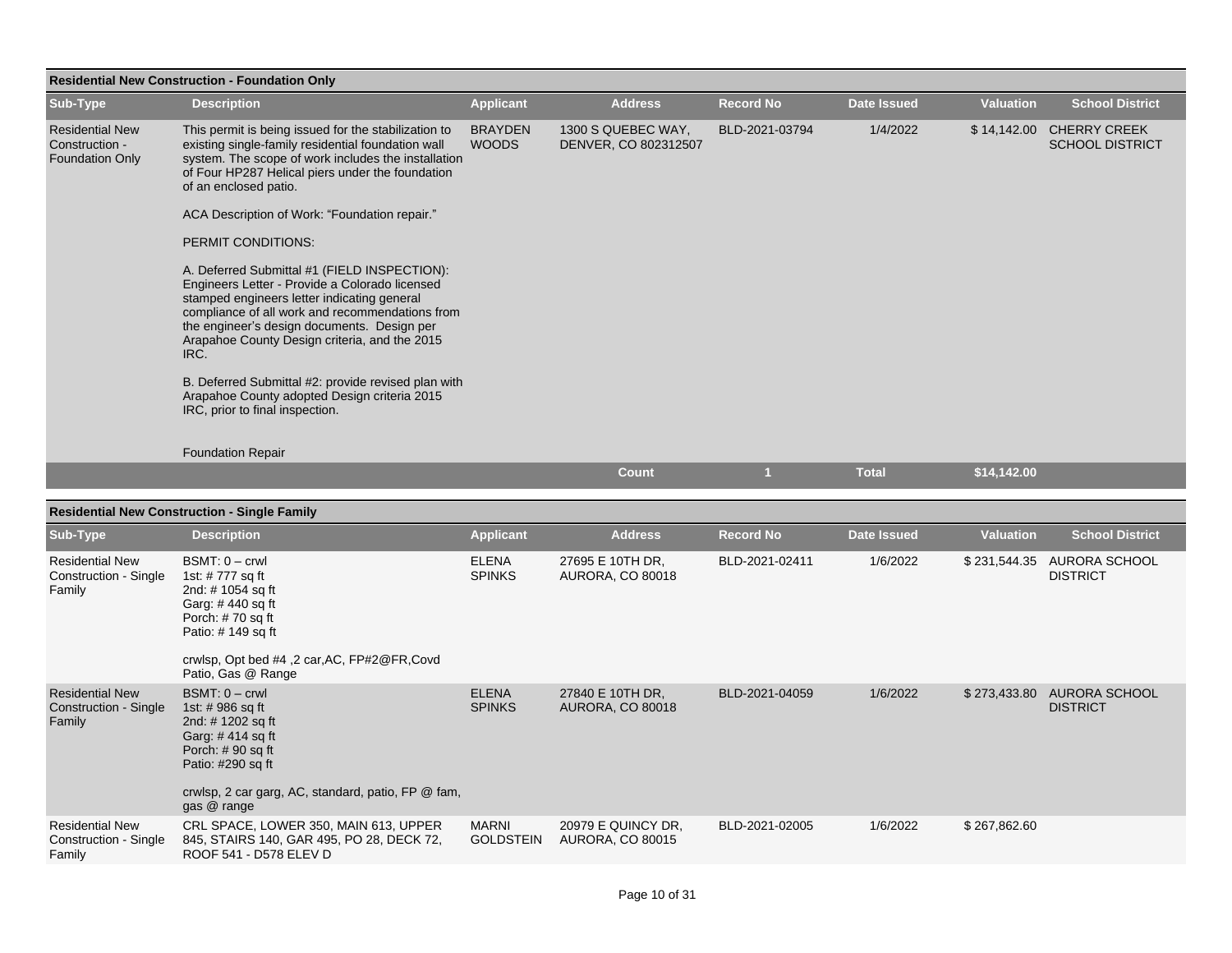| <b>Residential New</b><br><b>Construction - Single</b><br>Family | D568 Elev C: Lower Floor: 261 SQFT, Main Floor: MARNI<br>734 SQFT, Upper Floor: 804 SQFT, Stairs: 135<br>SQFT, Garage: 473 SQFT, Porch: 70 SQFT,<br>Deck: 70 SQFT, Roof: 405 SQFT<br>Crawl Space, Opt Bed#3, 2 Car Garage, A/C, End<br>Condition | <b>GOLDSTEIN</b>                 | 20999 E QUINCY DR,<br>AURORA, CO 80015          | BLD-2021-01999 | 1/6/2022     | \$249,645.90   |                                                     |
|------------------------------------------------------------------|--------------------------------------------------------------------------------------------------------------------------------------------------------------------------------------------------------------------------------------------------|----------------------------------|-------------------------------------------------|----------------|--------------|----------------|-----------------------------------------------------|
| <b>Residential New</b><br>Construction - Single<br>Family        | D578 Elev E: Lower Floor: 350 SQFT, Main Floor: MARNI<br>613 SQFT, Upper Floor: 845 SQFT, Stairs: 140<br>SQFT, Garage: 495 SQFT, Porch: 28 SQFT,<br>Deck: 72 SQFT, Roof: 591 SQFT<br>Crawl Space, 2 car, AC,                                     | <b>GOLDSTEIN</b>                 | 20989 E QUINCY DR.<br><b>AURORA, CO 80015</b>   | BLD-2021-02006 | 1/6/2022     | \$253,969.80   |                                                     |
| <b>Residential New</b><br><b>Construction - Single</b><br>Family | D749 Elev A: Unf Bsmt: 223 SQFT, Fin Bsmnt:<br>557 SQFT, 1st Floor: 863 SQFT, 2nd Floor: 1146<br>SQFT, Garage: 480 SQFT, Porch: 48 SQFT,<br>Covered Patio: 0 SQFT<br>Full Fin Bsmnt, 2 Car Garage                                                | <b>MARNI</b><br><b>GOLDSTEIN</b> | 4371 S MALAYA WAY,<br><b>AURORA, CO 80015</b>   | BLD-2021-03857 | 1/6/2022     | \$371,804.10   |                                                     |
| <b>Residential New</b><br>Construction - Single<br>Family        | UNF 132, FIN 785, 1ST 1010, 2ND 1396, GAR<br>493, FRT PO 27 - D846 ELEV D                                                                                                                                                                        | <b>MARNI</b><br><b>GOLDSTEIN</b> | 20983 E RADCLIFF PL,<br><b>AURORA, CO 80015</b> | BLD-2021-03747 | 1/6/2022     | \$384,158.28   |                                                     |
| <b>Residential New</b><br>Construction - Single<br>Family        | CRAWL SPACE, 1ST 961, 2ND 1003, GAR 423,<br>FRT PO 65 - D904 ELEV A                                                                                                                                                                              | <b>ELENA</b><br><b>SPINKS</b>    | 27768 E 10TH DR,<br><b>AURORA, CO 80018</b>     | BLD-2021-04058 | 1/12/2022    |                | \$281,483.76 AURORA SCHOOL<br><b>DISTRICT</b>       |
| <b>Residential New</b><br>Construction - Single<br>Family        | UNF 223, FIN 557, 1ST 863, 2ND 1146, GAR 480, MARNI<br>FRT PO 48, CVD PAT 183 - D749 ELEV B                                                                                                                                                      | <b>GOLDSTEIN</b>                 | 20984 E RADCLIFF PL,<br><b>AURORA, CO 80015</b> | BLD-2021-03780 | 1/13/2022    | \$332,531.86   |                                                     |
| <b>Residential New</b><br>Construction - Single<br>Family        | CRAWL SPACE, 1ST 1747, GAR 417, PORCH<br>44, PATIO 133 - D921 ELEV B                                                                                                                                                                             | <b>ELENA</b><br><b>SPINKS</b>    | 27902 E 10TH DR.<br>AURORA, CO 80018            | BLD-2021-04121 | 1/14/2022    | \$258,583.58   | AURORA SCHOOL<br><b>DISTRICT</b>                    |
| <b>Residential New</b><br>Construction - Single<br>Family        | D229 Elev B: Unf Bsmt: 137 SQFT, Fin Bsmnt:<br>860 SQFT, 1st Floor: 1091 SQFT, 2nd Floor: 1230 GOLDSTEIN<br>SQFT, Garage: 449 SQFT, Porch: 47 SQFT<br>Full fin bsmnt, FP, 2 car, AC,                                                             | <b>MARNI</b>                     | 21055 E RADCLIFF PL,<br><b>AURORA, CO 80015</b> | BLD-2021-02098 | 1/25/2022    | \$385,121.85   |                                                     |
| <b>Residential New</b><br><b>Construction - Single</b><br>Family | D749 Elev B: Unf Bsmt: 223 SQFT, Fin Bsmnt:<br>557 SQFT, 1st Floor: 863 SQFT, 2nd Floor: 1146<br>SQFT, Garage: 480 SQFT, Porch: 48 SQFT,<br>Covered Patio: 105 SQFT<br>Full Fin Bsmnt, FP, 2 car, AC, Covered Patio                              | <b>MARNI</b><br><b>GOLDSTEIN</b> | 20933 E RADCLIFF PL,<br><b>AURORA, CO 80015</b> | BLD-2021-03781 | 1/25/2022    | \$328,532.02   |                                                     |
| <b>Residential New</b><br>Construction - Single<br>Family        | UNF 305, FIN 626, 1ST 966, 2ND 1402, GAR 474, MARNI<br>FRT PO 50, CVD PAT 84 - D698 ELEV A                                                                                                                                                       | <b>GOLDSTEIN</b>                 | 21035 E RADCLIFF PL,<br><b>AURORA, CO 80015</b> | BLD-2021-02100 | 1/26/2022    | \$379,568.96   |                                                     |
| <b>Residential New</b><br><b>Construction - Single</b><br>Family | D721 Elev A - 1st Floor: 1886 SQFT, Fin Bsmt:<br>1427 SQFT, Unfin Bsmt: 397 SQFT, Garage: 462<br>SQFT, Front Porch: 50 SQFT, Covered Patio: 354<br><b>SQFT</b>                                                                                   | <b>MARNI</b><br><b>GOLDSTEIN</b> | 22202 E TUFTS CIR.<br><b>AURORA, CO 80015</b>   | BLD-2021-01375 | 1/27/2022    |                | \$409,990.05 CHERRY CREEK<br><b>SCHOOL DISTRICT</b> |
|                                                                  | Full Fin Bsmt, 2 Car Gar, AC, Covered Patio #2                                                                                                                                                                                                   |                                  | Count                                           | 14             | <b>Total</b> | \$4,408,230.91 |                                                     |
|                                                                  |                                                                                                                                                                                                                                                  |                                  |                                                 |                |              |                |                                                     |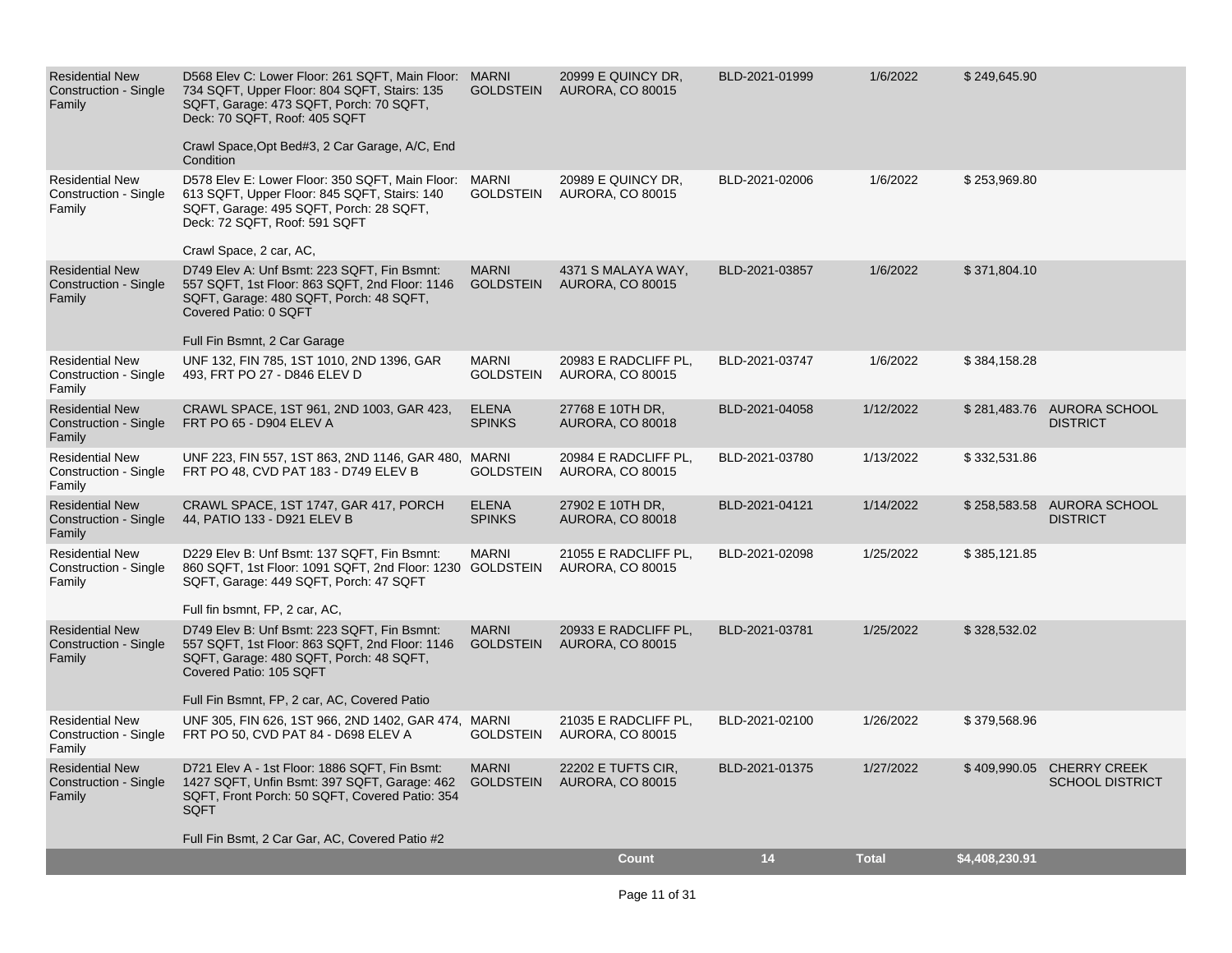|                                                         | <b>Residential Remodel-Renovation - Addition</b>                                                                                                                                                                                                                                                                                                                                                                                                                                           |                                 |                                             |                  |              |                  |                                               |
|---------------------------------------------------------|--------------------------------------------------------------------------------------------------------------------------------------------------------------------------------------------------------------------------------------------------------------------------------------------------------------------------------------------------------------------------------------------------------------------------------------------------------------------------------------------|---------------------------------|---------------------------------------------|------------------|--------------|------------------|-----------------------------------------------|
| Sub-Type                                                | <b>Description</b>                                                                                                                                                                                                                                                                                                                                                                                                                                                                         | <b>Applicant</b>                | <b>Address</b>                              | <b>Record No</b> | Date Issued  | <b>Valuation</b> | <b>School District</b>                        |
| <b>Residential Remodel-</b><br>Renovation - Addition    | This permit is for a SINGLE FAMILY RESIDENCE<br>ADDITION OVER MECHANICALLY VENTED<br>CRAWLSPACE, and REMODEL of EXISTING<br>KITCHEN & BEDROOM AREA. The new addition<br>is 32'-10" x 17'-0" (~ 558sf). STRUCTURAL: YES<br>- Per engineers drawings. New Mechanical,<br>Plumbing and Electrical associated with the work<br>required per adopted codes, and per drawings.<br>Note: New heating by electric baseboard per<br>drawings. See Permit Conditions for additional<br>requirements. | DENNIS C<br><b>FINN</b>         | 2433 S DAHLIA LN,<br>DENVER, CO 802226119   | BLD-2021-02954   | 1/3/2022     | \$160,000.00     | <b>CHERRY CREEK</b><br><b>SCHOOL DISTRICT</b> |
| <b>Residential Remodel-</b><br>Renovation - Addition    | <b>Finish Basement</b>                                                                                                                                                                                                                                                                                                                                                                                                                                                                     | <b>JANNET</b><br><b>PESSIMA</b> | 5008 S MALAYA CT.<br>AURORA, CO 800156627   | BLD-2021-00865   | 1/28/2022    | \$57,500.00      | <b>CHERRY CREEK</b><br><b>SCHOOL DISTRICT</b> |
|                                                         |                                                                                                                                                                                                                                                                                                                                                                                                                                                                                            |                                 | <b>Count</b>                                | $\overline{2}$   | <b>Total</b> | \$217,500.00     |                                               |
| <b>Residential Remodel-Renovation - Deck</b>            |                                                                                                                                                                                                                                                                                                                                                                                                                                                                                            |                                 |                                             |                  |              |                  |                                               |
| Sub-Type                                                | <b>Description</b>                                                                                                                                                                                                                                                                                                                                                                                                                                                                         | <b>Applicant</b>                | <b>Address</b>                              | <b>Record No</b> | Date Issued  | <b>Valuation</b> | <b>School District</b>                        |
| <b>Residential Remodel-</b><br><b>Renovation - Deck</b> | Rebuild deck on rear of home                                                                                                                                                                                                                                                                                                                                                                                                                                                               | <b>RAY DERTZ</b>                | 5767 S FLANDERS CT.<br>AURORA, CO 800155167 | BLD-2021-04155   | 1/24/2022    | \$9,000.00       | <b>CHERRY CREEK</b><br><b>SCHOOL DISTRICT</b> |
|                                                         |                                                                                                                                                                                                                                                                                                                                                                                                                                                                                            |                                 | Count                                       |                  | <b>Total</b> | \$9,000.00       |                                               |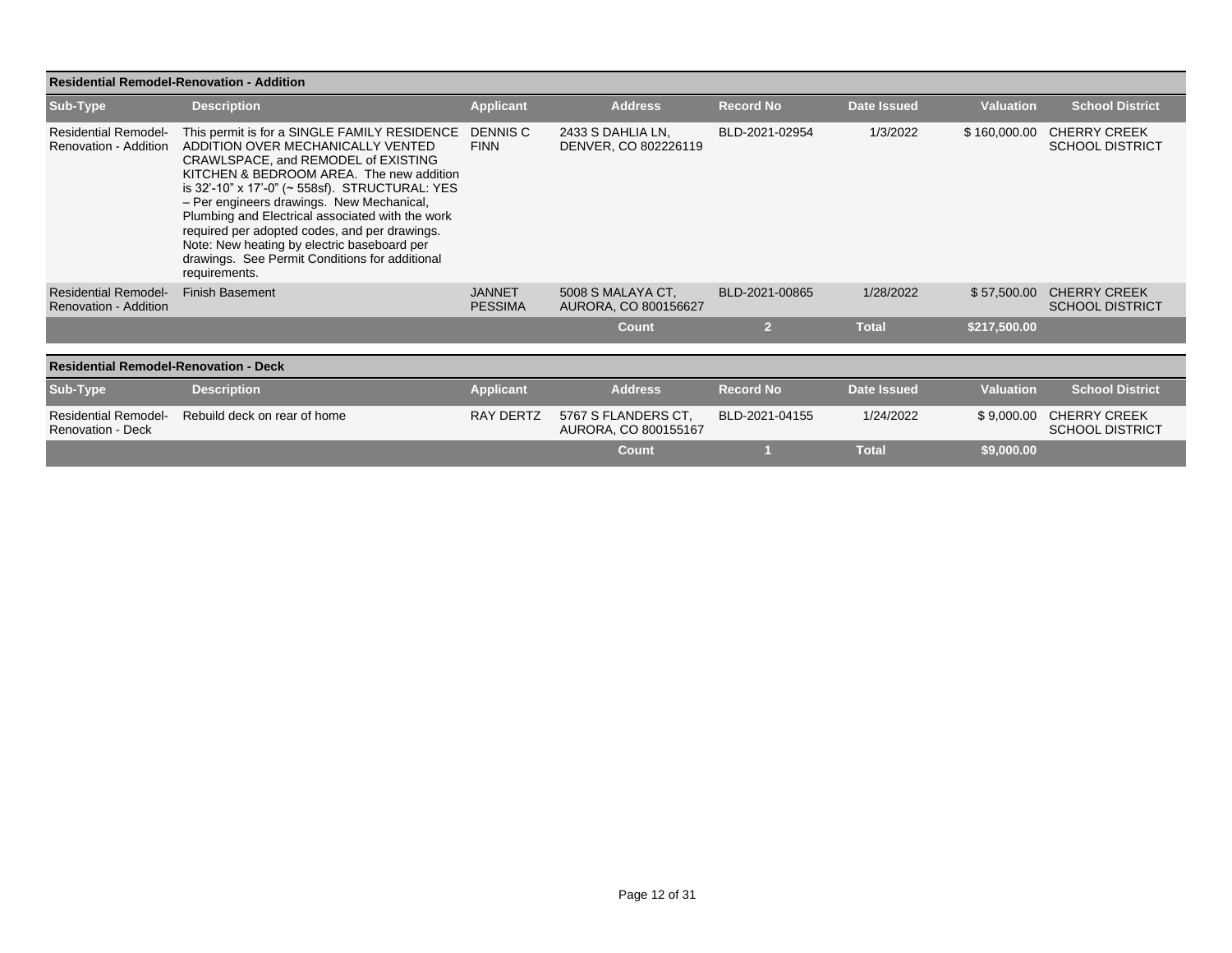|                                                                               | <b>Residential Remodel-Renovation - Electrical Misc</b>                                                                                                                                                                                                                                                                                                                                                                                            |                                 |                                                      |                  |                    |                  |                                                |
|-------------------------------------------------------------------------------|----------------------------------------------------------------------------------------------------------------------------------------------------------------------------------------------------------------------------------------------------------------------------------------------------------------------------------------------------------------------------------------------------------------------------------------------------|---------------------------------|------------------------------------------------------|------------------|--------------------|------------------|------------------------------------------------|
| Sub-Type                                                                      | <b>Description</b>                                                                                                                                                                                                                                                                                                                                                                                                                                 | <b>Applicant</b>                | <b>Address</b>                                       | <b>Record No</b> | <b>Date Issued</b> | <b>Valuation</b> | <b>School District</b>                         |
| <b>Residential Remodel-</b><br><b>Misc</b>                                    | service replacement, upgraded grounding and<br>Renovation - Electrical bonding, new meter enclosure and new service.<br>200A                                                                                                                                                                                                                                                                                                                       | <b>RYAN</b><br><b>MCCORMICK</b> | 11653 E LAKE PL.<br>ENGLEWOOD, CO<br>801115849       | BLD-2021-04062   | 1/17/2022          | \$1,400.00       | <b>CHERRY CREEK</b><br><b>SCHOOL DISTRICT</b>  |
| <b>Residential Remodel-</b><br><b>Renovation - Electrical</b><br>Misc         | with (2) 13.5KWh Battery Storage System for<br>Solar PV Permit BLD-2021-03413                                                                                                                                                                                                                                                                                                                                                                      | ANDREW<br><b>NYMAN</b>          | 6096 S IOLA WAY.<br>ENGLEWOOD, CO<br>801115705       | BLD-2021-03414   | 1/24/2022          | \$14,000.00      | <b>CHERRY CREEK</b><br><b>SCHOOL DISTRICT</b>  |
| <b>Residential Remodel-</b><br><b>Renovation - Electrical</b><br><b>Misc</b>  | Installation of a 60amp circuit for an Owner<br>provided Tesla Electrical Vehicle charging system.                                                                                                                                                                                                                                                                                                                                                 | <b>MARK</b><br><b>JUDSON</b>    | 10766 E CRESTLINE CIR.<br>ENGLEWOOD, CO<br>801113804 | BLD-2021-04196   | 1/27/2022          | \$1,195.00       | <b>CHERRY CREEK</b><br><b>SCHOOL DISTRICT</b>  |
| <b>Residential Remodel-</b><br><b>Renovation - Electrical</b><br>Misc         | Need meter reactivated. (per Mitch Maulik). I had<br>Utility company shut off power in June of 2021 due BREAKALL<br>to sickness. Access to meter is in the alley. (meter<br>#47) This property is at #47 Cheyenne Street<br>Byers Colorado.<br>Homeowner states no work has been done since<br>disconnection.<br>Homeowner is a Colorado Licensed Master<br>Electrician ME0026880 and has verified all wiring<br>past the meter is code compliant. | <b>BRET S</b>                   | 47 ROYAL M H PARK,<br>BYERS, CO                      | BLD-2022-00092   | 1/28/2022          |                  | \$10.00 BYERS SCHOOL<br><b>DISTRICT</b>        |
|                                                                               |                                                                                                                                                                                                                                                                                                                                                                                                                                                    |                                 | <b>Count</b>                                         | $\overline{4}$   | <b>Total</b>       | \$16,605.00      |                                                |
|                                                                               | Residential Remodel-Renovation - Gas Fireplace, Pit, BBQ                                                                                                                                                                                                                                                                                                                                                                                           |                                 |                                                      |                  |                    |                  |                                                |
|                                                                               |                                                                                                                                                                                                                                                                                                                                                                                                                                                    |                                 |                                                      |                  |                    |                  |                                                |
| Sub-Type                                                                      | <b>Description</b>                                                                                                                                                                                                                                                                                                                                                                                                                                 | <b>Applicant</b>                | <b>Address</b>                                       | <b>Record No</b> | <b>Date Issued</b> | <b>Valuation</b> | <b>School District</b>                         |
| <b>Residential Remodel-</b><br><b>Renovation - Gas</b><br>Fireplace, Pit, BBQ | Installation of gas line from meter to fire pit and<br>grill locations.                                                                                                                                                                                                                                                                                                                                                                            | <b>AMY MCKEE</b>                | 4820 CHRISTENSEN LN.<br>LITTLETON, CO<br>801236518   | BLD-2021-04230   | 1/12/2022          |                  | \$1,425.00 LITTLETON SCHOOL<br><b>DISTRICT</b> |
|                                                                               |                                                                                                                                                                                                                                                                                                                                                                                                                                                    |                                 | Count                                                |                  | <b>Total</b>       | \$1.425.00       |                                                |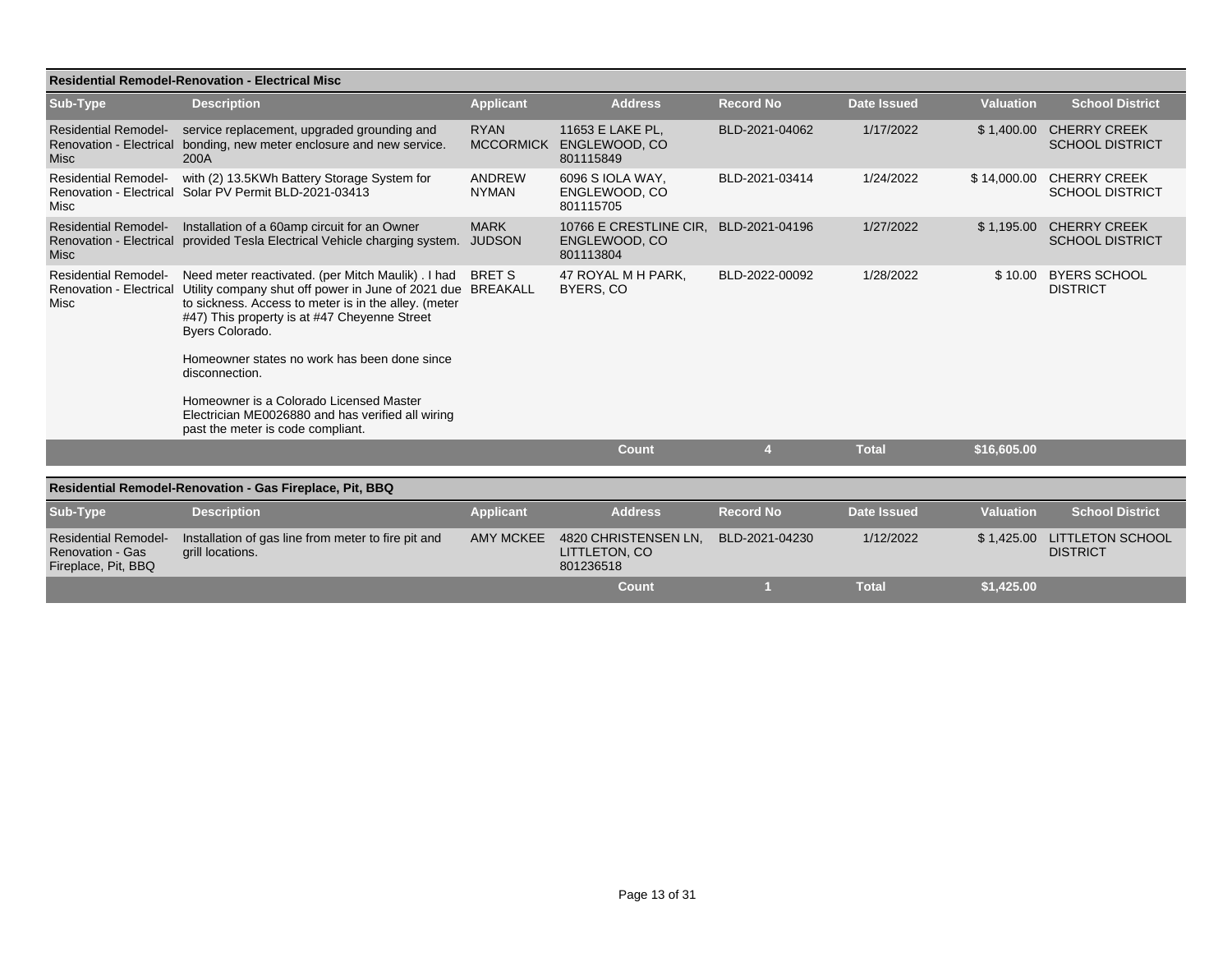|                                                         | <b>Residential Remodel-Renovation - Gas Line</b>                                                                                                                                                                                                                                                                                                                                                                                                                                                                                                                                                                                                                                                                                                                                                                                                                                                                                                                                                                                                                                                                                                 |                                |                                                                     |                     |                           |                  |                                                   |
|---------------------------------------------------------|--------------------------------------------------------------------------------------------------------------------------------------------------------------------------------------------------------------------------------------------------------------------------------------------------------------------------------------------------------------------------------------------------------------------------------------------------------------------------------------------------------------------------------------------------------------------------------------------------------------------------------------------------------------------------------------------------------------------------------------------------------------------------------------------------------------------------------------------------------------------------------------------------------------------------------------------------------------------------------------------------------------------------------------------------------------------------------------------------------------------------------------------------|--------------------------------|---------------------------------------------------------------------|---------------------|---------------------------|------------------|---------------------------------------------------|
| Sub-Type                                                | <b>Description</b>                                                                                                                                                                                                                                                                                                                                                                                                                                                                                                                                                                                                                                                                                                                                                                                                                                                                                                                                                                                                                                                                                                                               | <b>Applicant</b>               | <b>Address</b>                                                      | <b>Record No</b>    | <b>Date Issued</b>        | <b>Valuation</b> | <b>School District</b>                            |
| <b>Residential Remodel-</b>                             | Installation of Gas Line and Fireplace unit ENVIRO BROOK<br>Renovation - Gas Line 35 INSERT Model # SIEX35I                                                                                                                                                                                                                                                                                                                                                                                                                                                                                                                                                                                                                                                                                                                                                                                                                                                                                                                                                                                                                                      | <b>MONTOYA</b>                 | 6369 S EMPORIA CIR,<br>ENGLEWOOD, CO<br>801115527                   | BLD-2021-03871      | 1/3/2022                  |                  | \$2,560.00 CHERRY CREEK<br><b>SCHOOL DISTRICT</b> |
| <b>Renovation - Gas Line</b>                            | Residential Remodel- Connected existing gas line to range                                                                                                                                                                                                                                                                                                                                                                                                                                                                                                                                                                                                                                                                                                                                                                                                                                                                                                                                                                                                                                                                                        | TRACEY L.<br><b>JOHNSON</b>    | 1951 S NEWPORT ST,<br>DENVER, CO 802242251                          | BLD-2021-04091      | 1/19/2022                 |                  | \$1,770.00 CHERRY CREEK<br><b>SCHOOL DISTRICT</b> |
| <b>Renovation - Gas Line</b>                            | Residential Remodel- 3/4" iron pipe to a heater                                                                                                                                                                                                                                                                                                                                                                                                                                                                                                                                                                                                                                                                                                                                                                                                                                                                                                                                                                                                                                                                                                  | <b>JAMES B</b><br><b>DAVIS</b> | 1032 S COUNTY RD 121<br>RD, BENNETT, CO 80102                       | BLD-2022-00034      | 1/21/2022                 |                  | \$500.00 BENNETT SCHOOL<br><b>DISTRICT</b>        |
| <b>Residential Remodel-</b>                             | Installing 1"x3/4" tee lines on a 1" main line in a<br>Renovation - Gas Line crawl space. One 3/4" line is going to supply a<br>range upstairs - for future usage. The other 3/4"<br>line is going to supply a fire place for future usage.<br>One of the 3/4" lines runs through a basement<br>ceiling which is working under the basement<br>remodel permit BLD-2021-04020.                                                                                                                                                                                                                                                                                                                                                                                                                                                                                                                                                                                                                                                                                                                                                                    | <b>YOUNGSOO</b><br><b>KIM</b>  | 10913 E CRESTLINE AVE, BLD-2022-00158<br>ENGLEWOOD, CO<br>801113802 |                     | 1/27/2022                 |                  | \$1,500.00 CHERRY CREEK<br><b>SCHOOL DISTRICT</b> |
|                                                         |                                                                                                                                                                                                                                                                                                                                                                                                                                                                                                                                                                                                                                                                                                                                                                                                                                                                                                                                                                                                                                                                                                                                                  |                                | <b>Count</b>                                                        | $\overline{4}$      | <b>Total</b>              | \$6,330.00       |                                                   |
| <b>Residential Remodel-Renovation - Misc</b>            |                                                                                                                                                                                                                                                                                                                                                                                                                                                                                                                                                                                                                                                                                                                                                                                                                                                                                                                                                                                                                                                                                                                                                  |                                |                                                                     |                     |                           |                  |                                                   |
| Sub-Type                                                | <b>Description</b>                                                                                                                                                                                                                                                                                                                                                                                                                                                                                                                                                                                                                                                                                                                                                                                                                                                                                                                                                                                                                                                                                                                               | <b>Applicant</b>               | <b>Address</b>                                                      | <b>Record No</b>    | <b>Date Issued</b>        | <b>Valuation</b> | <b>School District</b>                            |
| <b>Residential Remodel-</b><br><b>Renovation - Misc</b> | <b>ELEVATOR PERMIT</b><br>This permit is being issued for an existing 1682sf<br>walkout basement level finish build-out (Finished<br>1450sf, Unfinished232 sf) over slab-on-grade<br>concrete floor. The scope of work includes new<br>family Room, (1), full bathroom with a<br>prefabricated shower pan, and tub, And (2)<br>bedrooms one with new casement egress<br>windows including structural changes, (See<br>engineered plans) Mechanical/Utility (unfinished),<br>and storage. The existing furnace and water-<br>heater to remain. Structural alterations per<br>application for new shaft-less elevator, (See<br>engineered plans) No new gas appliances. New<br>electrical power and lighting throughout per<br>application. NOTE: There will be two permits for<br>this project. The basement finish and the elevator.<br>Plans for the Shaft-less elevator are still in review<br>by CCC. This permit will be released for the<br>basement finish and the structural portion of the<br>elevator install. Plans from CCC For the elevator<br>install must be received prior to any work or<br>inspections for the Elevator proper. |                                | 889 N VANDRIVER WAY,<br><b>AURORA, CO 80018</b><br><b>Count</b>     | BLD-2021-03278<br>1 | 1/28/2022<br><b>Total</b> | \$0.00           | \$0.00 AURORA SCHOOL<br><b>DISTRICT</b>           |
|                                                         |                                                                                                                                                                                                                                                                                                                                                                                                                                                                                                                                                                                                                                                                                                                                                                                                                                                                                                                                                                                                                                                                                                                                                  |                                |                                                                     |                     |                           |                  |                                                   |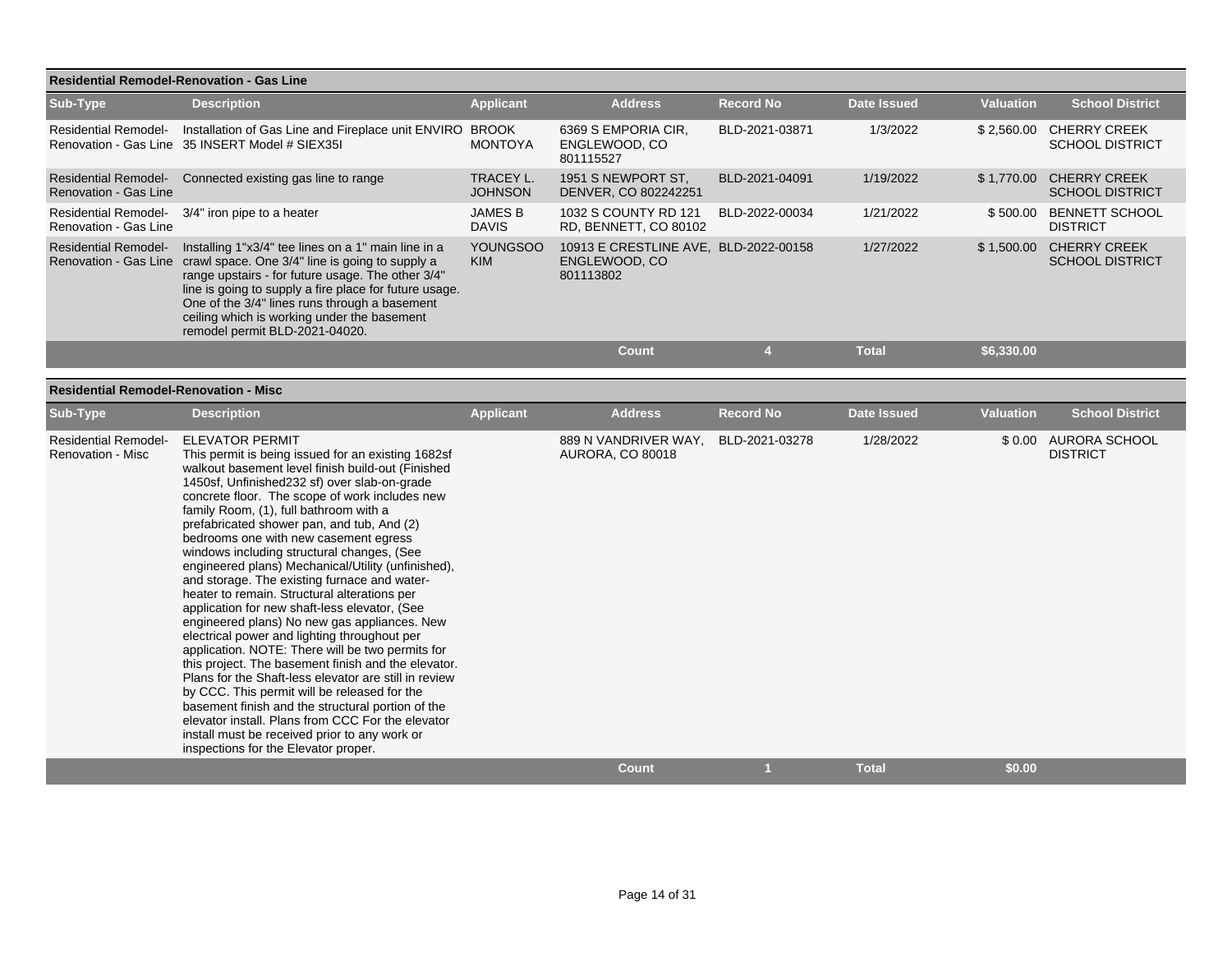| <b>Residential Remodel-Renovation - Patio Cover</b>                       |                                                                                                                                                                                                                                                                                                                                                               |                                  |                                                                  |                  |                    |                  |                                               |  |  |  |  |  |
|---------------------------------------------------------------------------|---------------------------------------------------------------------------------------------------------------------------------------------------------------------------------------------------------------------------------------------------------------------------------------------------------------------------------------------------------------|----------------------------------|------------------------------------------------------------------|------------------|--------------------|------------------|-----------------------------------------------|--|--|--|--|--|
| <b>Sub-Type</b>                                                           | <b>Description</b>                                                                                                                                                                                                                                                                                                                                            | <b>Applicant</b>                 | <b>Address</b>                                                   | <b>Record No</b> | <b>Date Issued</b> | <b>Valuation</b> | <b>School District</b>                        |  |  |  |  |  |
| <b>Residential Remodel-</b><br><b>Renovation - Patio</b><br>Cover         | Add pergola to existing home; CAD drawings and<br>site plan uploaded.                                                                                                                                                                                                                                                                                         | <b>KAREN</b><br><b>POWERS</b>    | 16884 E EUCLID PL,<br>AURORA, CO 800165047                       | BLD-2021-03724   | 1/28/2022          | \$19,486.00      | <b>CHERRY CREEK</b><br><b>SCHOOL DISTRICT</b> |  |  |  |  |  |
|                                                                           |                                                                                                                                                                                                                                                                                                                                                               |                                  | <b>Count</b>                                                     |                  | <b>Total</b>       | \$19,486.00      |                                               |  |  |  |  |  |
| <b>Residential Remodel-Renovation - Residential Remodel</b>               |                                                                                                                                                                                                                                                                                                                                                               |                                  |                                                                  |                  |                    |                  |                                               |  |  |  |  |  |
| Sub-Type                                                                  | <b>Description</b>                                                                                                                                                                                                                                                                                                                                            | <b>Applicant</b>                 | <b>Address</b>                                                   | <b>Record No</b> | <b>Date Issued</b> | <b>Valuation</b> | <b>School District</b>                        |  |  |  |  |  |
| <b>Residential Remodel-</b><br>Renovation -<br><b>Residential Remodel</b> | Replacing polybutylene piping throughout the unit<br>with PEX piping.                                                                                                                                                                                                                                                                                         | <b>CHRIS</b><br><b>COLEMAN</b>   | 6475 S DAYTON ST 305,<br>ENGLEWOOD, CO<br>801115555              | BLD-2021-03817   | 1/5/2022           | \$7,870.00       | <b>CHERRY CREEK</b><br><b>SCHOOL DISTRICT</b> |  |  |  |  |  |
| <b>Residential Remodel-</b><br>Renovation -<br><b>Residential Remodel</b> | This permit issued for the INTERIOR<br>ALTERATIONS of an existing MASTER<br>BATHROOM. STRUCTURAL: None per<br>application. MECHANICAL: Exhaust fan.<br>ELECTRICAL: New power, and lighting per<br>drawings. PLUMBING: New plumbing & fixtures<br>per drawing. EXTERIOR WORK: None per<br>application.                                                         | <b>STEVE</b><br><b>GOSHORN</b>   | 6284 S GALENA WAY,<br>ENGLEWOOD, CO<br>801115424                 | BLD-2021-03933   | 1/5/2022           | \$39,000.00      | <b>CHERRY CREEK</b><br><b>SCHOOL DISTRICT</b> |  |  |  |  |  |
| <b>Residential Remodel-</b><br>Renovation -<br><b>Residential Remodel</b> | We are replacing half of the drywall in our<br>basement bathroom, moving the showerhead and<br>replacing the shower itself as well as the tile on the<br>floor of the shower and bathroom and tile on the<br>walls of the shower. We will also install two<br>canned lights and replace the vent. We will replace<br>the vanity and sink within the bathroom. | <b>DAN</b><br><b>MORIARITY</b>   | 6374 S Emporia Circle<br>CIR, UNIT#, Englewood,<br><sub>CO</sub> | BLD-2021-04141   | 1/7/2022           | \$10,000.00      |                                               |  |  |  |  |  |
| <b>Residential Remodel-</b><br>Renovation -<br><b>Residential Remodel</b> | We are pouring a couple back patio slabs and<br>installing a staircase to create a walk out<br>basement.                                                                                                                                                                                                                                                      | <b>EFREN</b><br><b>GUTIERREZ</b> | 9203 E EVANS WAY,<br>DENVER, CO 802313439                        | BLD-2021-03789   | 1/10/2022          | \$22,000.00      | <b>CHERRY CREEK</b><br><b>SCHOOL DISTRICT</b> |  |  |  |  |  |
| <b>Residential Remodel-</b><br>Renovation -<br><b>Residential Remodel</b> | Permit includes MODIFICATION TO EXISTING<br>BASEMENT FOUNDATION WALL & INSTALL OF SIMMONS<br>(1) NEW EGRESS WINDOW per application.<br>STRUCTURAL: YES - Per engineer's drawings.                                                                                                                                                                             | <b>STEVE</b>                     | 5151 W OTTAWA AVE,<br>LITTLETON, CO<br>801286404                 | BLD-2021-04122   | 1/10/2022          | \$4,500.00       | <b>LITTLETON SCHOOL</b><br><b>DISTRICT</b>    |  |  |  |  |  |
| <b>Residential Remodel-</b><br>Renovation -<br><b>Residential Remodel</b> | <b>Basement Finish</b>                                                                                                                                                                                                                                                                                                                                        | <b>TONY</b><br><b>KINTER</b>     | 6599 S WALDEN ST.<br>AURORA, CO 800161144                        | BLD-2021-04226   | 1/11/2022          | \$41,200.00      | <b>CHERRY CREEK</b><br><b>SCHOOL DISTRICT</b> |  |  |  |  |  |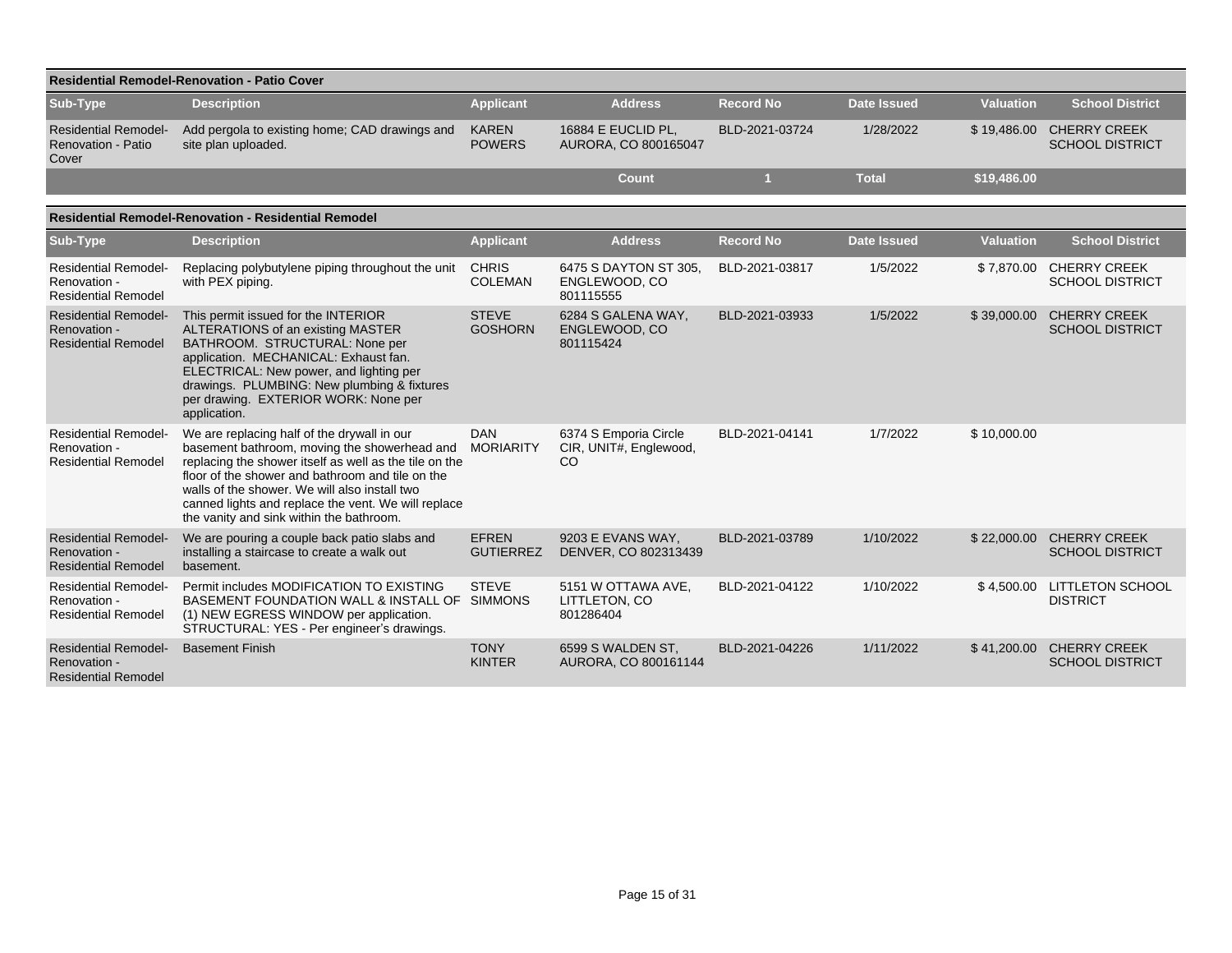| <b>Residential Remodel-</b><br>Renovation -<br><b>Residential Remodel</b> | This permit is being issued for the stabilization to<br>existing single family residential foundation<br>system. Two helical piers will be installed directly<br>under the existing steel pipe columns for vertical<br>support at the garage.<br>A. Deferred Submittal #1 (FIELD INSPECTION):<br>Engineers Letter - Provide a Colorado licensed<br>stamped engineers letter indicating general<br>compliance of all work and recommendations from<br>the engineer's design documents. Design per<br>Arapahoe County Design criteria, and the 2015<br>IRC.<br>Foundation Repair: 2 Helical Piers and 2 Steel<br><b>Support Posts</b>                                                                                                                                                                                                                                                                                                                                                                                                                                                                                                                                                                                                                                                                                                                                                                                                                                                             | MICHAEL<br><b>SCHMIDT</b> | 5215 S JAMAICA WAY,<br>ENGLEWOOD, CO<br>801113837 | BLD-2021-04008 | 1/11/2022 | \$3,540.00 CHERRY CREEK<br><b>SCHOOL DISTRICT</b>   |
|---------------------------------------------------------------------------|-------------------------------------------------------------------------------------------------------------------------------------------------------------------------------------------------------------------------------------------------------------------------------------------------------------------------------------------------------------------------------------------------------------------------------------------------------------------------------------------------------------------------------------------------------------------------------------------------------------------------------------------------------------------------------------------------------------------------------------------------------------------------------------------------------------------------------------------------------------------------------------------------------------------------------------------------------------------------------------------------------------------------------------------------------------------------------------------------------------------------------------------------------------------------------------------------------------------------------------------------------------------------------------------------------------------------------------------------------------------------------------------------------------------------------------------------------------------------------------------------|---------------------------|---------------------------------------------------|----------------|-----------|-----------------------------------------------------|
| <b>Residential Remodel-</b><br>Renovation -<br><b>Residential Remodel</b> | NOTE: This basement was previously built out<br>without a permit being attained. The client<br>understands that the drywall on at least one side<br>of "all" walls and "ceiling" is to be removed for<br>inspection and verification. Additionally, all<br>previously completed work is to be brought into<br>compliance with the 2015 IRC, 2020 NEC, 2009<br>IECC.<br>This permit is being issued for an existing 3802sf<br>dwelling remodel including; 1341sf basement level<br>finish build-out (Finished 1150sf, 170sf Unfinished<br>sf) over slab-on-grade concrete floor. The scope of<br>work includes; Recreation room, (2) bedrooms,<br>kitchenette, Electrical room, Laundry room, (1), 3/4<br>Bathroom with a Schluder system and Curdy<br>shower pan, electrical/Utility (unfinished). The<br>existing furnace and water-heater to remain. The<br>bathrooms on the upper floors, Master bath and<br>main bath will be reconfigured to accommodate<br>New showers with Schluder system and Curdy<br>shower pans. Structural alterations per application.<br>Non-bearing walls to be removed and a truss<br>repair in the attic (See engineering). No new gas<br>appliances. New electrical including service<br>upgrade, power and lighting throughout per<br>application.<br>ACA Description of Work: "Remodel a significant<br>amount of the interior space of the home. Plans<br>attached."<br>Remodel a significant amount of the interior space<br>of the home. Plans attached. | <b>JOHN HEIM</b>          | 10581 E DORADO AVE,<br>ENGLEWOOD, CO<br>801113921 | BLD-2021-03592 | 1/12/2022 | \$100,000.00 CHERRY CREEK<br><b>SCHOOL DISTRICT</b> |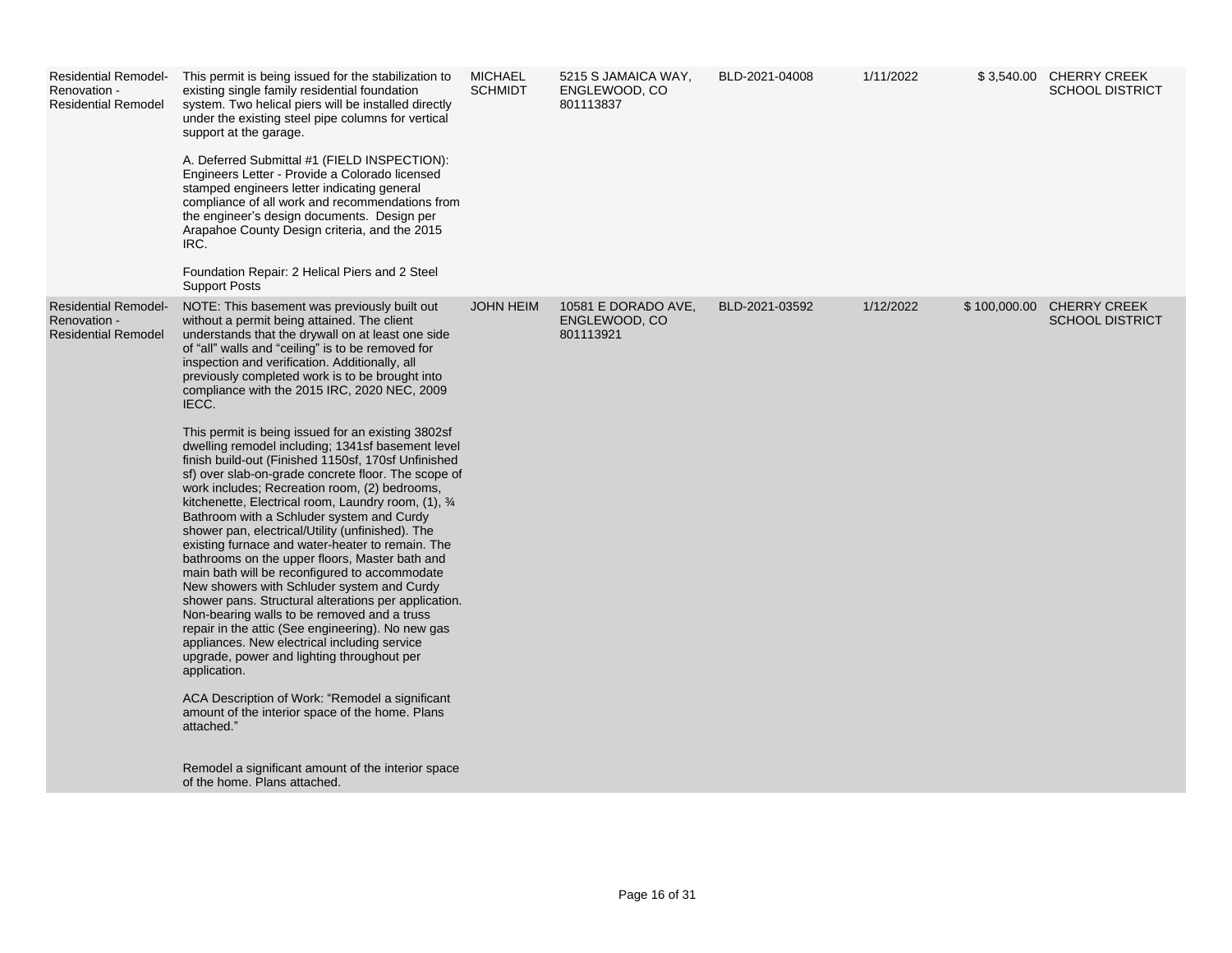| <b>Residential Remodel-</b><br>Renovation -<br><b>Residential Remodel</b> | This permit for interior alterations of EXISTING<br>KITCHEN. Includes new cabinets, countertops,<br>fixtures, appliances, and required interior finish<br>upgrades. STRUCTURAL: YES - New exterior<br>opening per drawings & engineers letter.<br>MECHANICAL: New hood vent/duct work. Kitchen<br>exhaust hood (confirm <400cfm). ELECTRICAL:<br>YES - New appliances & GFCI/AFCI outlets at<br>kitchen as required. PLUMBING: YES - New gas<br>appliance & fixtures per drawing. EXTERIOR<br>WORK: YES - New 10'-0" x 6'-8" bi-parting patio<br>door at kitchen.                                                                                                                                                          | <b>RICK</b><br><b>WISOTZKE</b> | 18174 E CALEY DR.<br>AURORA, CO 800161172                 | BLD-2021-03799 | 1/12/2022 |              | \$10,000.00 CHERRY CREEK<br><b>SCHOOL DISTRICT</b> |
|---------------------------------------------------------------------------|----------------------------------------------------------------------------------------------------------------------------------------------------------------------------------------------------------------------------------------------------------------------------------------------------------------------------------------------------------------------------------------------------------------------------------------------------------------------------------------------------------------------------------------------------------------------------------------------------------------------------------------------------------------------------------------------------------------------------|--------------------------------|-----------------------------------------------------------|----------------|-----------|--------------|----------------------------------------------------|
| <b>Residential Remodel-</b><br>Renovation -<br><b>Residential Remodel</b> | Permit is for CONSTRUCTION REPAIRS TO<br>EXISTING DETACHED GARAGE STRUCTURE<br>DUE TO VEHICULAR DAMAGE. STRUCTURAL:<br>YES - Per engineers report. ELECTRICAL:<br>Limited to repairs associated with vehicular<br>damage only (if any), subject to field inspection for<br>review, and approval. This permit is for the scope<br>of work submitted only and does not include any<br>review of Mechanical, and Plumbing scope of<br>work.                                                                                                                                                                                                                                                                                   | <b>RYAN</b><br><b>JOHNSON</b>  | 9605 E Kansas CIR,<br>GARAGE# 55, Denver, CO              | BLD-2021-03377 | 1/13/2022 | \$9,800.00   |                                                    |
| <b>Residential Remodel-</b><br>Renovation -<br><b>Residential Remodel</b> | Permit issued for the interior alterations of existing TRAVIS B<br>KITCHEN, and DINING ROOM spaces. Includes<br>new cabinets, countertops, fixtures, appliances,<br>and required interior finish upgrades.<br>STRUCTURAL: YES, per engineers stamped<br>drawings. MECHANICAL: Limited, new downdraft<br>venting at cooktop (confirm <400cfm).<br>ELECTRICAL: YES - New appliances, &<br>GFCI/AFCI outlets at kitchen as required. New<br>ceiling mounted lighting per drawings.<br>PLUMBING: YES - New kitchen sink, bar sink &<br>dishwasher location per application. EXTERIOR<br>WORK: NONE per application.                                                                                                            | <b>MATNEY</b>                  | 5214 S HANOVER ST,<br>ENGLEWOOD, CO<br>801116242          | BLD-2021-03725 | 1/13/2022 | \$45,000.00  | <b>CHERRY CREEK</b><br><b>SCHOOL DISTRICT</b>      |
| <b>Residential Remodel-</b><br>Renovation -<br><b>Residential Remodel</b> | This permit issued for the interior alterations of<br>existing KITCHEN, DINING, and M.BATH spaces.<br>Includes new cabinets, countertops, fixtures,<br>appliances, and required interior finish upgrades.<br>STRUCTURAL: YES, per engineers stamped<br>documents. MECHANICAL: YES - New kit.<br>Exhaust hood (confirm <400cfm), bath exhaust,<br>register relocation as required. ELECTRICAL:<br>YES - New appliances, & GFCI/AFCI outlets at<br>kitchen & bathrooms + new ceiling mounted<br>lighting per drawings. PLUMBING: YES - New<br>gas range, kitchen sink & dishwasher location,<br>new bathroom fixtures per drawings. EXTERIOR<br>WORK: NONE per application. NOTE: See<br>CDPHE signed Opt-Out form provided. | ZACH<br><b>ST</b>              | 5387 S HAVANA CT,<br>WAPPELHOR ENGLEWOOD, CO<br>801113815 | BLD-2021-03870 | 1/13/2022 | \$120,000.00 | <b>CHERRY CREEK</b><br><b>SCHOOL DISTRICT</b>      |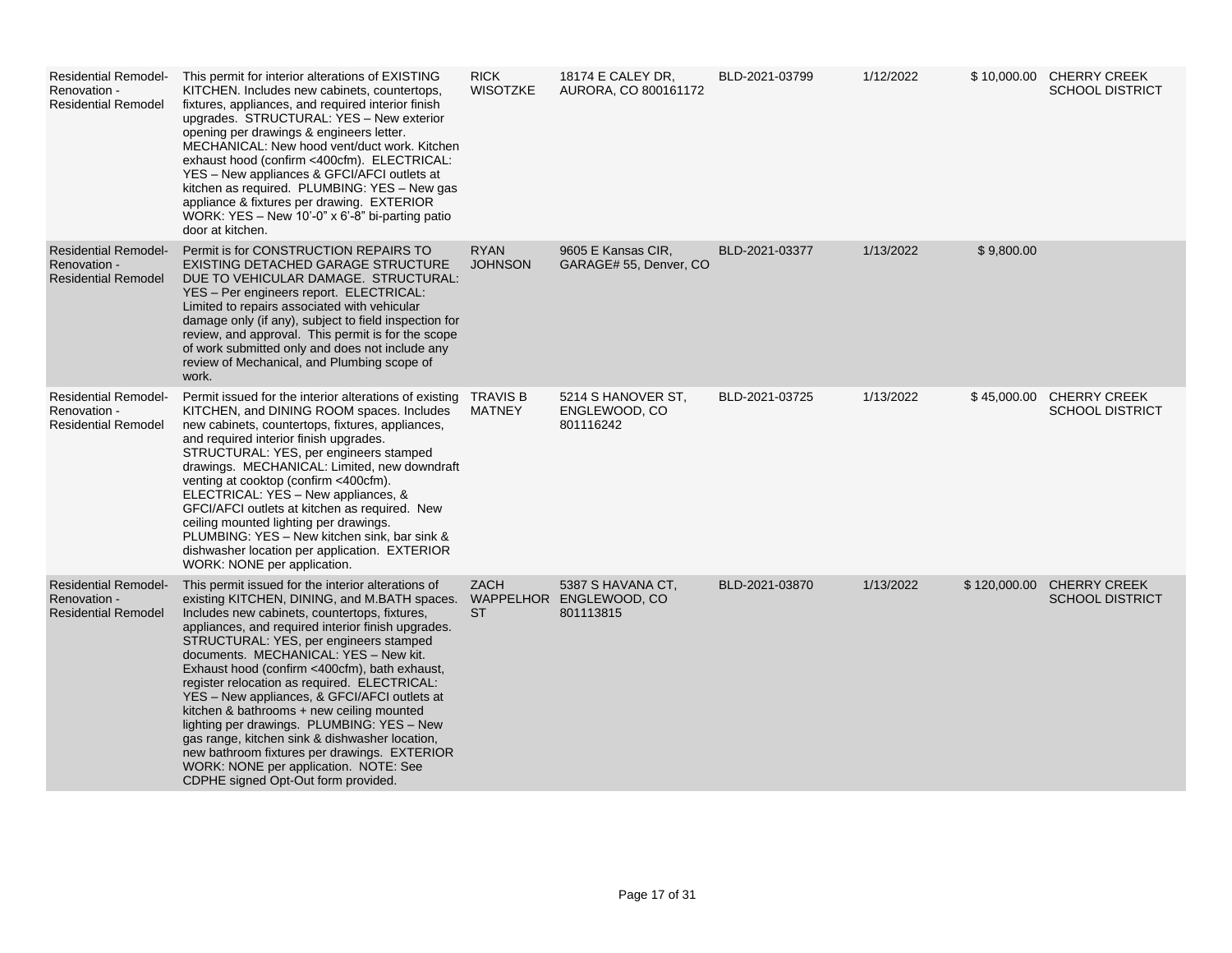| <b>Residential Remodel-</b><br>Renovation -<br><b>Residential Remodel</b> | Permit issued for interior alterations of EXISTING<br>KITCHEN, WET BAR, and LAUNDRY ROOM<br>spaces. Includes new cabinets, countertops,<br>fixtures, appliances, and required interior finish<br>upgrades. STRUCTURAL: NONE, per<br>documents. MECHANICAL: YES - New Kitchen<br>exhaust hood & make-up air per drawings.<br>ELECTRICAL: YES - New appliances, &<br>GFCI/AFCI outlets at kitchen& bathrooms as<br>required. New ceiling mounted lighting per<br>drawings, including main & upper level per<br>drawings. PLUMBING: YES - New gas range,<br>kitchen sink & dishwasher locations, new gas<br>fireplace insert, & fixtures per drawings.<br>EXTERIOR WORK: YES - Existing kitchen<br>window removal & infill per drawings. | <b>ROBIN</b><br><b>BRYANT</b>     | 5170 S HANOVER WAY,<br>ENGLEWOOD, CO<br>801116239           | BLD-2021-03973 | 1/18/2022 |             | \$150,000.00 CHERRY CREEK<br><b>SCHOOL DISTRICT</b> |
|---------------------------------------------------------------------------|---------------------------------------------------------------------------------------------------------------------------------------------------------------------------------------------------------------------------------------------------------------------------------------------------------------------------------------------------------------------------------------------------------------------------------------------------------------------------------------------------------------------------------------------------------------------------------------------------------------------------------------------------------------------------------------------------------------------------------------|-----------------------------------|-------------------------------------------------------------|----------------|-----------|-------------|-----------------------------------------------------|
| <b>Residential Remodel-</b><br>Renovation -<br><b>Residential Remodel</b> | This permit is being issued for the INTERIOR<br>ALTERATIONS of an existing MASTER<br>BATHROOM. STRUCTURAL: None per<br>application. MECHANICAL: None. ELECTRICAL:<br>New In-Floor heating below tile finish, power, and<br>lighting per code. PLUMBING: New fixtures per<br>drawing. EXTERIOR WORK: None per<br>application.                                                                                                                                                                                                                                                                                                                                                                                                          | <b>PETE</b><br><b>JENNINGS</b>    | 6610 S WACO WAY,<br>AURORA, CO 800161115                    | BLD-2022-00053 | 1/18/2022 |             | \$26,726.07 CHERRY CREEK<br><b>SCHOOL DISTRICT</b>  |
| <b>Residential Remodel-</b><br>Renovation -<br><b>Residential Remodel</b> | interior replacement of kitchen and bathroom<br>shower/tub secondary sewer line                                                                                                                                                                                                                                                                                                                                                                                                                                                                                                                                                                                                                                                       | <b>CARLO SAIS</b>                 | 62400 E 2ND LN, BYERS,<br>CO 801039826                      | BLD-2021-03916 | 1/18/2022 |             | \$2,250.00 BYERS SCHOOL<br><b>DISTRICT</b>          |
| <b>Residential Remodel-</b><br>Renovation -<br><b>Residential Remodel</b> | Basement Finish. Add bedroom, bathroom and<br>living area to unfinished basement. Unfinished<br>mechanical room.                                                                                                                                                                                                                                                                                                                                                                                                                                                                                                                                                                                                                      | <b>GREG</b><br>MCCORMICK CO 80103 | 146 W 8TH AVE, BYERS,                                       | BLD-2022-00001 | 1/21/2022 | \$46,000.00 | <b>BYERS SCHOOL</b><br><b>DISTRICT</b>              |
| <b>Residential Remodel-</b><br>Renovation -<br><b>Residential Remodel</b> | Installation of Blaze King wood burning stove<br>Wood Burning stove is located in basement of<br>home. We are using double wall pipe. Vent is<br>exiting exterior wall and being ran along the side of<br>the home.                                                                                                                                                                                                                                                                                                                                                                                                                                                                                                                   |                                   | 3350 S COUNTY ROAD<br>185 RD, BLDG#, BYERS,<br>CO 801039449 | BLD-2022-00093 | 1/26/2022 | \$2,700.00  | <b>BYERS SCHOOL</b><br><b>DISTRICT</b>              |
| <b>Residential Remodel-</b><br>Renovation -<br><b>Residential Remodel</b> | Permit issued for the INTERIOR ALTERATIONS of DOUGLAS F<br><b>EXISTING KITCHEN ROOM. Includes new</b><br>cabinets, countertops, fixtures, appliances, and<br>required interior finish upgrades. STRUCTURAL:<br>NO, per drawings. MECHANICAL: Limited, new<br>downdraft venting at cooktop (confirm <400cfm).<br>ELECTRICAL: YES - New appliances, &<br>GFCI/AFCI outlets at kitchen as required. New<br>ceiling mounted lighting per applicant. New sub-<br>panel per drawing & application. PLUMBING: YES<br>- New kitchen sink, bar sink & dishwasher location<br>per application. EXTERIOR WORK: YES, limited<br>per drawings at existing west window opening.                                                                     | <b>CAMPBELL</b>                   | 6322 S EMPORIA CIR,<br>ENGLEWOOD, CO<br>801115528           | BLD-2021-03384 | 1/26/2022 |             | \$16,550.00 CHERRY CREEK<br><b>SCHOOL DISTRICT</b>  |
| <b>Residential Remodel-</b><br>Renovation -<br><b>Residential Remodel</b> | Taking out the existing master tub. Installing new<br>custom shower pan in same footprint of old tub.<br>Replacing shower valve.                                                                                                                                                                                                                                                                                                                                                                                                                                                                                                                                                                                                      | <b>BRIAN</b><br><b>SPAFFORD</b>   | 15700 E Jamison DR,<br>UNIT# 7104, Englewood,<br>CO         | BLD-2021-03944 | 1/28/2022 | \$13,000.00 |                                                     |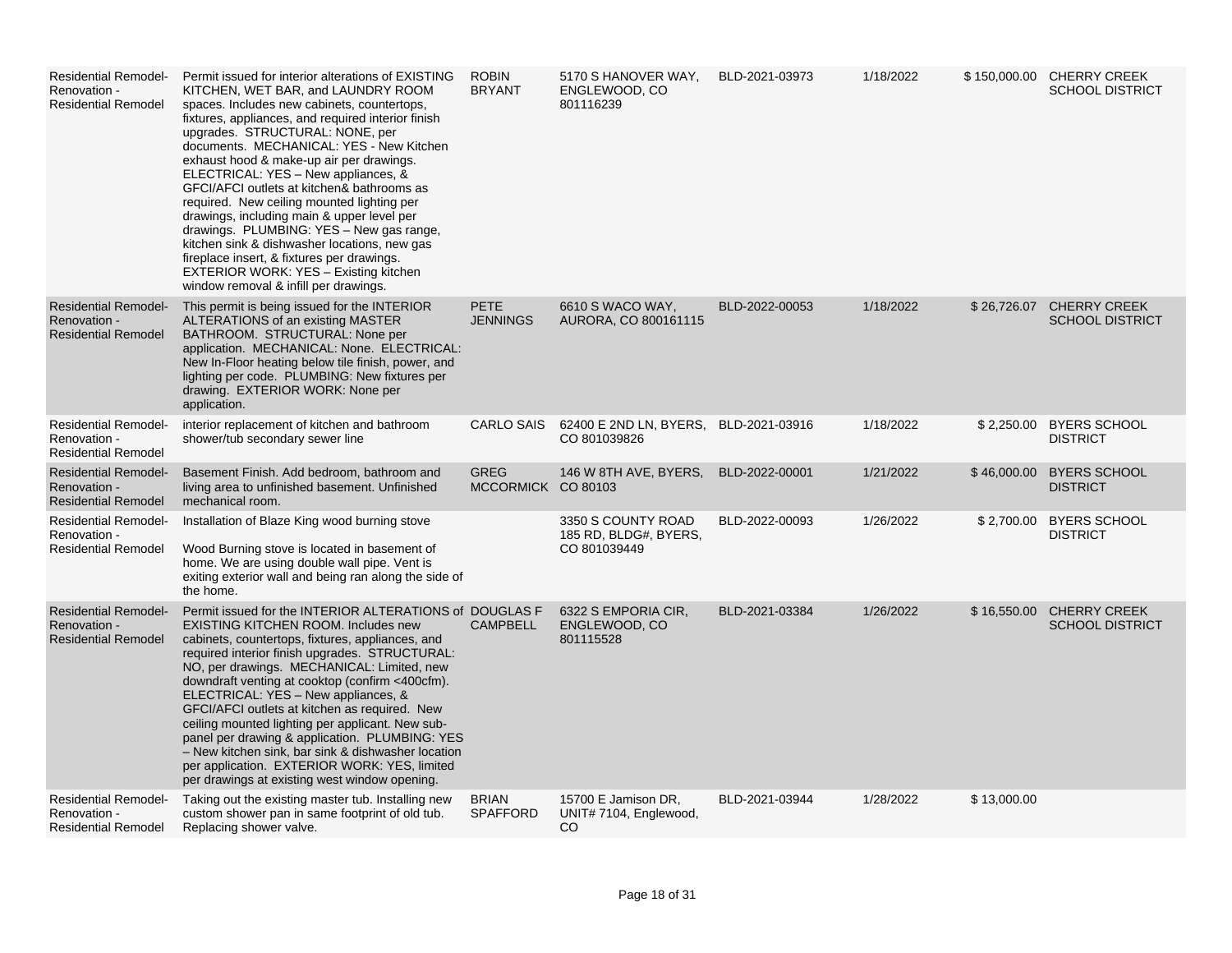| <b>Residential Remodel-</b><br>Renovation -<br><b>Residential Remodel</b> | Permit includes construction of a NEW WOOD<br>FRAMED ENTRY PORCH, DORMERS, and NEW WILSON<br><b>EXTERIOR DOORS at EXISTING SINGLE</b><br>FAMILY RESIDENCE. STRUCTURAL: YES - Per<br>engineers drawings. ELECTRICAL: YES - New<br>exterior wall sconces & electrical revisions<br>associated with device alterations due to new<br>construction (as applicable). PLUMBING &<br>MECHANICAL - Not scope identified per<br>drawings.                          | <b>CHANDLOR</b>               | 3458 S COLUMBINE CIR, BLD-2021-03788<br>ENGLEWOOD, CO<br>801137607 |                  | 1/28/2022          |                  | \$180,000.00 CHERRY CREEK<br><b>SCHOOL DISTRICT</b> |
|---------------------------------------------------------------------------|-----------------------------------------------------------------------------------------------------------------------------------------------------------------------------------------------------------------------------------------------------------------------------------------------------------------------------------------------------------------------------------------------------------------------------------------------------------|-------------------------------|--------------------------------------------------------------------|------------------|--------------------|------------------|-----------------------------------------------------|
|                                                                           |                                                                                                                                                                                                                                                                                                                                                                                                                                                           |                               | <b>Count</b>                                                       | 20               | <b>Total</b>       | \$850,136.07     |                                                     |
| <b>Residential Remodel-Renovation - Siding</b>                            |                                                                                                                                                                                                                                                                                                                                                                                                                                                           |                               |                                                                    |                  |                    |                  |                                                     |
| Sub-Type                                                                  | <b>Description</b>                                                                                                                                                                                                                                                                                                                                                                                                                                        | <b>Applicant</b>              | <b>Address</b>                                                     | <b>Record No</b> | <b>Date Issued</b> | <b>Valuation</b> | <b>School District</b>                              |
| <b>Residential Remodel-</b><br>Renovation - Siding                        | Vinyl siding removal and replacement with new<br>vapor barrier. No framing or electrical.                                                                                                                                                                                                                                                                                                                                                                 |                               | DEAN FALCH 8135 S MEMPHIS WAY,<br>ENGLEWOOD, CO<br>801124626       | BLD-2021-04231   | 1/4/2022           |                  | \$9,955.00 CHERRY CREEK<br><b>SCHOOL DISTRICT</b>   |
| <b>Residential Remodel-</b><br>Renovation - Siding                        | Vinyl siding removal and replacement. No framing DEAN FALCH 8133 S MEMPHIS WAY,<br>or electrical                                                                                                                                                                                                                                                                                                                                                          |                               | ENGLEWOOD, CO<br>801124626                                         | BLD-2021-04232   | 1/4/2022           |                  | \$9,955.00 CHERRY CREEK<br><b>SCHOOL DISTRICT</b>   |
|                                                                           |                                                                                                                                                                                                                                                                                                                                                                                                                                                           |                               | Count                                                              | $\overline{2}$   | <b>Total</b>       | \$19,910.00      |                                                     |
| <b>Residential Remodel-Renovation - Solar</b>                             |                                                                                                                                                                                                                                                                                                                                                                                                                                                           |                               |                                                                    |                  |                    |                  |                                                     |
| Sub-Type                                                                  | <b>Description</b>                                                                                                                                                                                                                                                                                                                                                                                                                                        | <b>Applicant</b>              | <b>Address</b>                                                     | <b>Record No</b> | <b>Date Issued</b> | <b>Valuation</b> | <b>School District</b>                              |
| <b>Residential Remodel-</b><br><b>Renovation - Solar</b>                  | INSTALLATION OF UTILITY INTERACTIVE<br>PHOTOVOLTAIC SOLAR SYSTEM 3.33 kW DC & DEPARTMEN AURORA, CO<br>2.61 kW AC PHOTOVOLTAIC SOLAR ARRAY PV T<br>MODULES: (9) SILFAB SOLAR SIL-370 NX<br>MONO PERC INVERTER(S): (9) ENPHASE<br>IQ7PLUS-72-2-US ROOF TYPE: COMPOSITION<br>SHINGLE - 1 LAYER(S) PV MOUNTING<br><b>HARDWARE: ECOFASTEN ROCK-IT 3.0</b><br>Interconnection of a 2 pole 15A breaker into a<br>200A bus panel with a 2 pole 200A main breaker. | <b>PERMIT</b>                 | 4645 S ODESSA ST.                                                  | BLD-2021-03937   | 1/3/2022           |                  | \$4,828.00 CHERRY CREEK<br><b>SCHOOL DISTRICT</b>   |
| <b>Residential Remodel-</b><br><b>Renovation - Solar</b>                  | Installation of 7.98 kW, flush, roof-mounted Solar<br>PV system. 21 Panels.<br>Interconnection method 2 pole 40 amp breaker on<br>100 amp bus sub panel fed from a 50 amp breaker<br>on a 200 amp bus with 200 amp main breaker.                                                                                                                                                                                                                          | <b>LAUREN</b><br><b>KAZUN</b> | 17329 E CALEY PL,<br>AURORA, CO 800163184                          | BLD-2021-03598   | 1/4/2022           |                  | \$17,825.00 CHERRY CREEK<br><b>SCHOOL DISTRICT</b>  |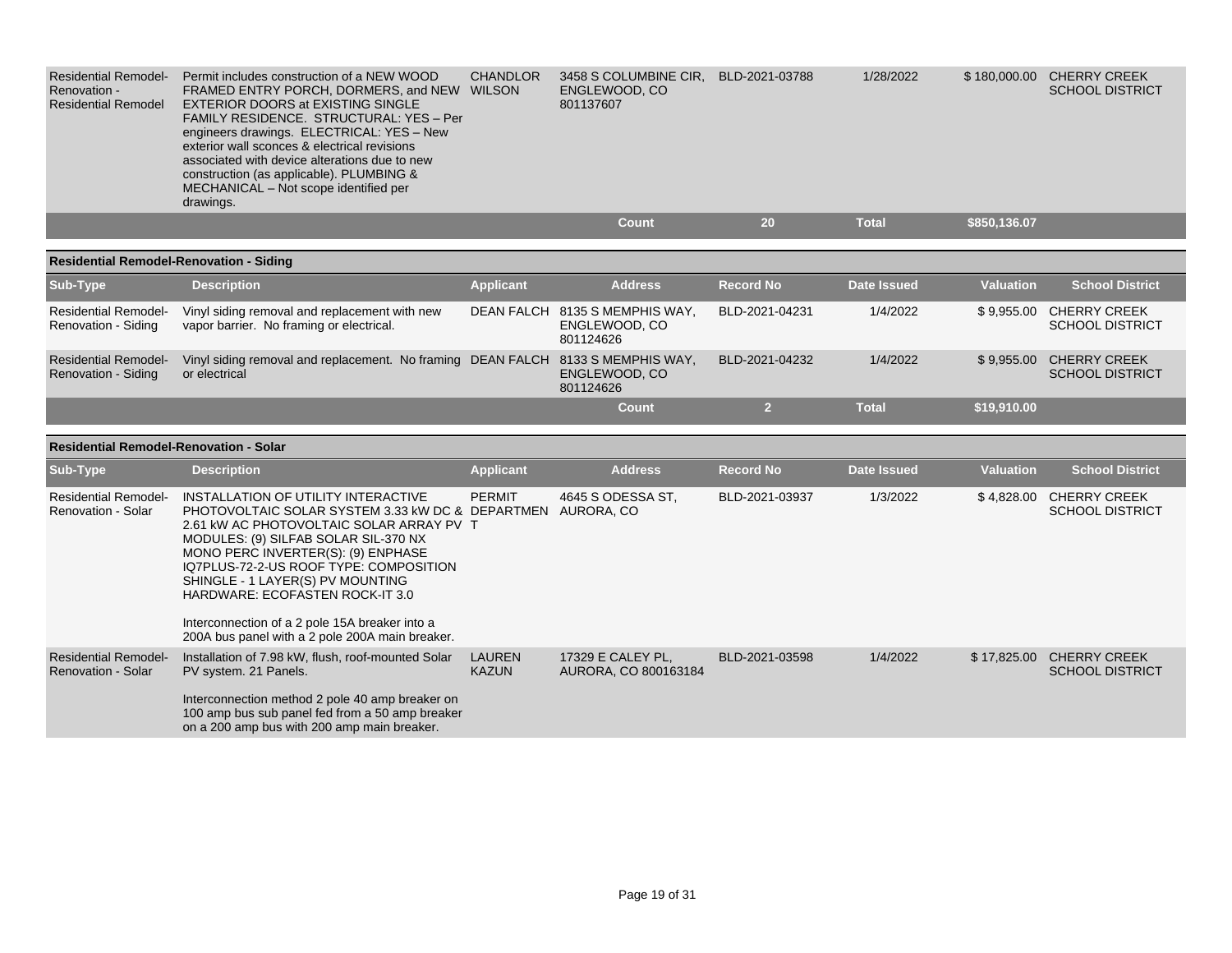| <b>Residential Remodel-</b><br><b>Renovation - Solar</b> | INSTALLATION OF UTILITY INTERACTIVE<br>PHOTOVOLTAIC SOLAR SYSTEM 4.07 kW DC & DEPARTMEN WAY, AURORA, CO 80018<br>3.19 kW AC PHOTOVOLTAIC SOLAR ARRAY PV T<br>MODULES: (11) SILFAB SOLAR SIL-370 NX<br>MONO PERC INVERTER(S): (11) ENPHASE<br>IQ7PLUS-72-2-US ROOF TYPE: COMPOSITION<br>SHINGLE - 1 LAYER(S) PV MOUNTING<br>HARDWARE: ECOFASTEN ROCK-IT 3.0<br>Interconnection of a 2 pole 20A breaker into a<br>200A bus panel with a 2 pole 200A main breaker. | <b>PERMIT</b>                 | 910 N UNDERGROVE                                             | BLD-2021-03954 | 1/4/2022  |             | \$5,901.00 AURORA SCHOOL<br><b>DISTRICT</b>        |
|----------------------------------------------------------|-----------------------------------------------------------------------------------------------------------------------------------------------------------------------------------------------------------------------------------------------------------------------------------------------------------------------------------------------------------------------------------------------------------------------------------------------------------------|-------------------------------|--------------------------------------------------------------|----------------|-----------|-------------|----------------------------------------------------|
| <b>Residential Remodel-</b><br><b>Renovation - Solar</b> | Photovoltaic Panels (23) - mounted on roof of<br>single-family structure. Installation of 7.521 kilowatt PENSABENE<br>system<br>Interconnection method 2 pole 40 amp breaker on<br>200 amp bus with 200 amp main breaker.                                                                                                                                                                                                                                       | <b>MICHAEL</b>                | 17751 E MAPLEWOOD<br>CIR, AURORA, CO<br>800163124            | BLD-2021-03025 | 1/6/2022  |             | \$36,526.00 CHERRY CREEK<br><b>SCHOOL DISTRICT</b> |
| <b>Residential Remodel-</b><br><b>Renovation - Solar</b> | Installation of solar panels on existing residential<br>roof. 5.18 KW<br>14 modules.<br>Interconnection of a 2 pole 25A breaker into a<br>200A bus panel with a 2 pole 200A main breaker.                                                                                                                                                                                                                                                                       | <b>PERMIT</b><br>T.           | 4990 S NETHERLAND<br>DEPARTMEN WAY, AURORA, CO<br>800156466  | BLD-2021-03968 | 1/6/2022  |             | \$7,511.00 CHERRY CREEK<br><b>SCHOOL DISTRICT</b>  |
| <b>Residential Remodel-</b><br><b>Renovation - Solar</b> | INSTALLATION OF UTILITY INTERACTIVE<br>PHOTOVOLTAIC SOLAR SYSTEM<br>9.855 kW DC, 27 modules.<br>Interconnection of a 2 pole 50A breaker into a<br>200A bus panel with a downsized 2 pole 175A<br>main breaker.                                                                                                                                                                                                                                                  | <b>BRS</b>                    | 21151 E 9TH PL,<br>PERMITTING AURORA, CO 800184504           | BLD-2021-01617 | 1/10/2022 |             | \$8,891.18 AURORA SCHOOL<br><b>DISTRICT</b>        |
| <b>Residential Remodel-</b><br><b>Renovation - Solar</b> | Installation of a 6.23kW dc flush roof-mounted PV<br>solar energy system.<br>15 modules.<br>Interconnection of a 2 pole 40A breaker into a<br>200A bus panel with a 2 pole 200A main breaker.                                                                                                                                                                                                                                                                   | <b>MICHAEL</b>                | 22207 E STANFORD DR,<br>PENSABENE AURORA, CO 80015           | BLD-2021-03867 | 1/10/2022 | \$27,212.00 | <b>CHERRY CREEK</b><br><b>SCHOOL DISTRICT</b>      |
| <b>Residential Remodel-</b><br><b>Renovation - Solar</b> | Installation of solar panels on existing residential<br>roof. kW 2.96<br>8 modules.<br>Interconnection of a 2 pole 15A breaker into a<br>150A bus panel with a 2 pole 150A main breaker.                                                                                                                                                                                                                                                                        | <b>PERMIT</b><br>T.           | 16443 E PHILLIPS DR.<br>DEPARTMEN ENGLEWOOD, CO<br>801124659 | BLD-2021-02971 | 1/11/2022 |             | \$4,292.00 CHERRY CREEK<br><b>SCHOOL DISTRICT</b>  |
| <b>Residential Remodel-</b><br>Renovation - Solar        | 4.68kW Grid-tied, flush roof-mounted solar<br>photovoltaic system. No battery backup<br>13 modules<br>Interconnection of a 2 pole 20A breaker into a<br>200A bus panel with a 2 pole 150A main breaker.                                                                                                                                                                                                                                                         | <b>SHAWN</b><br><b>RANSOM</b> | 20413 E GRAND PL,<br>AURORA, CO 800156618                    | BLD-2021-03165 | 1/11/2022 |             | \$10,530.00 CHERRY CREEK<br><b>SCHOOL DISTRICT</b> |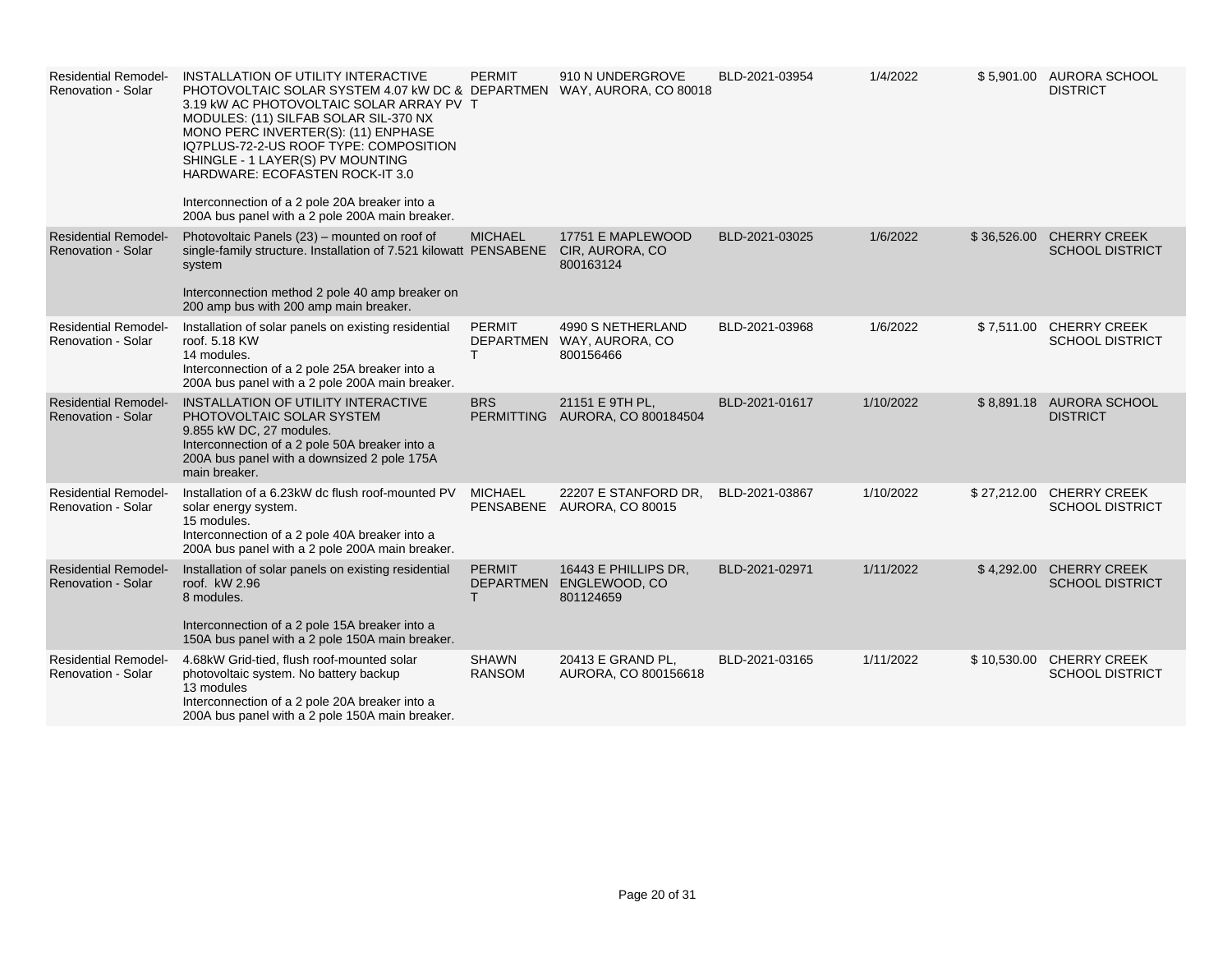| <b>Residential Remodel-</b><br><b>Renovation - Solar</b> | INSTALLATION OF UTILITY INTERACTIVE<br>PHOTOVOLTAIC SOLAR SYSTEM 5.18 kW DC & DEPARTMEN AURORA, CO 80015<br>4.06 KW AC PHOTOVOLTAIC SOLAR ARRAY PV T<br>MODULES: (14) SILFAB SOLAR SIL-370 NX<br>MONO PERC INVERTER(S): (14) ENPHASE<br>IQ7PLUS-72-2-US ROOF TYPE: COMPOSITION<br>SHINGLE - 1 LAYER(S) PV MOUNTING<br>HARDWARE: ECOFASTEN ROCK-IT 3.0<br>Interconnection of a 2 pole 25A breaker into a<br>200A bus panel with a 2 pole 150A main breaker.        | <b>PERMIT</b>           | 22114 E STANFORD CIR, BLD-2021-03846                   |                | 1/11/2022 |             | \$7,511.00 CHERRY CREEK<br><b>SCHOOL DISTRICT</b> |
|----------------------------------------------------------|-------------------------------------------------------------------------------------------------------------------------------------------------------------------------------------------------------------------------------------------------------------------------------------------------------------------------------------------------------------------------------------------------------------------------------------------------------------------|-------------------------|--------------------------------------------------------|----------------|-----------|-------------|---------------------------------------------------|
| <b>Residential Remodel-</b><br>Renovation - Solar        | INSTALLATION OF UTILITY INTERACTIVE<br>PHOTOVOLTAIC SOLAR SYSTEM 5.55 kW DC & DEPARTMEN AURORA, CO 80018<br>4.35 kW AC PHOTOVOLTAIC SOLAR ARRAY PV T<br>MODULES: (15) SILFAB SOLAR SIL-370 NX<br>MONO PERC INVERTER(S): (15) ENPHASE<br>IQ7PLUS-72-2-US ROOF TYPE: COMPOSITION<br>SHINGLE - 2 LAYER(S) PV MOUNTING<br><b>HARDWARE: ECOFASTEN ROCK-IT 3.0</b><br>Interconnection of a 2 pole 25A breaker into a<br>200A bus panel with a 2 pole 200A main breaker. | <b>PERMIT</b>           | 27955 E 6TH PL,                                        | BLD-2021-03921 | 1/13/2022 |             | \$8,047.00 AURORA SCHOOL<br><b>DISTRICT</b>       |
| <b>Residential Remodel-</b><br><b>Renovation - Solar</b> | INSTALLATION OF UTILITY INTERACTIVE<br>PHOTOVOLTAIC SOLAR SYSTEM 3.7 KW DC &<br>2.9 kW AC PHOTOVOLTAIC SOLAR ARRAY PV T<br>MODULES: (10) SILFAB SOLAR SIL-370 NX<br>MONO PERC INVERTER(S): (10) ENPHASE<br>IQ7PLUS-72-2-US ROOF TYPE: COMPOSITION<br>SHINGLE - 1 LAYER(S) PV MOUNTING<br>HARDWARE: ECOFASTEN ROCK-IT 3.0<br>Interconnection of a 2 pole 20A breaker into a<br>225A bus panel with a 2 pole 200A main breaker.                                     | <b>PERMIT</b>           | 959 N UNDERGROVE<br>DEPARTMEN WAY, AURORA, CO 80018    | BLD-2021-03797 | 1/13/2022 |             | \$5,365.00 AURORA SCHOOL<br><b>DISTRICT</b>       |
| <b>Residential Remodel-</b><br><b>Renovation - Solar</b> | 9.92 kW Rooftop Solar PV<br>31 modules.<br>Interconnection of a 2 pole 40A breaker into a<br>200A bus panel with a 2 pole 200A main breaker.                                                                                                                                                                                                                                                                                                                      | LAUREN<br><b>NORRIS</b> | 15696 E KETTLE PL,<br>ENGLEWOOD, CO                    | BLD-2021-03282 | 1/13/2022 | \$19,840.00 | <b>CHERRY CREEK</b><br><b>SCHOOL DISTRICT</b>     |
| <b>Residential Remodel-</b><br><b>Renovation - Solar</b> | 10 kW PV Solar Panel Installation on Roof<br>25 modules.<br>Interconnection of a load side tap in a 125A sub<br>panel fed from a 2 pole 100A breaker in a 200A<br>bus panel with a 2 pole 200A main breaker.                                                                                                                                                                                                                                                      | <b>BRS</b>              | 20991 E HAMPDEN PL,<br>PERMITTING AURORA, CO 800137400 | BLD-2021-03847 | 1/13/2022 | \$9,022.00  | <b>CHERRY CREEK</b><br><b>SCHOOL DISTRICT</b>     |
| <b>Residential Remodel-</b><br>Renovation - Solar        | Installation of 7.2kW PV Solar System, to be grid<br>tied and flush mounted to the roof.<br>18 modules.<br>Interconnection of a 2 pole 35A breaker into a<br>200A bus panel with a 2 pole 200A main breaker.                                                                                                                                                                                                                                                      |                         | JOE THAMES 5844 S ESPANA ST.<br>AURORA, CO 800155106   | BLD-2021-03736 | 1/14/2022 | \$22,784.00 | <b>CHERRY CREEK</b><br><b>SCHOOL DISTRICT</b>     |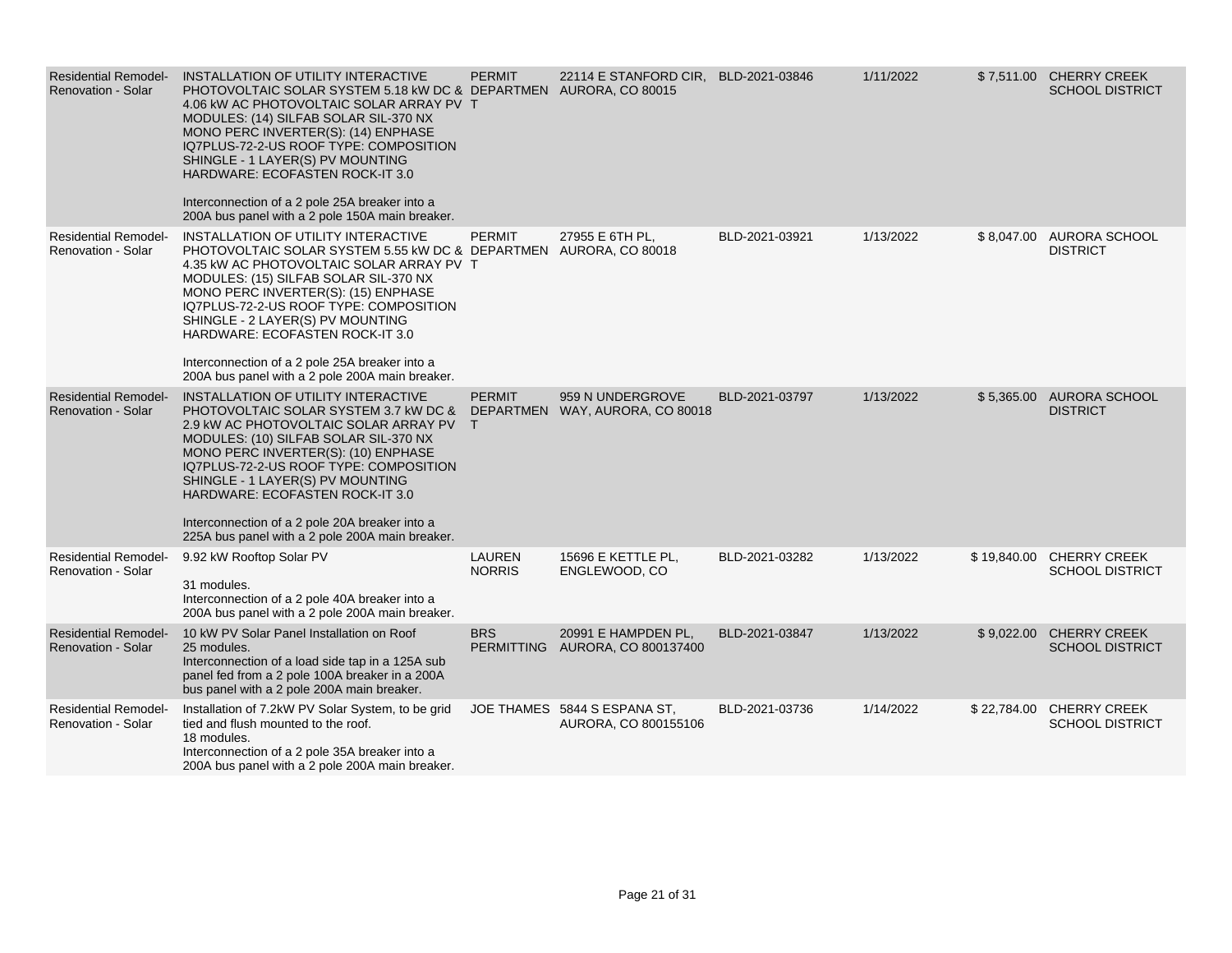| <b>Residential Remodel-</b><br><b>Renovation - Solar</b> | INSTALLATION OF UTILITY INTERACTIVE<br>PHOTOVOLTAIC SOLAR SYSTEM 5.18 KW DC & DEPARTMEN AURORA, CO 800136084<br>4.06 kW AC PHOTOVOLTAIC SOLAR ARRAY PV T<br>MODULES: (14) SILFAB SOLAR SIL-370 NX<br>MONO PERC INVERTER(S): (14) ENPHASE<br>IQ7PLUS-72-2-US ROOF TYPE: COMPOSITION<br>SHINGLE - 1 LAYER(S) PV MOUNTING<br>HARDWARE: ECOFASTEN ROCK-IT 3.0<br>Interconnection method 2 pole 25 amp breaker on<br>125 amp bus with 125 amp main breaker. | <b>PERMIT</b>                 | 4237 S JERICHO ST,                                      | BLD-2021-03903 | 1/17/2022 |             | \$7,511.00 CHERRY CREEK<br><b>SCHOOL DISTRICT</b>  |
|----------------------------------------------------------|--------------------------------------------------------------------------------------------------------------------------------------------------------------------------------------------------------------------------------------------------------------------------------------------------------------------------------------------------------------------------------------------------------------------------------------------------------|-------------------------------|---------------------------------------------------------|----------------|-----------|-------------|----------------------------------------------------|
| <b>Residential Remodel-</b><br><b>Renovation - Solar</b> | INSTALLATION OF UTILITY INTERACTIVE<br>PHOTOVOLTAIC SOLAR SYSTEM<br>3.7 kW DC & 2.9 kW AC PHOTOVOLTAIC SOLAR T<br><b>ARRAY</b><br>PV MODULES: (10) SILFAB SOLAR SIL-370 NX<br><b>MONO PERC</b><br>INVERTER(S): (10) ENPHASE IQ7PLUS-72-2-US<br>ROOF TYPE: COMPOSITION SHINGLE - 3<br>LAYER(S)<br>PV MOUNTING HARDWARE: ECOFASTEN<br>ROCK-IT 3.0                                                                                                        | <b>PERMIT</b>                 | 9515 E ALABAMA CIR,<br>DEPARTMEN DENVER, CO 80231       | BLD-2021-04036 | 1/18/2022 | \$5,365.00  | <b>CHERRY CREEK</b><br><b>SCHOOL DISTRICT</b>      |
| <b>Residential Remodel-</b><br><b>Renovation - Solar</b> | Install a 4.67 kW grid tied, roof flush mounted solar JEREMY<br>photovoltaic system with 11 modules.<br>Interconnection method is 2 pole 20 amp breaker<br>on 200 amp bus with 150 amp main breaker.                                                                                                                                                                                                                                                   | <b>BURKS</b>                  | 5038 S WENATCHEE ST.<br>AURORA, CO 800156799            | BLD-2021-03593 | 1/20/2022 | \$11,045.00 | <b>CHERRY CREEK</b><br><b>SCHOOL DISTRICT</b>      |
| <b>Residential Remodel-</b><br><b>Renovation - Solar</b> | rooftop solar 3.60 kw DC with 10 modules.<br>Interconnection method 2 pole 20 amp breaker on<br>200 amp bus with 200 amp main breaker                                                                                                                                                                                                                                                                                                                  | <b>TYLER</b><br><b>CONDIE</b> | 11134 E FAIR CIR,<br>ENGLEWOOD, CO<br>801115755         | BLD-2021-03058 | 1/20/2022 | \$13,300.00 | <b>CHERRY CREEK</b><br><b>SCHOOL DISTRICT</b>      |
| <b>Residential Remodel-</b><br><b>Renovation - Solar</b> | Roof Mount, Flush Mount, Grid-Tied 9.52 Kw Solar ANDREW<br><b>PV</b><br>28 modules.<br>Interconnection of a 2 pole 35 amp breaker into a<br>100 generation panel connected to a 200 amp<br>backup gateway with ah 200 amp main breaker.                                                                                                                                                                                                                | <b>NYMAN</b>                  | 6096 S IOLA WAY,<br>ENGLEWOOD, CO<br>801115705          | BLD-2021-03413 | 1/21/2022 | \$23,088.00 | <b>CHERRY CREEK</b><br><b>SCHOOL DISTRICT</b>      |
| <b>Residential Remodel-</b><br><b>Renovation - Solar</b> | 8.8 kW PV Solar Panel Installation on Roof<br>22 modules.<br>Interconnection of a 2 pole 35A breaker into a<br>200A bus panel with a 2 pole 200A main breaker.                                                                                                                                                                                                                                                                                         | <b>BRS</b>                    | 6493 S KILLARNEY CT,<br>PERMITTING AURORA, CO 800163142 | BLD-2021-03727 | 1/21/2022 | \$7,939.36  | <b>CHERRY CREEK</b><br><b>SCHOOL DISTRICT</b>      |
| <b>Residential Remodel-</b><br><b>Renovation - Solar</b> | Installation of PV solar panels on existing<br>residential roof, 5.92 kW with 16 Modules<br>Interconnection Method is 2 pole 25 amp breaker<br>on 200 amp bus with 200 amp main breaker                                                                                                                                                                                                                                                                | <b>PERMIT</b><br>т            | 4482 S MALTA CT.<br>DEPARTMEN AURORA, CO 80015          | BLD-2021-04125 | 1/23/2022 | \$8,584.00  | <b>CHERRY CREEK</b><br><b>SCHOOL DISTRICT</b>      |
| <b>Residential Remodel-</b><br><b>Renovation - Solar</b> | 6.66kW PV Solar Rooftop System Installation with NATALIE<br>18 modules.<br>Interconnection method 2 pole 40 amp breaker on<br>200 amp bus with 200 amp main breaker                                                                                                                                                                                                                                                                                    | <b>BAGNELL</b>                | 21973 E QUINCY CIR.<br>AURORA, CO                       | BLD-2021-04016 | 1/25/2022 |             | \$19,581.00 CHERRY CREEK<br><b>SCHOOL DISTRICT</b> |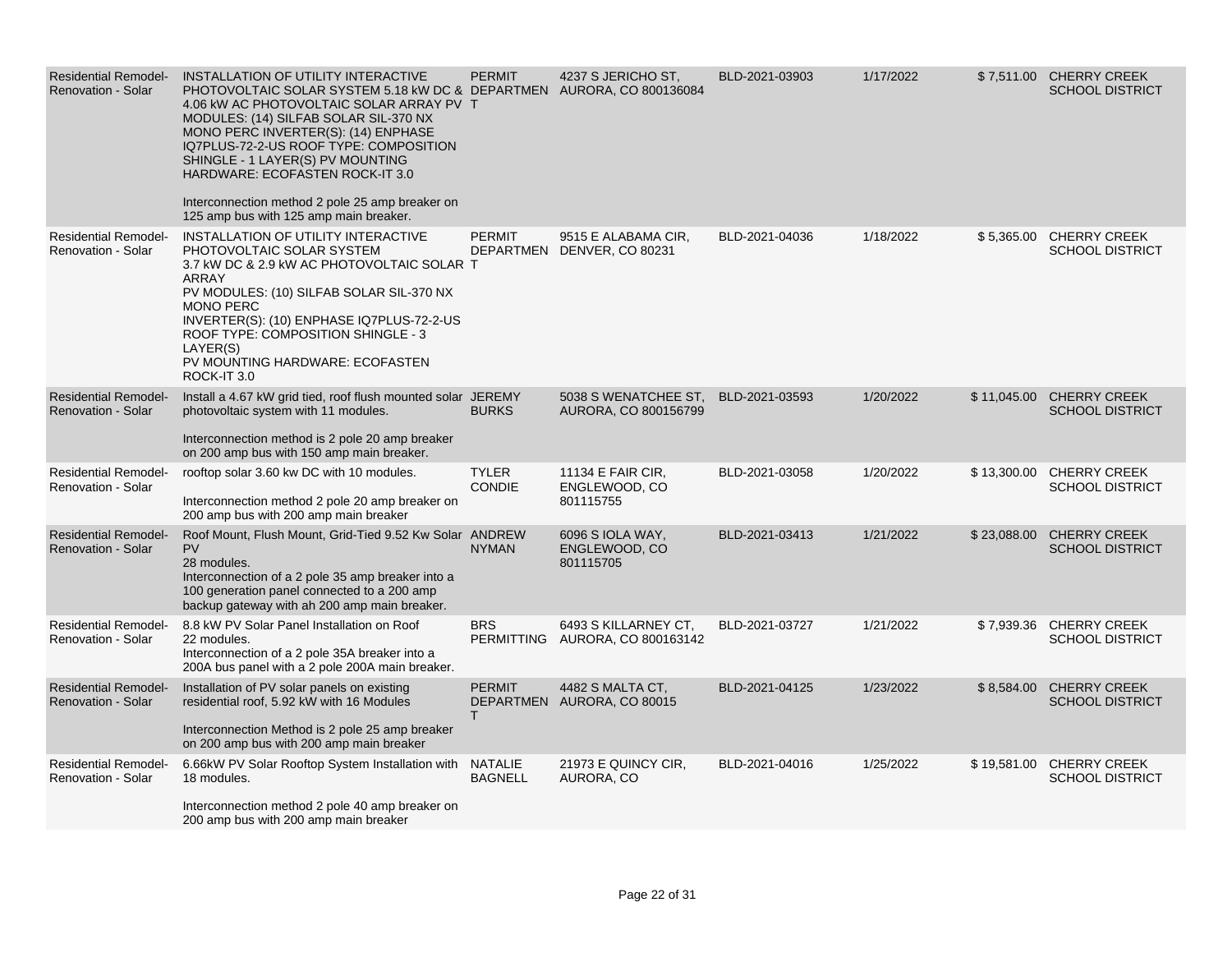| <b>Residential Remodel-</b><br>Renovation - Solar        | Installation of a 14.4kW dc flush roof-mounted PV<br>solar energy system comprised of (40) Sunpower<br>360W PV Solar panels with integrated PV<br>microinverters.                                                                                                                                                                                                                                                                               | <b>MICHAEL</b>      | 9274 E HARVARD AVE,<br>PENSABENE DENVER, CO 802317648       | BLD-2021-03874 | 1/26/2022 |             | \$54,793.00 CHERRY CREEK<br><b>SCHOOL DISTRICT</b> |
|----------------------------------------------------------|-------------------------------------------------------------------------------------------------------------------------------------------------------------------------------------------------------------------------------------------------------------------------------------------------------------------------------------------------------------------------------------------------------------------------------------------------|---------------------|-------------------------------------------------------------|----------------|-----------|-------------|----------------------------------------------------|
| <b>Residential Remodel-</b><br><b>Renovation - Solar</b> | INSTALLATION OF UTILITY INTERACTIVE<br>PHOTOVOLTAIC SOLAR SYSTEM 3.7 kW DC & DEPARTMEN AURORA, CO 80018<br>2.9 kW AC PHOTOVOLTAIC SOLAR ARRAY PV T<br>MODULES: (10) SILFAB SOLAR SIL-370 NX<br>MONO PERC INVERTER(S): (10) ENPHASE<br>IQ7PLUS-72-2-US ROOF TYPE: COMPOSITION<br>SHINGLE - 1 LAYER(S) PV MOUNTING<br>HARDWARE: ECOFASTEN ROCK-IT 3.0<br>Interconnection method 2 pole 20 amp breaker on<br>200 amp bus with 200 amp main breaker | <b>PERMIT</b>       | 27680 E 7TH LN.                                             | BLD-2021-04092 | 1/27/2022 | \$5,365.00  | AURORA SCHOOL<br><b>DISTRICT</b>                   |
| <b>Residential Remodel-</b><br><b>Renovation - Solar</b> | Installation of solar panels on existing residential<br>roof. kW 9.62 with 26 modules<br>Interconnection method 2 pole 40 amp breaker on<br>200 amp bus with 150 amp main breaker.                                                                                                                                                                                                                                                              | <b>PERMIT</b><br>T. | 20518 E GRAND LN,<br>DEPARTMEN AURORA, CO 800156622         | BLD-2021-03367 | 1/27/2022 |             | \$13,949.00 CHERRY CREEK<br><b>SCHOOL DISTRICT</b> |
| <b>Residential Remodel-</b><br><b>Renovation - Solar</b> | INSTALLATION OF UTILITY INTERACTIVE<br>PHOTOVOLTAIC SOLAR SYSTEM 7.4 KW DC &<br>5.8 kW AC PHOTOVOLTAIC SOLAR ARRAY PV T<br>MODULES: (20) SILFAB SOLAR SIL-370 NX<br>MONO PERC INVERTER(S): (20) ENPHASE<br>IQ7PLUS-72-2-US ROOF TYPE: COMPOSITION<br>SHINGLE - 1 LAYER(S) PV MOUNTING<br>HARDWARE: ECOFASTEN ROCK-IT 3.0<br>Interconnection method 2 pole 35 amp breaker on<br>200 amp bus with 200 amp main breaker                            | <b>PERMIT</b>       | 22158 E TUFTS DR.<br>DEPARTMEN AURORA, CO 80015             | BLD-2021-04094 | 1/27/2022 |             | \$10,730.00 CHERRY CREEK<br><b>SCHOOL DISTRICT</b> |
| <b>Residential Remodel-</b><br>Renovation - Solar        | INSTALLATION OF UTILITY INTERACTIVE<br>PHOTOVOLTAIC SOLAR SYSTEM AND ANY<br>NECESSARY ADDITIONAL WORK NEEDED<br>FOR INSTALLATION.<br>10.4 kW DC, 26 modules.<br>Interconnection of a 2 pole 40A breaker into a<br>200A bus panel with a 2 pole 200A main breaker.                                                                                                                                                                               | <b>BRS</b>          | 27878 E 8TH AVE.<br>PERMITTING WATKINS, CO 80137            | BLD-2021-04004 | 1/27/2022 |             | \$5.782.40 AURORA SCHOOL<br><b>DISTRICT</b>        |
| <b>Residential Remodel-</b><br>Renovation - Solar        | ROOF MOUNT, FLUSH MOUNT, GRID TIED<br>12.64 kW SOLAR PV with 32 Modules<br>Interconnection method 2 pole 50 amp breaker on<br>200 amp bus with NEW 175 amp main breaker.                                                                                                                                                                                                                                                                        |                     | PHILIP DAVIS 23754 E CRESTLINE CIR,<br>AURORA, CO 800164289 | BLD-2021-04043 | 1/27/2022 | \$24,016.00 | <b>CHERRY CREEK</b><br><b>SCHOOL DISTRICT</b>      |
| <b>Residential Remodel-</b><br>Renovation - Solar        | ROOF MOUNT, FLUSH MOUNT, GRID TIED 7.14 ANDREW<br>kW SOLAR PV with 21 Modules<br>Interconnection method 2 pole 30 amp breaker on<br>200 amp bus with 150 amp main breaker                                                                                                                                                                                                                                                                       | <b>NYMAN</b>        | 5451 S VERSAILLES ST,<br>AURORA, CO 800156526               | BLD-2021-04071 | 1/27/2022 | \$13,566.00 | <b>CHERRY CREEK</b><br><b>SCHOOL DISTRICT</b>      |
| <b>Residential Remodel-</b><br><b>Renovation - Solar</b> | ROOF MOUNT, FLUSH MOUNT, GRID-TIED 4.08 ANDREW<br>kW SOLAR PV with 12 Modules<br>Interconnection method 2 pole 20 amp breaker on<br>200 amp bus with 150 amp main breaker                                                                                                                                                                                                                                                                       | <b>NYMAN</b>        | 5178 S SICILY ST.<br>AURORA, CO 800156585                   | BLD-2022-00036 | 1/28/2022 |             | \$7,752.00 CHERRY CREEK<br><b>SCHOOL DISTRICT</b>  |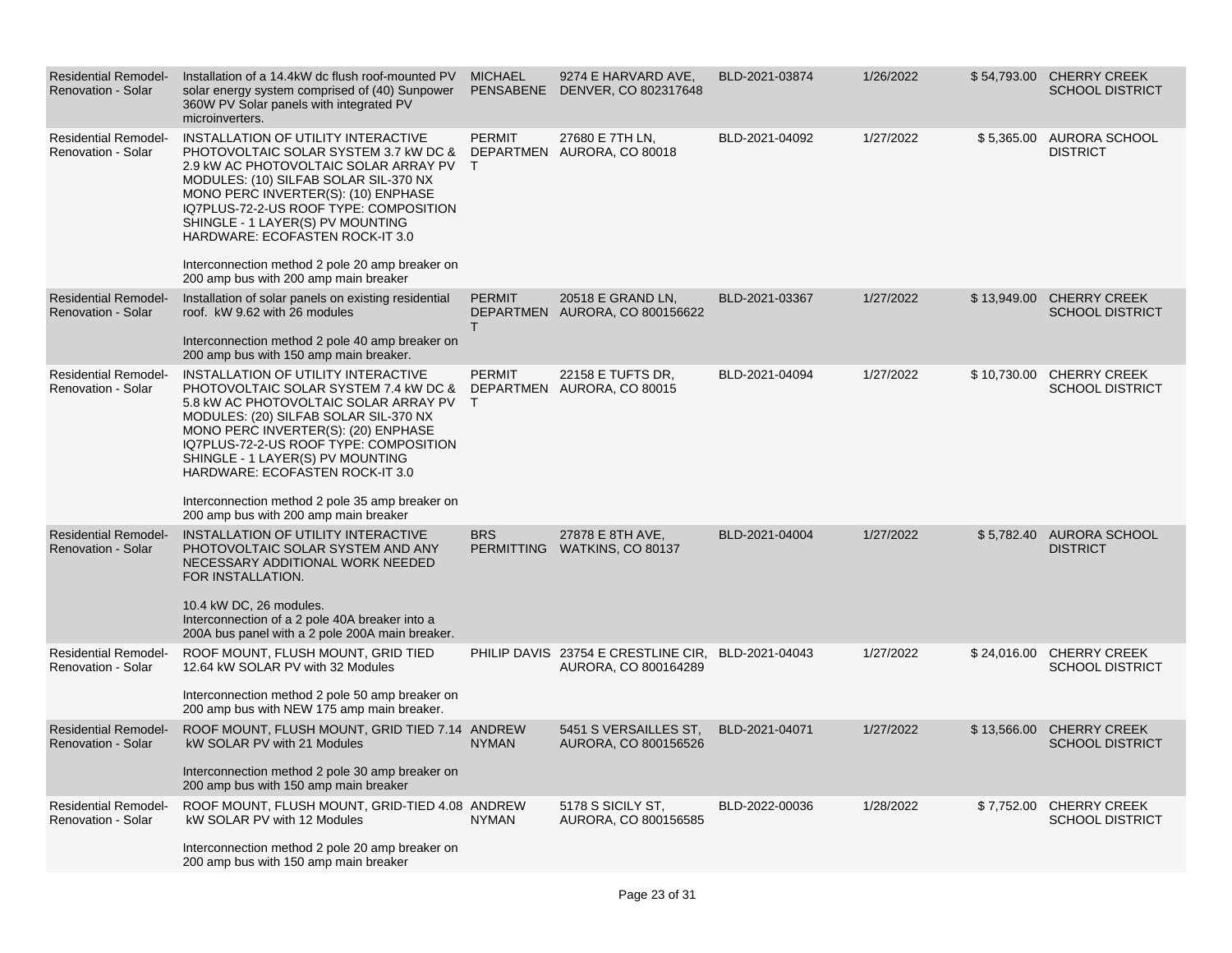| <b>Residential Remodel-</b><br><b>Renovation - Solar</b> | <b>Roof Mounted Solar Installation</b><br>3.65KW DC, 10 modules.<br>Interconnection of a 2 pole 20A breaker into a<br>150A bus panel with a 2 pole 150A main breaker.                                                                                                                                                                                                                                                                                                                                                                                                                                                                                                    | <b>NATALIE</b><br><b>BAGNELL</b> | 9467 E ARIZONA PL,<br>DENVER, CO 802472347                            | BLD-2021-03065 | 1/28/2022 | \$16,602.00 CHERRY CREEK<br><b>SCHOOL DISTRICT</b> |
|----------------------------------------------------------|--------------------------------------------------------------------------------------------------------------------------------------------------------------------------------------------------------------------------------------------------------------------------------------------------------------------------------------------------------------------------------------------------------------------------------------------------------------------------------------------------------------------------------------------------------------------------------------------------------------------------------------------------------------------------|----------------------------------|-----------------------------------------------------------------------|----------------|-----------|----------------------------------------------------|
| <b>Residential Remodel-</b><br>Renovation - Solar        | Installation of a 11.2 kw dc flush roof mounted PV<br>solar energy system.<br>31 modules.<br>Interconnection of a supply side tap between a 200<br>amp Main Service Disconnect (meter pedestal)<br>and a 200 amp main breaker within a NEW main<br>breaker enclosure.                                                                                                                                                                                                                                                                                                                                                                                                    | MICHAEL                          | 471 E COUNTY ROAD 10, BLD-2021-03975<br>PENSABENE BYERS, CO 801039622 |                | 1/28/2022 | \$64,198.00 BYERS SCHOOL<br><b>DISTRICT</b>        |
| <b>Residential Remodel-</b><br><b>Renovation - Solar</b> | INSTALLATION OF UTILITY INTERACTIVE<br>PHOTOVOLTAIC SOLAR SYSTEM<br>4.44 kW DC & 3.48 kW AC PHOTOVOLTAIC<br><b>SOLAR ARRAY</b><br>PV MODULES: (12) SILFAB SOLAR SIL-370 NX<br><b>MONO PERC</b><br>INVERTER(S): (12) ENPHASE IQ7PLUS-72-2-US<br>ROOF TYPE: COMPOSITION SHINGLE - 1<br>LAYER(S)<br>PV MOUNTING HARDWARE: ECOFASTEN<br>ROCK-IT 3.0<br>12 Modules.<br>Interconnection of a 2 pole 20A breaker into a<br>200A bus panel with a 2 pole 200A main breaker.                                                                                                                                                                                                      | <b>PERMIT</b><br>T.              | 21656 E STANFORD DR.<br>DEPARTMEN AURORA, CO 80015                    | BLD-2021-03744 | 1/28/2022 | \$6,438.00 CHERRY CREEK<br><b>SCHOOL DISTRICT</b>  |
| <b>Residential Remodel-</b><br>Renovation - Solar        | 8.8 kW PV Solar Panel Installation on Roof<br>22 modules.<br>Interconnection of a two pole 35 amp breaker into<br>a 125 amp sub panel fed from a 2 pole 80<br>amp breaker on a 200 amp bus panel with a 200<br>amp main breaker.                                                                                                                                                                                                                                                                                                                                                                                                                                         | <b>BRS</b>                       | 4558 S VALDAI CIR,<br>PERMITTING AURORA, CO 80015                     | BLD-2021-03948 | 1/28/2022 | \$7,939.36 CHERRY CREEK<br><b>SCHOOL DISTRICT</b>  |
| <b>Residential Remodel-</b><br><b>Renovation - Solar</b> | Alteration to existing system. (6) modules added,<br>some equipment updated as necessary.<br>Interconnection breaker upsized to 25 amp for<br>additional modules, added disconnect.<br>THE SYSTEM CONSISTS OF A 5.78 KW DC<br>(4.08 KW AC) ROOF-MOUNTED<br>PHOTOVOLTAIC POWER SYSTEM OPERATING<br>IN PARALLEL WITH THE UTILITY GRID. THERE<br>ARE (17) NEW AND EXISTING SILFAB SOLAR<br>SIL-340NL MODULES WITH (17) NEW AND<br>EXISTING ENPHASE IQ7-60-E-US MICRO-<br>INVERTERS, MOUNTED ON THE BACK OF<br>EACH PV MODULE, CONNECTING TO THE<br>UTILITY GRID THROUGH THE EXISTING MAIN<br>LOAD CENTER. ELECTRICAL MODIFICATIONS<br>WILL BE MADE TO THE MAIN LOAD CENTER. | <b>PERMIT</b><br>т               | 847 N YANTLEY ST.<br>DEPARTMEN AURORA, CO 80018                       | BLD-2021-04220 | 1/28/2022 | \$2,958.00 AURORA SCHOOL<br><b>DISTRICT</b>        |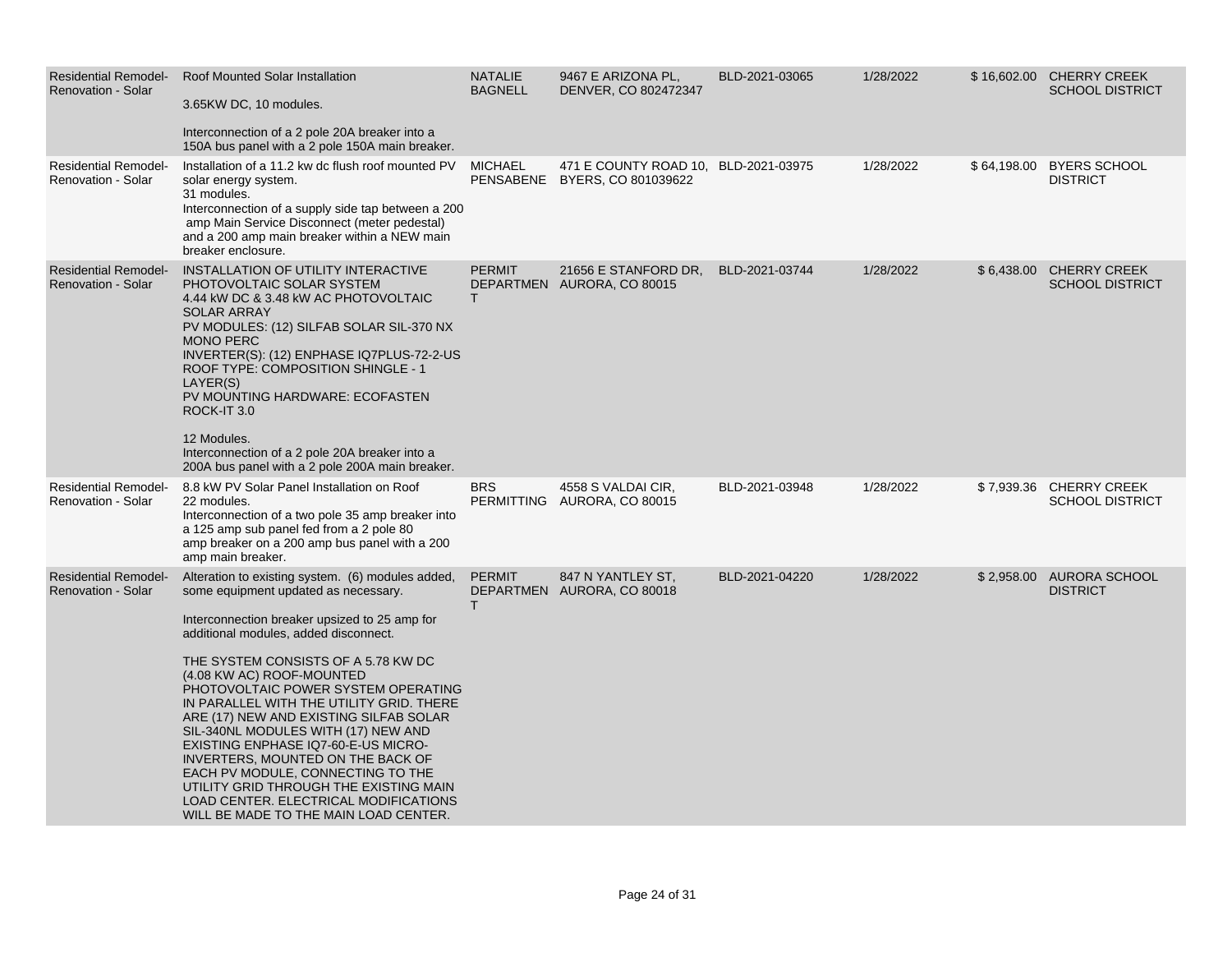| <b>Residential Remodel-</b><br><b>Renovation - Solar</b> | 7.6 Kw PV Solar Installation with 20 modules<br>Interconnection method 2 pole 40 amp breaker on<br>200 amp bus with 200 amp main breaker                                                                                                                                                                                                                                                                                                                                                           |                                     | CASEY COLE 2436 S KRAMERIA ST.<br>DENVER, CO 802226330 | BLD-2021-04189 | 1/31/2022          |                  | \$21,490.00 CHERRY CREEK<br><b>SCHOOL DISTRICT</b> |
|----------------------------------------------------------|----------------------------------------------------------------------------------------------------------------------------------------------------------------------------------------------------------------------------------------------------------------------------------------------------------------------------------------------------------------------------------------------------------------------------------------------------------------------------------------------------|-------------------------------------|--------------------------------------------------------|----------------|--------------------|------------------|----------------------------------------------------|
| <b>Residential Remodel-</b><br>Renovation - Solar        | INSTALLATION OF UTILITY INTERACTIVE<br>PHOTOVOLTAIC SOLAR SYSTEM 3.7 KW DC &<br>2.9 kW AC PHOTOVOLTAIC SOLAR ARRAY PV T<br>MODULES: (10) SILFAB SOLAR SIL-370 NX<br>MONO PERC INVERTER(S): (10) ENPHASE<br>IQ7PLUS-72-2-US ROOF TYPE: COMPOSITION<br>SHINGLE - 1 LAYER(S) PV MOUNTING<br>HARDWARE: ECOFASTEN ROCK-IT 3.0<br>Interconnection of a 2 pole 20A breaker into a<br>200A bus panel with a 2 pole 200A main breaker.                                                                      | <b>PERMIT</b>                       | 939 N UNDERGROVE<br>DEPARTMEN WAY, AURORA, CO 80018    | BLD-2021-03955 | 1/31/2022          | \$5,365.00       | <b>AURORA SCHOOL</b><br><b>DISTRICT</b>            |
| <b>Residential Remodel-</b><br><b>Renovation - Solar</b> | Rooftop PV Solar 6.48kW (18) Silfab 360w panels<br>Interconnection method 2 pole 30 amp breaker on<br>200 amp bus with 200 amp main breaker                                                                                                                                                                                                                                                                                                                                                        | MACKENZIE<br><b>GROSS</b>           | 27350 E 10TH DR,<br><b>AURORA, CO 80018</b>            | BLD-2021-04089 | 1/31/2022          |                  | \$7,100.00 AURORA SCHOOL<br><b>DISTRICT</b>        |
| <b>Residential Remodel-</b><br><b>Renovation - Solar</b> | Installation of a 10.73 KW DC roof mounted solar<br>system with 29 modules<br>Interconnection method 2 pole 60 amp breaker on<br>200 amp bus with NEW 175 amp main breaker                                                                                                                                                                                                                                                                                                                         | <b>EMILY</b><br><b>PASTASKA</b>     | 21610 E TUFTS CIR.<br><b>AURORA, CO 80015</b>          | BLD-2021-03199 | 1/31/2022          | \$45,225.00      | <b>CHERRY CREEK</b><br><b>SCHOOL DISTRICT</b>      |
| <b>Residential Remodel-</b><br><b>Renovation - Solar</b> | INSTALLATION OF UTILITY INTERACTIVE<br>PHOTOVOLTAIC SOLAR SYSTEM AND ANY<br>NECESSARY ADDITIONAL WORK NEEDED<br>FOR INSTALLATION.<br>7 modules, 2.8 kW DC.<br>Interconnection of a 2 pole 35A breaker into a<br>200A bus panel with a 2 pole 200A main breaker.                                                                                                                                                                                                                                    | <b>BRS</b>                          | 27884 E 8TH AVE,<br>PERMITTING AURORA, CO 80018        | BLD-2021-03984 | 1/31/2022          |                  | \$2,526.16 AURORA SCHOOL<br><b>DISTRICT</b>        |
| <b>Residential Remodel-</b><br><b>Renovation - Solar</b> | INSTALLATION OF UTILITY INTERACTIVE<br>PHOTOVOLTAIC SOLAR SYSTEM 5.61 kW DC & DEPARTMEN AURORA, CO 800155170<br>4.08 KW AC PHOTOVOLTAIC SOLAR ARRAY PV T<br>MODULES: (17) SILFAB SOLAR SIL-330 BL<br>MONO PERC INVERTER(S): (17) ENPHASE IQ7-<br>60-2-US ROOF TYPE: COMPOSITION SHINGLE<br>PV MOUNTING HARDWARE: ECOFASTEN<br>ROCK-IT 3.0<br>Interconnection of a 2 pole 25A breaker into a<br>200A subpanel fed from a 2 pole 60A breaker in a<br>200A bus panel with a 2 pole 200A main breaker. | <b>PERMIT</b>                       | 5714 S GENOA CT,                                       | BLD-2021-01937 | 1/31/2022          |                  | \$8,134.00 CHERRY CREEK<br><b>SCHOOL DISTRICT</b>  |
|                                                          |                                                                                                                                                                                                                                                                                                                                                                                                                                                                                                    |                                     | <b>Count</b>                                           | 42             | <b>Total</b>       | \$616,427.46     |                                                    |
|                                                          | <b>Residential Remodel-Renovation - Tile Roof</b>                                                                                                                                                                                                                                                                                                                                                                                                                                                  |                                     |                                                        |                |                    |                  |                                                    |
| Sub-Type                                                 | <b>Description</b>                                                                                                                                                                                                                                                                                                                                                                                                                                                                                 | <b>Applicant</b>                    | <b>Address</b>                                         | Record No      | <b>Date Issued</b> | <b>Valuation</b> | <b>School District</b>                             |
|                                                          | Residential Remodel- Tear existing material down to decking and install<br>Renovation - Tile Roof like for like tile roof using Boral Saxony Slate                                                                                                                                                                                                                                                                                                                                                 | <b>KRISTINE</b><br><b>LIGHTBODY</b> | 17733 E OAKWOOD PL.<br>AURORA, CO 800163122            | BLD-2021-04078 | 1/3/2022           |                  | \$23,250.00 CHERRY CREEK<br><b>SCHOOL DISTRICT</b> |
|                                                          |                                                                                                                                                                                                                                                                                                                                                                                                                                                                                                    |                                     | <b>Count</b>                                           | 1              | <b>Total</b>       | \$23,250.00      |                                                    |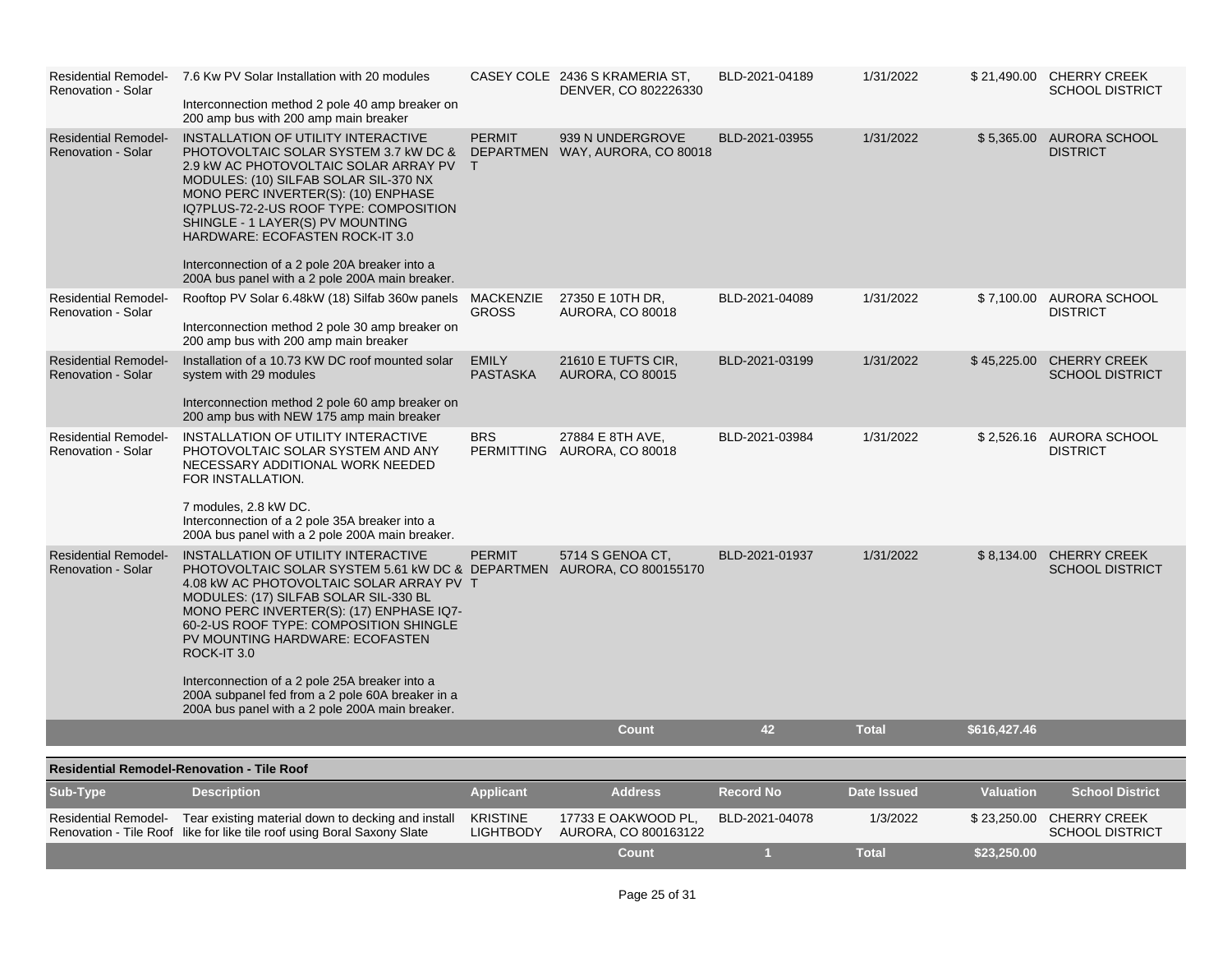| <b>Residential Remodel-Renovation - Waterheater Tankless</b>               |                                                            |                                 |                                                 |                  |              |             |                                               |
|----------------------------------------------------------------------------|------------------------------------------------------------|---------------------------------|-------------------------------------------------|------------------|--------------|-------------|-----------------------------------------------|
| Sub-Type                                                                   | <b>Description</b>                                         | <b>Applicant</b>                | <b>Address</b>                                  | <b>Record No</b> | Date Issued  | Valuation   | <b>School District</b>                        |
| <b>Residential Remodel-</b><br>Renovation -<br><b>Waterheater Tankless</b> | Installation of HALO 5 water softener                      | <b>JEREMY</b><br><b>ADAMS</b>   | 7835 VALLAGIO LN.<br>ENGLEWOOD, CO<br>801125872 | BLD-2022-00014   | 1/11/2022    | \$4.000.00  | <b>CHERRY CREEK</b><br><b>SCHOOL DISTRICT</b> |
| <b>Residential Remodel-</b><br>Renovation -<br><b>Waterheater Tankless</b> | REPLACED TANK WATER HEATER WITH A<br><b>TANKLESS UNIT.</b> | <b>JOHN P</b><br>ALBRIGHT       | 4443 S VALDAI WAY.<br><b>AURORA, CO 80015</b>   | BLD-2021-04133   | 1/28/2022    | \$2.000.00  | <b>CHERRY CREEK</b><br><b>SCHOOL DISTRICT</b> |
| <b>Residential Remodel-</b><br>Renovation -<br><b>Waterheater Tankless</b> | 199K BTU TANKLESS WATER HEATER                             | <b>CAROLYN</b><br><b>LARSON</b> | 5403 S VERSAILLES ST<br>AURORA, CO 800156526    | BLD-2021-04009   | 1/28/2022    | \$6.100.00  | <b>CHERRY CREEK</b><br><b>SCHOOL DISTRICT</b> |
|                                                                            |                                                            |                                 | Count                                           |                  | <b>Total</b> | \$12.100.00 |                                               |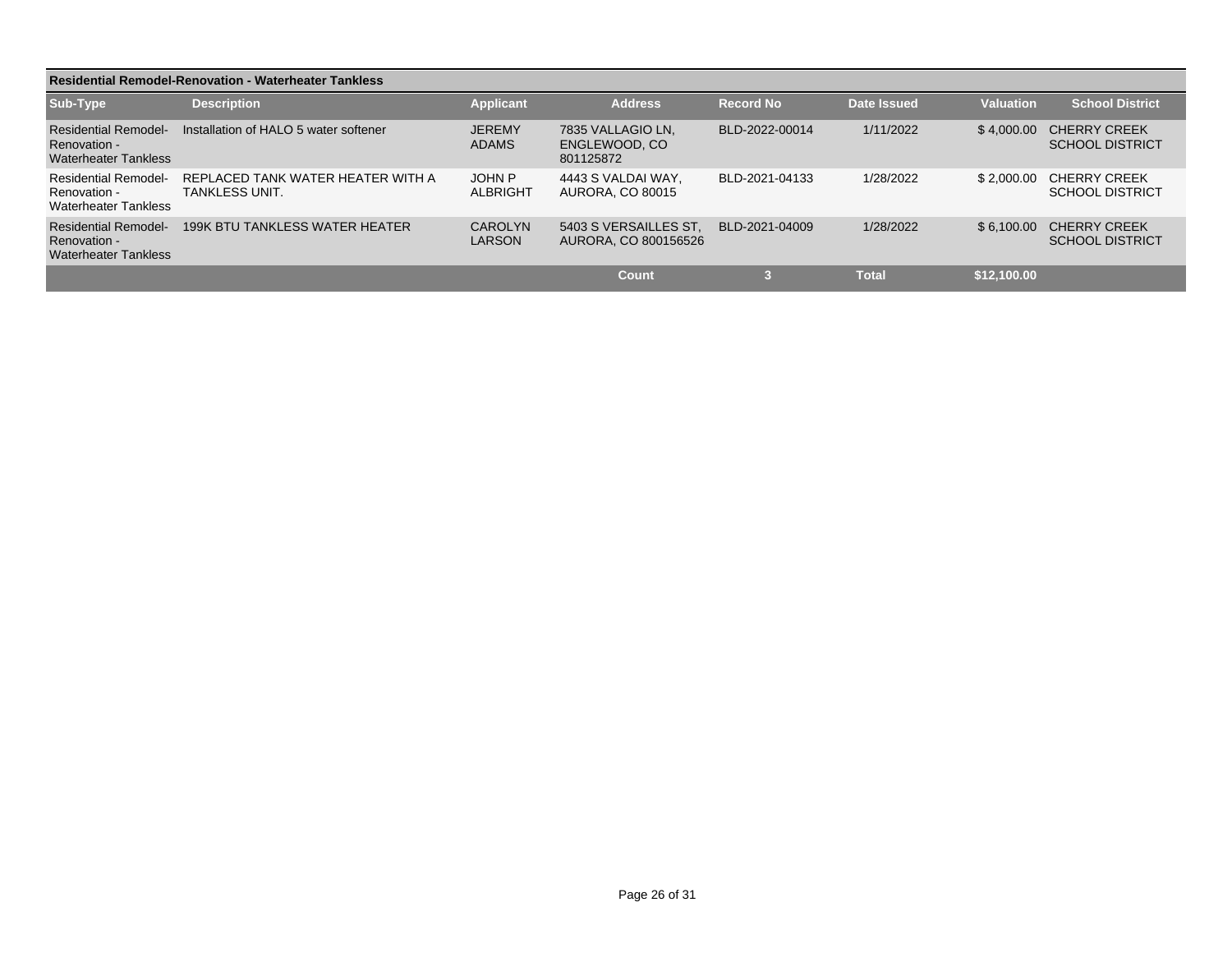| <b>Residential Remodel-Renovation - Window, Door Replacement</b>                      |                                                                                                               |                                  |                                                        |                  |              |                  |                                               |
|---------------------------------------------------------------------------------------|---------------------------------------------------------------------------------------------------------------|----------------------------------|--------------------------------------------------------|------------------|--------------|------------------|-----------------------------------------------|
| Sub-Type                                                                              | <b>Description</b>                                                                                            | <b>Applicant</b>                 | <b>Address</b>                                         | <b>Record No</b> | Date Issued  | <b>Valuation</b> | <b>School District</b>                        |
| <b>Residential Remodel-</b><br>Renovation - Window.<br>Door Replacement               | Remove and replace 11 windows (same<br>size/location). U-factor 0.27. SHGC 0.25. No<br>structural<br>changes. |                                  | SHANE LAIRD 6183 S VENTURA CT,<br>AURORA, CO 800163125 | BLD-2022-00005   | 1/4/2022     | \$7,483.29       | <b>CHERRY CREEK</b><br><b>SCHOOL DISTRICT</b> |
| <b>Residential Remodel-</b><br>Renovation - Window,<br>Door Replacement               | Replacing 1 door with no change to the structure.                                                             | <b>KRISTA</b><br><b>COCHRANE</b> | 4744 S LISBON CT,<br>AURORA, CO 800155444              | BLD-2021-04224   | 1/5/2022     | \$2,030.00       | <b>CHERRY CREEK</b><br><b>SCHOOL DISTRICT</b> |
| <b>Residential Remodel-</b><br>Renovation - Window,<br>Door Replacement               | Replacing 10 windows and an entry door like for<br>like. u factor will be .30 or better                       | <b>MATTHEW</b><br><b>SEILER</b>  | 5125 S VALDAI ST.<br>AURORA, CO 800156547              | BLD-2022-00026   | 1/12/2022    | \$26,897.00      | <b>CHERRY CREEK</b><br><b>SCHOOL DISTRICT</b> |
| <b>Residential Remodel-</b><br>Renovation - Window.<br>Door Replacement               | Replacing 15 windows like for like. u factor will be.<br>30 or better                                         | <b>MATTHEW</b><br><b>SEILER</b>  | 3656 S LISBON ST.<br>AURORA, CO 800136644              | BLD-2022-00023   | 1/12/2022    | \$34,992.00      | <b>CHERRY CREEK</b><br><b>SCHOOL DISTRICT</b> |
| <b>Residential Remodel-</b><br>Renovation - Window,<br>Door Replacement               | Replacing 2 windows and 1 door like for like. u<br>factor will be .30 or better                               | <b>MATTHEW</b><br><b>SEILER</b>  | 1362 S UINTA CT,<br>DENVER, CO 802312742               | BLD-2022-00032   | 1/12/2022    | \$13,565.00      | <b>CHERRY CREEK</b><br><b>SCHOOL DISTRICT</b> |
| <b>Residential Remodel-</b><br>Renovation - Window,<br>Door Replacement               | Replacing 2 windows like for like. u factor will be<br>.30 or better                                          | <b>MATTHEW</b><br><b>SEILER</b>  | 10333 E PEAKVIEW AVE<br>A, ENGLEWOOD, CO<br>801115792  | BLD-2022-00031   | 1/12/2022    | \$3.945.00       | <b>CHERRY CREEK</b><br><b>SCHOOL DISTRICT</b> |
| <b>Residential Remodel-</b><br>Renovation - Window,<br>Door Replacement               | Replacing 2 windows like for like. U factor will be.<br>30 or better                                          | <b>MATTHEW</b><br><b>SEILER</b>  | 55004 E BISON DR,<br>STRASBURG, CO<br>801369301        | BLD-2022-00033   | 1/12/2022    | \$3,909.00       | <b>STRASBURG SCHOOL</b><br><b>DISTRICT</b>    |
| <b>Residential Remodel-</b><br>Renovation - Window,<br>Door Replacement               | Replacing 3 windows like for like. u factor will be<br>.30 or better                                          | <b>MATTHEW</b><br><b>SEILER</b>  | 18135 E PEAKVIEW PL.<br>AURORA, CO 800161133           | BLD-2022-00029   | 1/12/2022    | \$6,053.00       | <b>CHERRY CREEK</b><br><b>SCHOOL DISTRICT</b> |
| <b>Residential Remodel-</b><br>Renovation - Window, .30 or better<br>Door Replacement | Replacing 3 windows like for like. u factor will be                                                           | <b>MATTHEW</b><br><b>SEILER</b>  | 2000 S BEHRENS MILE<br>RD, BYERS, CO<br>801038532      | BLD-2022-00027   | 1/12/2022    | \$5,861.00       | DEERTRAIL SCHOOL<br><b>DISTRICT</b>           |
| <b>Residential Remodel-</b><br>Renovation - Window, .30 or better<br>Door Replacement | Replacing 6 windows like for like. u factor will be                                                           | <b>MATTHEW</b><br><b>SEILER</b>  | 16332 E FREMONT AVE<br>3, AURORA, CO<br>800161670      | BLD-2022-00028   | 1/12/2022    | \$12,237.00      | <b>CHERRY CREEK</b><br><b>SCHOOL DISTRICT</b> |
| <b>Residential Remodel-</b><br>Renovation - Window,<br>Door Replacement               | Replace 1 patio door with a vinyl Anlin patio door.<br>Like for like.                                         | <b>SHAWN</b><br><b>GEORGE</b>    | 20709 E KENYON PL.<br>AURORA, CO 800136638             | BLD-2022-00113   | 1/20/2022    | \$3,162.00       | <b>CHERRY CREEK</b><br><b>SCHOOL DISTRICT</b> |
| <b>Residential Remodel-</b><br>Renovation - Window,<br>Door Replacement               | Replacement of three windows, like for like sizing,<br>with no structural modifications.                      | <b>MEGAN</b>                     | 18641 E POWERS PL.<br>CHAMPAGNE AURORA, CO 800155111   | BLD-2021-04221   | 1/27/2022    | \$3,355.08       | <b>CHERRY CREEK</b><br><b>SCHOOL DISTRICT</b> |
|                                                                                       |                                                                                                               |                                  | Count                                                  | 12               | <b>Total</b> | \$123,489.37     |                                               |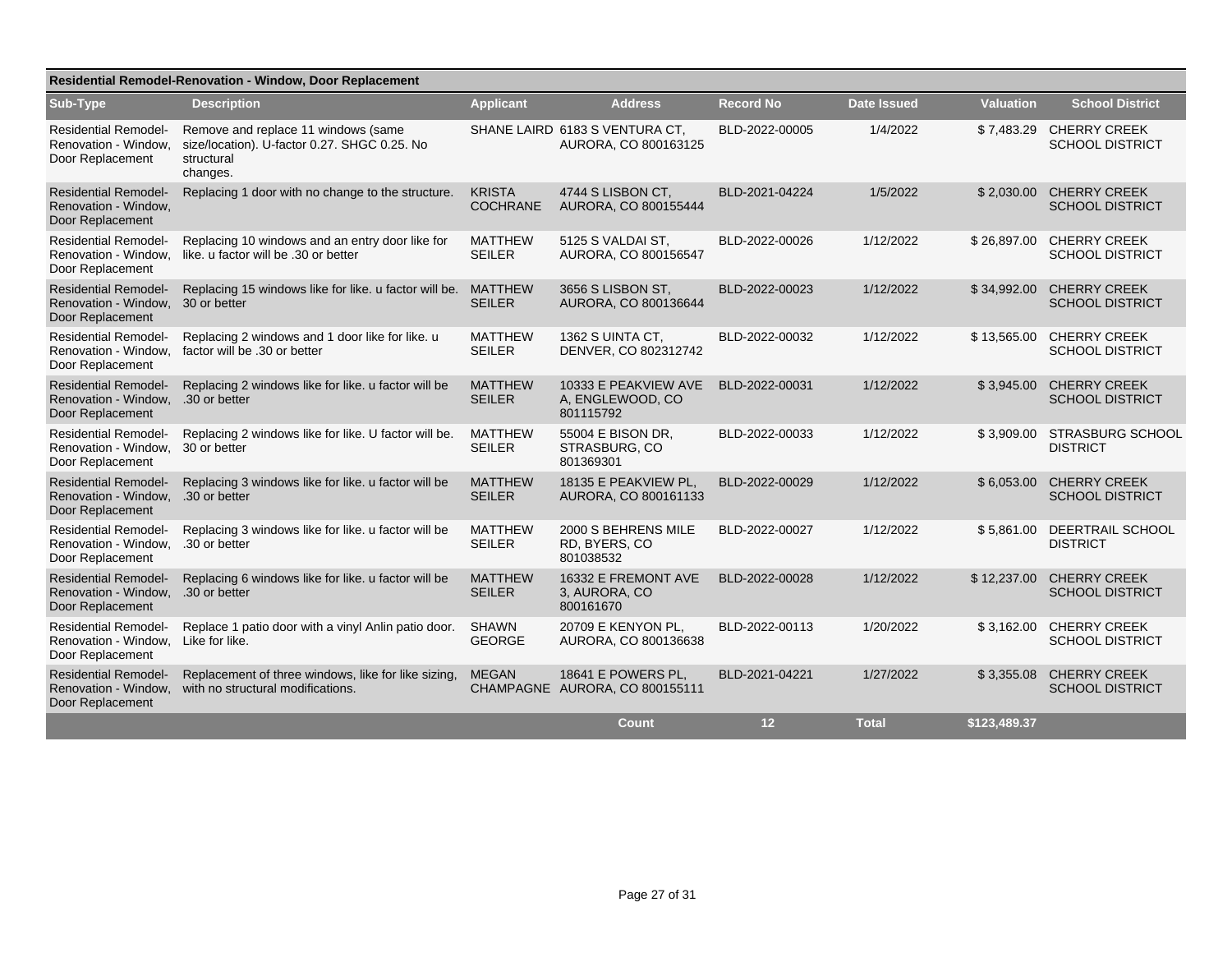| <b>Waterheater Electric</b> |                                                                                                                      |                                    |                                                                          |                  |                    |                  |                                                   |
|-----------------------------|----------------------------------------------------------------------------------------------------------------------|------------------------------------|--------------------------------------------------------------------------|------------------|--------------------|------------------|---------------------------------------------------|
| Sub-Type                    | <b>Description</b>                                                                                                   | <b>Applicant</b>                   | <b>Address</b>                                                           | <b>Record No</b> | <b>Date Issued</b> | <b>Valuation</b> | <b>School District</b>                            |
| <b>Waterheater Electric</b> | 40 Gal Electric 4500 Watt water heater<br>replacement, like for like                                                 | <b>SHERISA</b><br><b>COLLINS</b>   | 9262 E ARBOR CIR G,<br>ENGLEWOOD, CO<br>801115281                        | BLD-2022-00072   | 1/11/2022          |                  | \$1,700.00 CHERRY CREEK<br><b>SCHOOL DISTRICT</b> |
| <b>Waterheater Electric</b> | Replace water heater with 40 gallon, 240 Volt<br>electrical unit.                                                    | <b>TRACEY L.</b><br><b>JOHNSON</b> | 2575 S SYRACUSE WAY<br>M-207, DENVER, CO<br>802313888                    | BLD-2022-00183   | 1/24/2022          | \$3,319.00       | <b>CHERRY CREEK</b><br><b>SCHOOL DISTRICT</b>     |
|                             |                                                                                                                      |                                    | <b>Count</b>                                                             | $\overline{2}$   | <b>Total</b>       | \$5,019.00       |                                                   |
| <b>Waterheater Gas</b>      |                                                                                                                      |                                    |                                                                          |                  |                    |                  |                                                   |
| Sub-Type                    | <b>Description</b>                                                                                                   | <b>Applicant</b>                   | <b>Address</b>                                                           | <b>Record No</b> | <b>Date Issued</b> | <b>Valuation</b> | <b>School District</b>                            |
| <b>Waterheater Gas</b>      | Replacing water heater with 50g 40k btu unit                                                                         | TRACEY L.<br><b>JOHNSON</b>        | 7474 E ARKANSAS AVE<br>24-10, DENVER, CO<br>802312544                    | BLD-2022-00013   | 1/4/2022           | \$3,790.00       | <b>CHERRY CREEK</b><br><b>SCHOOL DISTRICT</b>     |
| <b>Waterheater Gas</b>      | 50 GAL gas 38K BTU water heater replacement,<br>like for like                                                        | <b>SHERISA</b><br><b>COLLINS</b>   | 6593 S OURAY ST.<br>AURORA, CO 800165037                                 | BLD-2022-00020   | 1/5/2022           | \$1,060.00       | <b>CHERRY CREEK</b><br><b>SCHOOL DISTRICT</b>     |
| <b>Waterheater Gas</b>      | 40 GAL gas 36K BTU water heater replacement,<br>like for like                                                        | <b>SHERISA</b><br><b>COLLINS</b>   | 7473 S MEMPHIS ST,<br>AURORA, CO 800161402                               | BLD-2022-00043   | 1/7/2022           | \$1,680.00       | <b>CHERRY CREEK</b><br><b>SCHOOL DISTRICT</b>     |
| <b>Waterheater Gas</b>      | 50 Gal gas 40K BTU water heater replacement,<br>like for like                                                        | <b>SHERISA</b><br><b>COLLINS</b>   | 6175 S MACON CT,<br>ENGLEWOOD, CO<br>801115853                           | BLD-2022-00073   | 1/11/2022          | \$1,875.00       | <b>CHERRY CREEK</b><br><b>SCHOOL DISTRICT</b>     |
| <b>Waterheater Gas</b>      | Like for like gas water heater replacement:<br>Remove and replace 40 gallon 40,000 BTU gas<br>water heater.          | <b>APRIL</b><br><b>YAKISH</b>      | 7440 S BLACKHAWK ST 8 BLD-2022-00071<br>-201, ENGLEWOOD, CO<br>801124343 |                  | 1/11/2022          | \$1,250.00       | <b>CHERRY CREEK</b><br><b>SCHOOL DISTRICT</b>     |
| <b>Waterheater Gas</b>      | Like for like water heater replacement: Remove<br>and replace 50 gallon 40,000 BTU gas-power<br>vented-water heater. | <b>APRIL</b><br><b>YAKISH</b>      | 21873 E LAYTON DR,<br>AURORA, CO 800154701                               | BLD-2022-00086   | 1/12/2022          | \$2,399.00       | <b>CHERRY CREEK</b><br><b>SCHOOL DISTRICT</b>     |
| <b>Waterheater Gas</b>      | 50 GAL gas 40K BTU water heater replacement,<br>like for like with venting                                           | <b>SHERISA</b><br><b>COLLINS</b>   | 18646 E GARDEN PL.<br>AURORA, CO 800155131                               | BLD-2022-00091   | 1/12/2022          | \$2,330.00       | <b>CHERRY CREEK</b><br><b>SCHOOL DISTRICT</b>     |
| <b>Waterheater Gas</b>      | 50 GAL gas 40K BTU water heater replacement,<br>like for like                                                        | <b>SHERISA</b><br><b>COLLINS</b>   | 21120 E JEFFERSON CIR, BLD-2022-00087<br>AURORA, CO 800137415            |                  | 1/12/2022          | \$1,860.00       | <b>CHERRY CREEK</b><br><b>SCHOOL DISTRICT</b>     |
| <b>Waterheater Gas</b>      | 40 GAL gas 40K BTU water heater replacement,<br>like for like with venting                                           | <b>SHERISA</b><br><b>COLLINS</b>   | 5750 S DANUBE CIR,<br>AURORA, CO 800155147                               | BLD-2022-00082   | 1/12/2022          | \$1,880.00       | <b>CHERRY CREEK</b><br><b>SCHOOL DISTRICT</b>     |
| <b>Waterheater Gas</b>      | 40 GAL gas 36K BTU Water heater replacement,<br>like for like                                                        | <b>SHERISA</b><br><b>COLLINS</b>   | 3019 S JASMINE ST,<br>DENVER, CO 802227016                               | BLD-2022-00084   | 1/12/2022          | \$1,700.00       | <b>CHERRY CREEK</b><br><b>SCHOOL DISTRICT</b>     |
| <b>Waterheater Gas</b>      | Replacing water heater with 40g 40k btu unit                                                                         | <b>TRACEY L.</b><br><b>JOHNSON</b> | 7950 S JOPLIN CT,<br>ENGLEWOOD, CO<br>801124750                          | BLD-2022-00079   | 1/12/2022          | \$8.719.00       | <b>CHERRY CREEK</b><br><b>SCHOOL DISTRICT</b>     |
| <b>Waterheater Gas</b>      | Replaced water heater with a new 40gal 40K BTU<br>gas water heater.                                                  | <b>MICHELLE</b><br><b>BROOKS</b>   | 5504 E VASSAR AVE.<br>DENVER, CO 802226240                               | BLD-2022-00094   | 1/13/2022          | \$2,337.00       | <b>CHERRY CREEK</b><br><b>SCHOOL DISTRICT</b>     |
| <b>Waterheater Gas</b>      | Replace water heater in Unit#15-302                                                                                  | <b>MICHAEL</b><br><b>KENNEDY</b>   | 9100 E FLORIDA AVE,<br>DENVER, CO 802472845                              | BLD-2022-00095   | 1/13/2022          | \$700.00         | <b>CHERRY CREEK</b><br><b>SCHOOL DISTRICT</b>     |
| <b>Waterheater Gas</b>      | Replace 50 gallon water heater                                                                                       |                                    | ROBIN COLE 5512 E VASSAR AVE.<br>DENVER, CO 802226240                    | BLD-2022-00115   | 1/17/2022          | \$1.462.00       | <b>CHERRY CREEK</b><br><b>SCHOOL DISTRICT</b>     |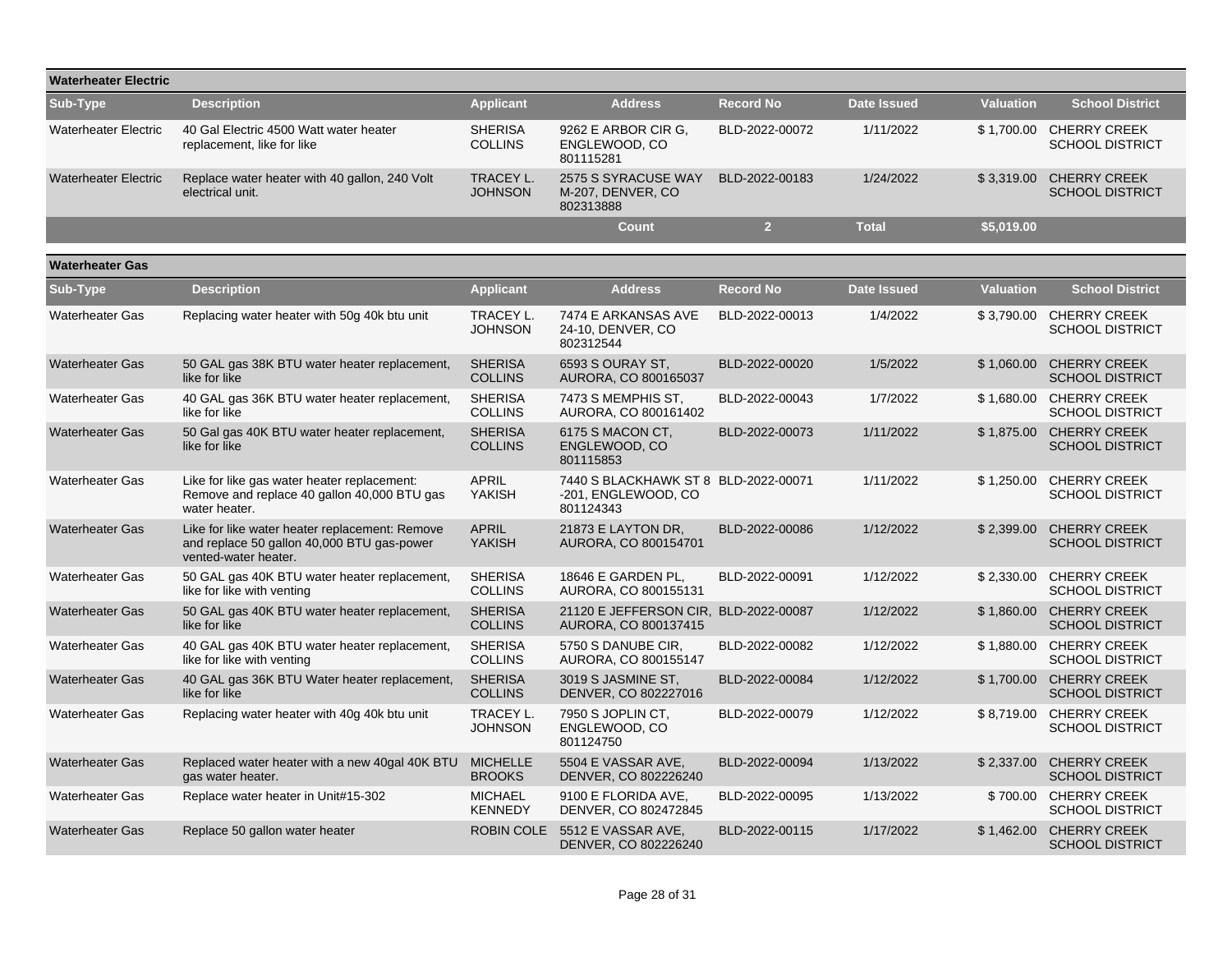| <b>Waterheater Gas</b> | Replace water heater unit #12-201                                                                                     | <b>MICHAEL</b><br><b>KENNEDY</b>  | 9100 E FLORIDA AVE,<br>DENVER, CO 802472845               | BLD-2022-00132 | 1/18/2022    | \$700.00       | <b>CHERRY CREEK</b><br><b>SCHOOL DISTRICT</b> |
|------------------------|-----------------------------------------------------------------------------------------------------------------------|-----------------------------------|-----------------------------------------------------------|----------------|--------------|----------------|-----------------------------------------------|
| <b>Waterheater Gas</b> | 40 GAL GAS 40K BTU WATER HEATER<br>(RESUBMITTED 2017 PERMIT# BLD-2017-03687 LARSON<br><b>ISSUED 12/8/17</b>           | <b>CAROLYN</b>                    | 3076 S JASMINE ST.<br>DENVER, CO 802227017                | BLD-2022-00130 | 1/18/2022    | \$1,500.00     | <b>CHERRY CREEK</b><br><b>SCHOOL DISTRICT</b> |
| <b>Waterheater Gas</b> | Replace water heater with 50 gallon, 40k BTU unit. TRACEY L.                                                          | <b>JOHNSON</b>                    | 22850 E ALAMO LN,<br>AURORA, CO 800156670                 | BLD-2022-00144 | 1/19/2022    | \$4,679.00     | <b>CHERRY CREEK</b><br><b>SCHOOL DISTRICT</b> |
| <b>Waterheater Gas</b> | Install replacement 40 gallon natural gas water<br>heater                                                             | <b>RICHARD</b><br><b>ANDERSON</b> | 7440 S BLACKHAWK ST<br>11-304, ENGLEWOOD,<br>CO 801124353 | BLD-2022-00142 | 1/19/2022    | \$3,600.17     | <b>CHERRY CREEK</b><br><b>SCHOOL DISTRICT</b> |
| <b>Waterheater Gas</b> | Install a 50 gallon 40K BTU water heater to<br>replace a like unit. We will haul away all old<br>material.            | <b>MICK</b><br><b>MORGAN</b>      | 5520 E VASSAR AVE.<br>DENVER, CO 802226240                | BLD-2022-00159 | 1/21/2022    | \$2,499.00     | <b>CHERRY CREEK</b><br><b>SCHOOL DISTRICT</b> |
| <b>Waterheater Gas</b> | Install a 50 gallon gas hot water heater                                                                              | <b>WAYNE</b><br><b>VOLACK</b>     | 1119 S ALTON CT.<br>DENVER, CO 802472358                  | BLD-2022-00163 | 1/21/2022    | \$1,500.00     | <b>CHERRY CREEK</b><br><b>SCHOOL DISTRICT</b> |
| <b>Waterheater Gas</b> | Installation two new 50 gallons natural gas water<br>heater tank base standards atmospheric flue vent<br>system.      | <b>DEEPAK</b><br><b>SUNUWAR</b>   | 19682 E FAIR PL.<br>AURORA, CO 800163835                  | BLD-2022-00205 | 1/26/2022    | \$3,500.00     | <b>CHERRY CREEK</b><br><b>SCHOOL DISTRICT</b> |
| <b>Waterheater Gas</b> | 40 GAL gas 36K BTU water heater replacement,<br>like for like with venting                                            | <b>SHERISA</b><br><b>COLLINS</b>  | 1290 S BOSTON ST.<br>DENVER, CO 802472348                 | BLD-2022-00215 | 1/26/2022    | \$2,020.00     | <b>CHERRY CREEK</b><br><b>SCHOOL DISTRICT</b> |
| <b>Waterheater Gas</b> | Replace 50 gallon gas water heater. Unit# S-2104                                                                      | <b>MICHAEL</b><br><b>KENNEDY</b>  | 1909 S QUEBEC WAY.<br>DENVER, CO 802313382                | BLD-2022-00216 | 1/26/2022    | \$3,500.00     | <b>CHERRY CREEK</b><br><b>SCHOOL DISTRICT</b> |
| <b>Waterheater Gas</b> | Like for like water heater replacement: Remove<br>and replace BOTH (2) 50 gallon 40K BTU (Each)<br>gas water heaters. | <b>APRIL</b><br><b>YAKISH</b>     | 6365 S IRONTON CT.<br>ENGLEWOOD, CO<br>801116630          | BLD-2022-00233 | 1/28/2022    | \$2,700.00     | <b>CHERRY CREEK</b><br><b>SCHOOL DISTRICT</b> |
| <b>Waterheater Gas</b> | 50 GAL gas 38K BTU water heater replacement,<br>like for like                                                         | <b>SHERISA</b><br><b>COLLINS</b>  | 5942 S WACO ST.<br>AURORA, CO 800161196                   | BLD-2022-00237 | 1/31/2022    | \$1,630.00     | <b>CHERRY CREEK</b><br><b>SCHOOL DISTRICT</b> |
|                        |                                                                                                                       |                                   | Count                                                     | 25             | <b>Total</b> | \$60,870.17    |                                               |
|                        |                                                                                                                       |                                   | <b>Report Total Count</b>                                 | 212            | <b>Total</b> | \$8,966,089.63 |                                               |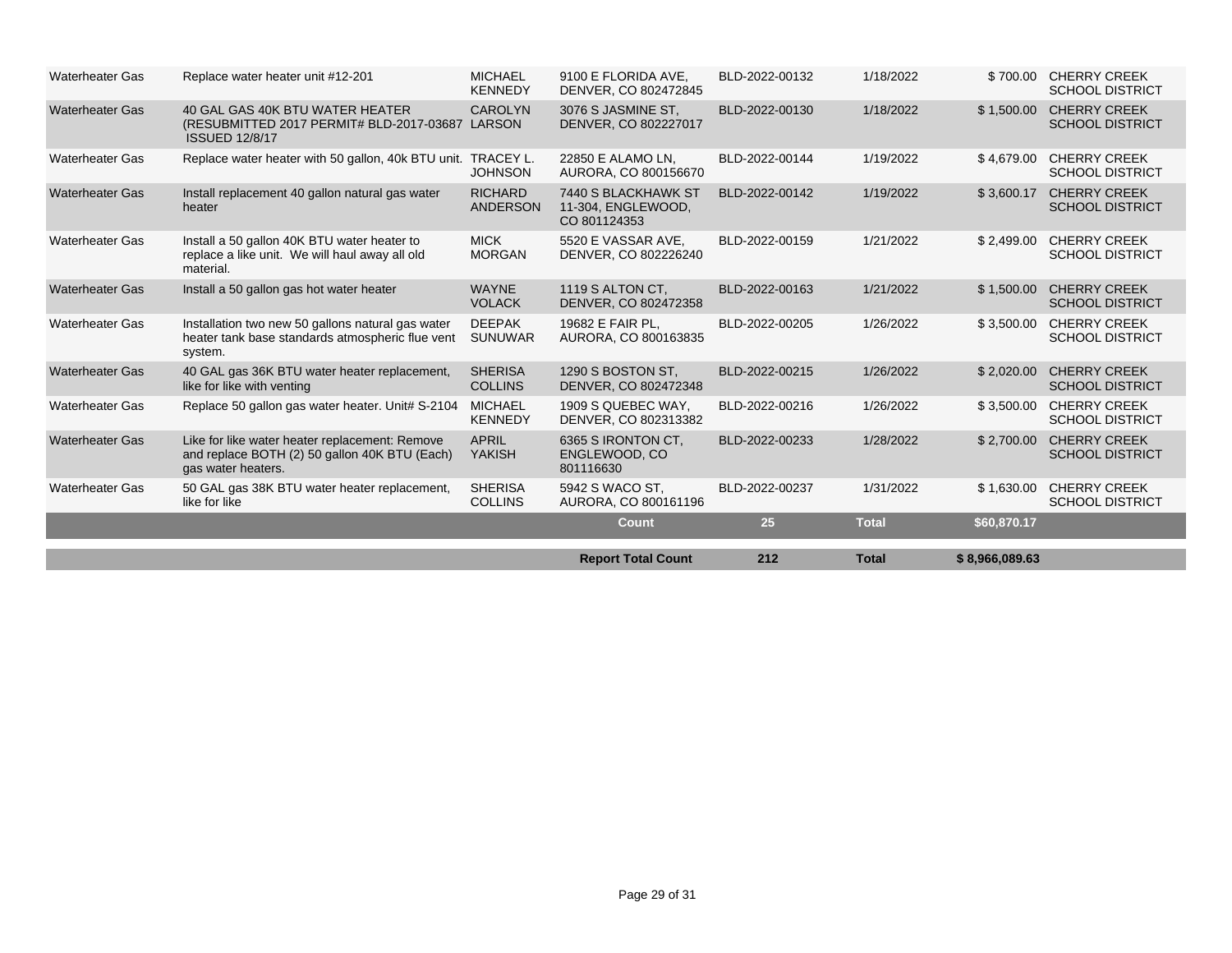| <b>Report Summary</b>                                                         |                      |                |  |  |  |  |  |
|-------------------------------------------------------------------------------|----------------------|----------------|--|--|--|--|--|
| Sub-Type                                                                      | <b>Total Records</b> | Valuation      |  |  |  |  |  |
| АC                                                                            | 2                    | \$10,560.00    |  |  |  |  |  |
| AC / Furnace                                                                  | 13                   | \$152,517.00   |  |  |  |  |  |
| AC / Furnace /<br><b>Waterheater Gas</b>                                      | 5                    | \$49,271.50    |  |  |  |  |  |
| Apartment                                                                     | $\mathbf{1}$         | \$0.00         |  |  |  |  |  |
| <b>Commercial New</b><br><b>Construction - New</b><br><b>Structure</b>        | 1                    | \$428,657.00   |  |  |  |  |  |
| <b>Commercial New</b><br><b>Construction - Signs</b>                          | $\mathbf{1}$         | \$15,364.00    |  |  |  |  |  |
| <b>Commercial Remodel-</b><br><b>Renovation - Access</b><br>Control           | 3                    | \$33,330.00    |  |  |  |  |  |
| <b>Commercial Remodel-</b><br>Renovation - Re-Roof                            | $\mathbf{1}$         | \$89,927.00    |  |  |  |  |  |
| Commercial Remodel-<br>Renovation - Tenant<br>Improvement                     | 6                    | \$954,500.00   |  |  |  |  |  |
| <b>Electrical Service Upgrade</b>                                             | 14                   | \$41,363.00    |  |  |  |  |  |
| Furnace                                                                       | 10                   | \$55,613.15    |  |  |  |  |  |
| Reroof                                                                        | 8                    | \$106,585.00   |  |  |  |  |  |
| <b>Residential New</b><br>Construction - Barn                                 | 1                    | \$50,593.00    |  |  |  |  |  |
| <b>Residential New</b><br><b>Construction - Basement</b><br>Finish            | 10                   | \$573,888.00   |  |  |  |  |  |
| <b>Residential New</b><br>Construction - Foundation<br>Only                   | 1                    | \$14,142.00    |  |  |  |  |  |
| <b>Residential New</b><br>Construction - Single<br>Family                     | 14                   | \$4,408,230.91 |  |  |  |  |  |
| <b>Residential Remodel-</b><br>Renovation - Addition                          | 2                    | \$217,500.00   |  |  |  |  |  |
| <b>Residential Remodel-</b><br><b>Renovation - Deck</b>                       | 1                    | \$9,000.00     |  |  |  |  |  |
| <b>Residential Remodel-</b><br><b>Renovation - Electrical</b><br>Misc         | 4                    | \$16,605.00    |  |  |  |  |  |
| <b>Residential Remodel-</b><br><b>Renovation - Gas</b><br>Fireplace, Pit, BBQ | 1                    | \$1,425.00     |  |  |  |  |  |
| <b>Residential Remodel-</b><br>Renovation - Gas Line                          | 4                    | \$6,330.00     |  |  |  |  |  |